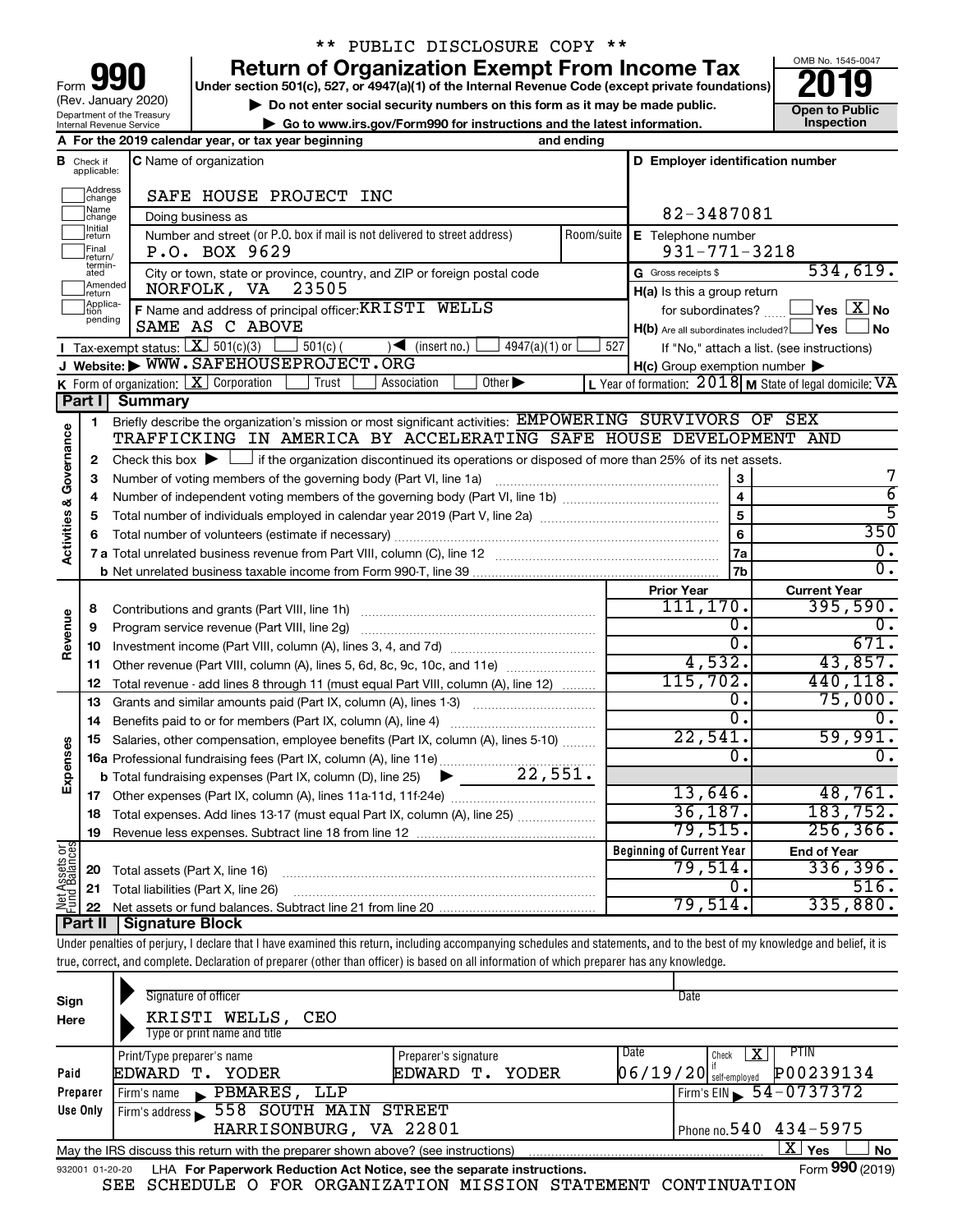|              | SAFE HOUSE PROJECT INC<br>Form 990 (2019)                                                                                                                            | 82-3487081<br>Page 2                |
|--------------|----------------------------------------------------------------------------------------------------------------------------------------------------------------------|-------------------------------------|
|              | <b>Part III   Statement of Program Service Accomplishments</b>                                                                                                       |                                     |
|              |                                                                                                                                                                      | $\overline{\mathbf{x}}$             |
| 1            | Briefly describe the organization's mission:<br>EMPOWERING SURVIVORS OF SEX TRAFFICKING IN AMERICA BY ACCELERATING                                                   |                                     |
|              | SAFE HOUSE DEVELOPMENT AND CULTIVATING RESTORATIVE HEALING.                                                                                                          |                                     |
|              |                                                                                                                                                                      |                                     |
|              |                                                                                                                                                                      |                                     |
| $\mathbf{2}$ | Did the organization undertake any significant program services during the year which were not listed on the                                                         |                                     |
|              | prior Form 990 or 990-EZ?                                                                                                                                            | $\boxed{\text{X}}$ Yes<br><b>No</b> |
| 3            | If "Yes," describe these new services on Schedule O.<br>Did the organization cease conducting, or make significant changes in how it conducts, any program services? | $\exists$ Yes $\boxed{\text{X}}$ No |
|              | If "Yes," describe these changes on Schedule O.                                                                                                                      |                                     |
| 4            | Describe the organization's program service accomplishments for each of its three largest program services, as measured by expenses.                                 |                                     |
|              | Section 501(c)(3) and 501(c)(4) organizations are required to report the amount of grants and allocations to others, the total expenses, and                         |                                     |
|              | revenue, if any, for each program service reported.                                                                                                                  |                                     |
| 4a           | 75,000. ) (Revenue \$<br>$\overline{90}$ , $962$ o including grants of \$<br>) (Expenses \$<br>(Code:                                                                |                                     |
|              | ACCELERATE DOMESTIC SHELTER CAPACITY - SAFE HOUSE PROJECT MENTORS AND<br>FUNDS NEW AND EXPANDING SAFE HOUSES ACCROSS AMERICA TO INCREASE THE                         |                                     |
|              | NATIONAL LANDSCAPE. IN 2019, WE FUNDED AND LAUNCHED 32 BEDS WITH WRAP                                                                                                |                                     |
|              | AROUND SERVICES IN SAFE HOUSES.                                                                                                                                      |                                     |
|              |                                                                                                                                                                      |                                     |
|              |                                                                                                                                                                      |                                     |
|              |                                                                                                                                                                      |                                     |
|              |                                                                                                                                                                      |                                     |
|              |                                                                                                                                                                      |                                     |
|              |                                                                                                                                                                      |                                     |
|              |                                                                                                                                                                      |                                     |
| 4b           | 19,227.<br>including grants of \$<br>(Expenses \$<br>(Code:                                                                                                          | ) (Revenue \$                       |
|              | ADVANCE DOMESTIC TRAFFICKING PREVENTION & EDUCATION                                                                                                                  | - SAFE HOUSE                        |
|              | PROJECT KNOWS THAT IN ORDER TO PROVIDE A WHOLISTIC SOLUTION TO CHILD                                                                                                 |                                     |
|              | SEX TRAFFICKING IN AMERICA, IT TAKES BOTH TREATMENT AND PREVENTION.                                                                                                  | ΙN                                  |
|              | 2019, SAFE HOUSE PROJECT TRAINED 10,000 PEOPLE IN PERSON ON HOW TO                                                                                                   |                                     |
|              | PREVENT, SPOT, AND REPORT SUSPECTED TRAFFICKING IN THEIR COMMUNITIES.                                                                                                |                                     |
|              |                                                                                                                                                                      |                                     |
|              |                                                                                                                                                                      |                                     |
|              |                                                                                                                                                                      |                                     |
|              |                                                                                                                                                                      |                                     |
|              |                                                                                                                                                                      |                                     |
|              |                                                                                                                                                                      |                                     |
| 4c           | 14,604.<br>including grants of \$<br>(Code:<br>) (Expenses \$<br>GROW NATIONAL NETWORK OF SHELTER RESOURCES - IN 2019, SAFE HOUSE                                    | ) (Revenue \$                       |
|              | PROJECT PARTNERED<br>70.<br>ORGANIZATIONS<br>TO<br>CREATE A NETWORK FOR REFERRING                                                                                    |                                     |
|              | SURVIVORS, AS WELL AS PROVIDED BOTH GIFT-IN-KIND AND MENTORSHIP                                                                                                      |                                     |
|              | SERVICES TO OUR NETWORK PARTNERS.<br>SAFE HOUSE PROJECT DROVE                                                                                                        | INNOVATION                          |
|              | BRINGING TOGETHER PARTNERS<br>IN DIFFERENT REGIONS TO HELP                                                                                                           | ESTABLISH                           |
|              | NATIONAL BEST PRACTICES.                                                                                                                                             |                                     |
|              |                                                                                                                                                                      |                                     |
|              |                                                                                                                                                                      |                                     |
|              |                                                                                                                                                                      |                                     |
|              |                                                                                                                                                                      |                                     |
|              |                                                                                                                                                                      |                                     |
|              | 4d Other program services (Describe on Schedule O.)                                                                                                                  |                                     |
|              | 15, 173. including grants of \$<br>(Expenses \$<br>(Revenue \$                                                                                                       |                                     |
| 4е           | 139,966.<br>Total program service expenses                                                                                                                           |                                     |
|              |                                                                                                                                                                      | Form 990 (2019)                     |
|              | 932002 01-20-20                                                                                                                                                      |                                     |
|              | 2                                                                                                                                                                    |                                     |
|              | 16520619 758849 503050<br>2019.03053 SAFE HOUSE PROJECT INC                                                                                                          | 503050_1                            |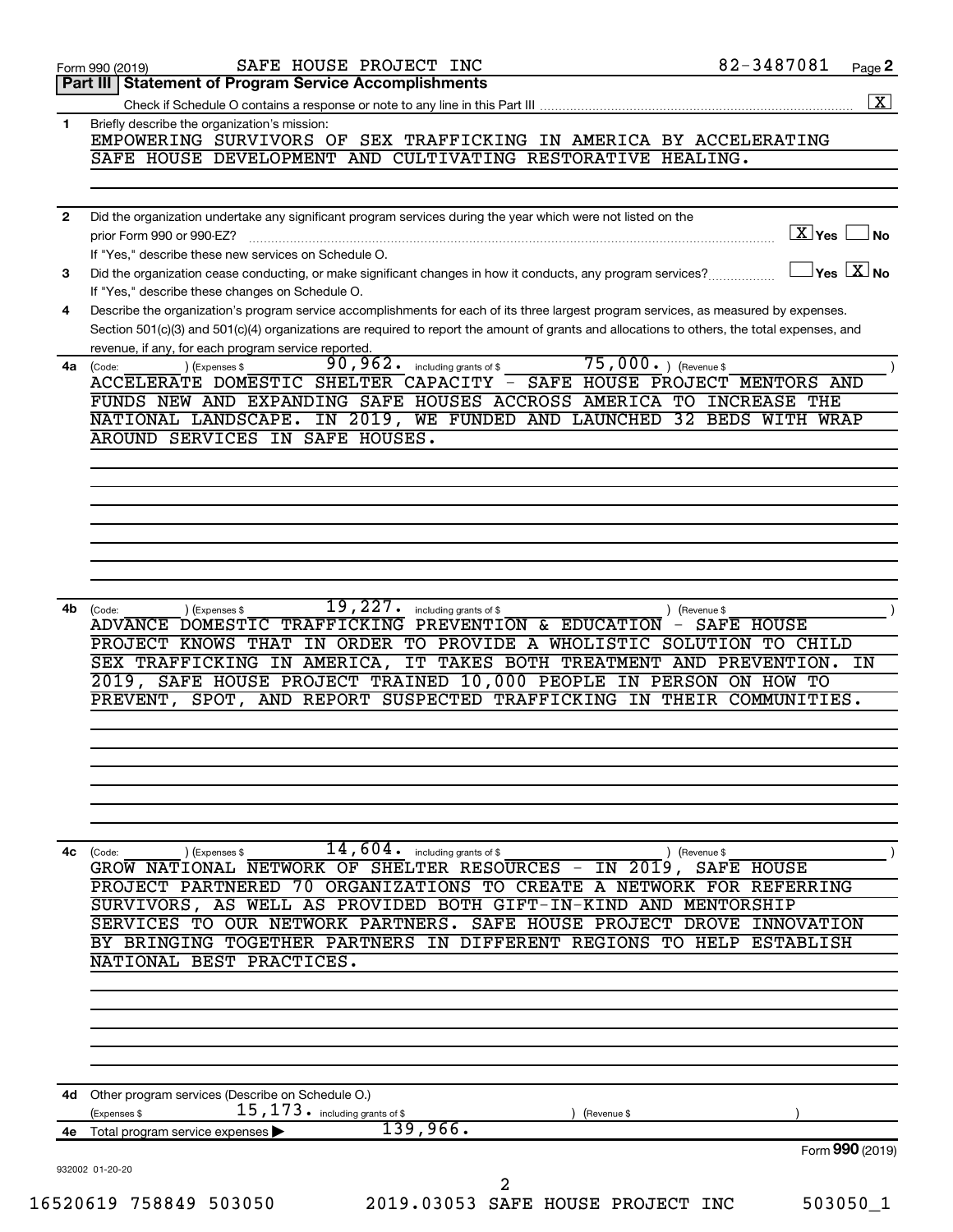|         |                                                                                                                                                                                                                                                           |                        | Yes | No                           |
|---------|-----------------------------------------------------------------------------------------------------------------------------------------------------------------------------------------------------------------------------------------------------------|------------------------|-----|------------------------------|
| 1.      | Is the organization described in section 501(c)(3) or 4947(a)(1) (other than a private foundation)?                                                                                                                                                       |                        |     |                              |
|         | If "Yes," complete Schedule A                                                                                                                                                                                                                             | 1                      | x   |                              |
| 2       |                                                                                                                                                                                                                                                           | $\mathbf{2}$           | X   |                              |
| 3       | Did the organization engage in direct or indirect political campaign activities on behalf of or in opposition to candidates for                                                                                                                           |                        |     |                              |
|         | public office? If "Yes," complete Schedule C, Part I                                                                                                                                                                                                      | З                      |     | х                            |
| 4       | Section 501(c)(3) organizations. Did the organization engage in lobbying activities, or have a section 501(h) election in effect                                                                                                                          |                        |     |                              |
|         |                                                                                                                                                                                                                                                           | 4                      |     | х                            |
| 5       | Is the organization a section 501(c)(4), 501(c)(5), or 501(c)(6) organization that receives membership dues, assessments, or                                                                                                                              |                        |     | х                            |
|         |                                                                                                                                                                                                                                                           | 5                      |     |                              |
| 6       | Did the organization maintain any donor advised funds or any similar funds or accounts for which donors have the right to<br>provide advice on the distribution or investment of amounts in such funds or accounts? If "Yes," complete Schedule D, Part I | 6                      |     | х                            |
| 7       | Did the organization receive or hold a conservation easement, including easements to preserve open space,                                                                                                                                                 |                        |     |                              |
|         |                                                                                                                                                                                                                                                           | $\overline{7}$         |     | х                            |
| 8       | Did the organization maintain collections of works of art, historical treasures, or other similar assets? If "Yes," complete                                                                                                                              |                        |     |                              |
|         |                                                                                                                                                                                                                                                           | 8                      |     | х                            |
| 9       | Did the organization report an amount in Part X, line 21, for escrow or custodial account liability, serve as a custodian for                                                                                                                             |                        |     |                              |
|         | amounts not listed in Part X; or provide credit counseling, debt management, credit repair, or debt negotiation services?                                                                                                                                 |                        |     |                              |
|         |                                                                                                                                                                                                                                                           | 9                      |     | x                            |
| 10      | Did the organization, directly or through a related organization, hold assets in donor-restricted endowments                                                                                                                                              |                        |     |                              |
|         |                                                                                                                                                                                                                                                           | 10                     |     | x                            |
| 11      | If the organization's answer to any of the following questions is "Yes," then complete Schedule D, Parts VI, VII, VIII, IX, or X                                                                                                                          |                        |     |                              |
|         | as applicable.                                                                                                                                                                                                                                            |                        |     |                              |
|         | a Did the organization report an amount for land, buildings, and equipment in Part X, line 10? If "Yes," complete Schedule D,                                                                                                                             |                        |     |                              |
|         |                                                                                                                                                                                                                                                           | 11a                    |     | х                            |
|         | <b>b</b> Did the organization report an amount for investments - other securities in Part X, line 12, that is 5% or more of its total                                                                                                                     |                        |     |                              |
|         |                                                                                                                                                                                                                                                           | 11 <sub>b</sub>        |     | х                            |
|         | c Did the organization report an amount for investments - program related in Part X, line 13, that is 5% or more of its total                                                                                                                             |                        |     |                              |
|         |                                                                                                                                                                                                                                                           | 11c                    |     | х                            |
|         | d Did the organization report an amount for other assets in Part X, line 15, that is 5% or more of its total assets reported in                                                                                                                           |                        |     |                              |
|         |                                                                                                                                                                                                                                                           | 11d                    |     | х<br>$\overline{\textbf{X}}$ |
|         |                                                                                                                                                                                                                                                           | 11e                    |     |                              |
| f       | Did the organization's separate or consolidated financial statements for the tax year include a footnote that addresses<br>the organization's liability for uncertain tax positions under FIN 48 (ASC 740)? If "Yes," complete Schedule D, Part X         | 11f                    |     | х                            |
|         | 12a Did the organization obtain separate, independent audited financial statements for the tax year? If "Yes," complete                                                                                                                                   |                        |     |                              |
|         |                                                                                                                                                                                                                                                           | 12a                    |     | х                            |
|         | <b>b</b> Was the organization included in consolidated, independent audited financial statements for the tax year?                                                                                                                                        |                        |     |                              |
|         | If "Yes," and if the organization answered "No" to line 12a, then completing Schedule D, Parts XI and XII is optional                                                                                                                                     | 12 <sub>b</sub>        |     | х                            |
| 13      |                                                                                                                                                                                                                                                           | 13                     |     | $\overline{\text{x}}$        |
| 14a     |                                                                                                                                                                                                                                                           | 14a                    |     | x                            |
| b       | Did the organization have aggregate revenues or expenses of more than \$10,000 from grantmaking, fundraising, business,                                                                                                                                   |                        |     |                              |
|         | investment, and program service activities outside the United States, or aggregate foreign investments valued at \$100,000                                                                                                                                |                        |     |                              |
|         |                                                                                                                                                                                                                                                           | 14b                    |     | х                            |
| 15      | Did the organization report on Part IX, column (A), line 3, more than \$5,000 of grants or other assistance to or for any                                                                                                                                 |                        |     |                              |
|         |                                                                                                                                                                                                                                                           | 15                     |     | х                            |
| 16      | Did the organization report on Part IX, column (A), line 3, more than \$5,000 of aggregate grants or other assistance to                                                                                                                                  |                        |     |                              |
|         |                                                                                                                                                                                                                                                           | 16                     |     | х                            |
| 17      | Did the organization report a total of more than \$15,000 of expenses for professional fundraising services on Part IX,                                                                                                                                   |                        |     |                              |
|         |                                                                                                                                                                                                                                                           | 17                     |     | х                            |
| 18      | Did the organization report more than \$15,000 total of fundraising event gross income and contributions on Part VIII, lines                                                                                                                              |                        |     |                              |
|         |                                                                                                                                                                                                                                                           | 18                     | х   |                              |
| 19      | Did the organization report more than \$15,000 of gross income from gaming activities on Part VIII, line 9a? If "Yes,"                                                                                                                                    |                        |     |                              |
|         |                                                                                                                                                                                                                                                           | 19                     |     | x<br>х                       |
| 20a     |                                                                                                                                                                                                                                                           | 20a<br>20 <sub>b</sub> |     |                              |
| b<br>21 | Did the organization report more than \$5,000 of grants or other assistance to any domestic organization or                                                                                                                                               |                        |     |                              |
|         |                                                                                                                                                                                                                                                           | 21                     | х   |                              |
|         | 932003 01-20-20                                                                                                                                                                                                                                           |                        |     | Form 990 (2019)              |

16520619 758849 503050 2019.03053 SAFE HOUSE PROJECT INC 503050\_1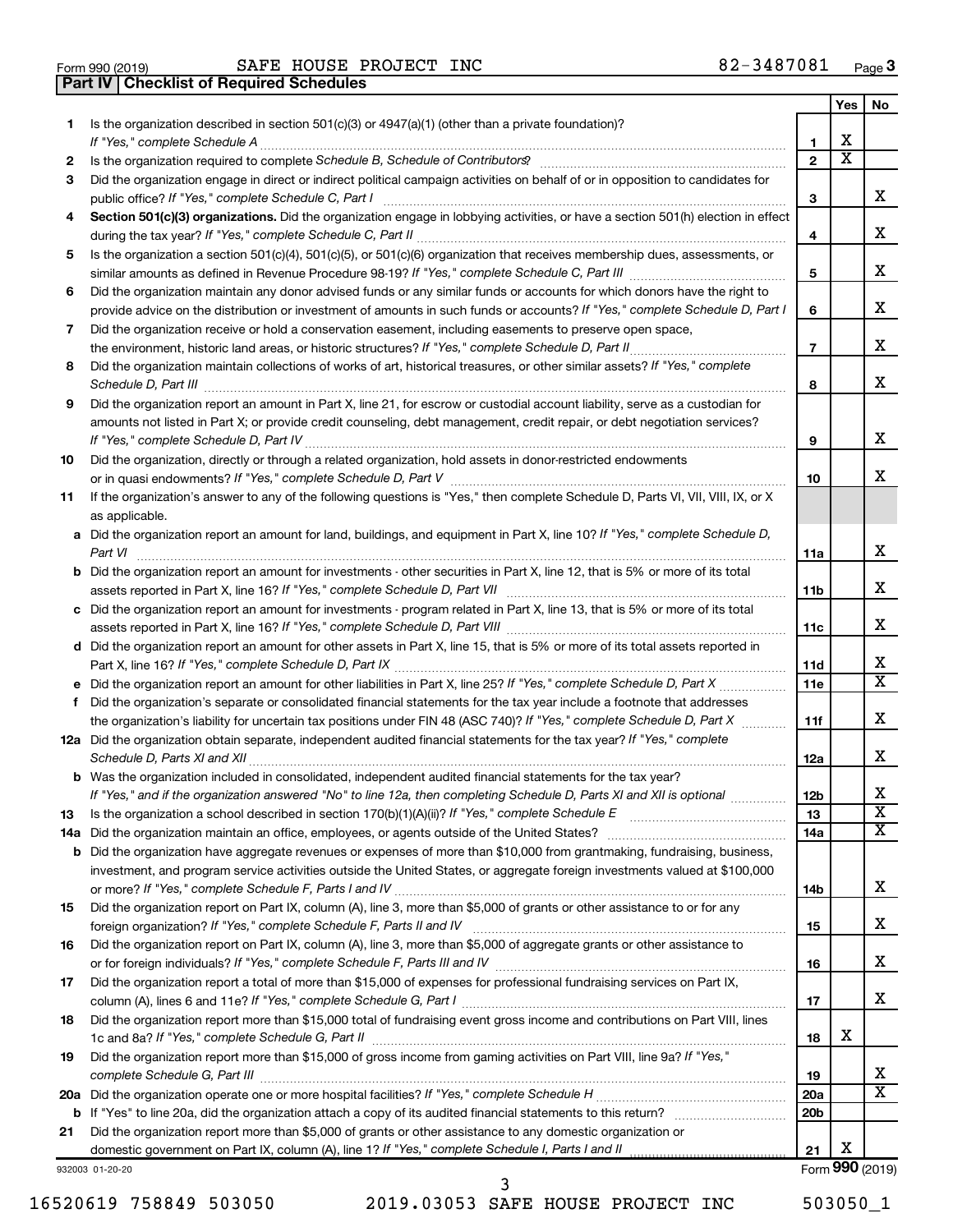- 
- Form 990 (2019) Page SAFE HOUSE PROJECT INC 82-3487081

*(continued)* **Part IV Checklist of Required Schedules**

|               |                                                                                                                                                                                                                            |                 | <b>Yes</b> | No                           |
|---------------|----------------------------------------------------------------------------------------------------------------------------------------------------------------------------------------------------------------------------|-----------------|------------|------------------------------|
| 22            | Did the organization report more than \$5,000 of grants or other assistance to or for domestic individuals on                                                                                                              |                 |            |                              |
|               |                                                                                                                                                                                                                            | 22              |            | x                            |
| 23            | Did the organization answer "Yes" to Part VII, Section A, line 3, 4, or 5 about compensation of the organization's current                                                                                                 |                 |            |                              |
|               | and former officers, directors, trustees, key employees, and highest compensated employees? If "Yes," complete                                                                                                             |                 |            |                              |
|               | Schedule J <b>Execute Schedule J Execute Schedule J</b>                                                                                                                                                                    | 23              |            | x                            |
|               | 24a Did the organization have a tax-exempt bond issue with an outstanding principal amount of more than \$100,000 as of the                                                                                                |                 |            |                              |
|               | last day of the year, that was issued after December 31, 2002? If "Yes," answer lines 24b through 24d and complete                                                                                                         | 24a             |            | x                            |
|               |                                                                                                                                                                                                                            | 24 <sub>b</sub> |            |                              |
|               | c Did the organization maintain an escrow account other than a refunding escrow at any time during the year to defease                                                                                                     |                 |            |                              |
|               |                                                                                                                                                                                                                            | 24c             |            |                              |
|               |                                                                                                                                                                                                                            | 24d             |            |                              |
|               | 25a Section 501(c)(3), 501(c)(4), and 501(c)(29) organizations. Did the organization engage in an excess benefit                                                                                                           |                 |            |                              |
|               |                                                                                                                                                                                                                            | 25a             |            | x                            |
|               | <b>b</b> Is the organization aware that it engaged in an excess benefit transaction with a disqualified person in a prior year, and                                                                                        |                 |            |                              |
|               | that the transaction has not been reported on any of the organization's prior Forms 990 or 990-EZ? If "Yes," complete                                                                                                      |                 |            |                              |
|               | Schedule L, Part I                                                                                                                                                                                                         | 25 <sub>b</sub> |            | x                            |
| 26            | Did the organization report any amount on Part X, line 5 or 22, for receivables from or payables to any current<br>or former officer, director, trustee, key employee, creator or founder, substantial contributor, or 35% |                 |            |                              |
|               |                                                                                                                                                                                                                            | 26              |            | x                            |
| 27            | Did the organization provide a grant or other assistance to any current or former officer, director, trustee, key employee,                                                                                                |                 |            |                              |
|               | creator or founder, substantial contributor or employee thereof, a grant selection committee member, or to a 35% controlled                                                                                                |                 |            |                              |
|               | entity (including an employee thereof) or family member of any of these persons? If "Yes," complete Schedule L, Part III                                                                                                   | 27              |            | x                            |
| 28            | Was the organization a party to a business transaction with one of the following parties (see Schedule L, Part IV                                                                                                          |                 |            |                              |
|               | instructions, for applicable filing thresholds, conditions, and exceptions):                                                                                                                                               |                 |            |                              |
|               | a A current or former officer, director, trustee, key employee, creator or founder, or substantial contributor? If                                                                                                         |                 |            |                              |
|               |                                                                                                                                                                                                                            | 28a             |            | х<br>$\overline{\mathtt{x}}$ |
|               | c A 35% controlled entity of one or more individuals and/or organizations described in lines 28a or 28b?If                                                                                                                 | 28b             |            |                              |
|               |                                                                                                                                                                                                                            | 28c             |            | X                            |
| 29            |                                                                                                                                                                                                                            | 29              | х          |                              |
| 30            | Did the organization receive contributions of art, historical treasures, or other similar assets, or qualified conservation                                                                                                |                 |            |                              |
|               |                                                                                                                                                                                                                            | 30              |            | x                            |
| 31            | Did the organization liquidate, terminate, or dissolve and cease operations? If "Yes," complete Schedule N, Part I                                                                                                         | 31              |            | $\overline{\mathtt{x}}$      |
| 32            | Did the organization sell, exchange, dispose of, or transfer more than 25% of its net assets? If "Yes," complete                                                                                                           |                 |            |                              |
|               |                                                                                                                                                                                                                            | 32              |            | х                            |
| 33            | Did the organization own 100% of an entity disregarded as separate from the organization under Regulations                                                                                                                 | 33              |            | X                            |
| 34            | Was the organization related to any tax-exempt or taxable entity? If "Yes," complete Schedule R, Part II, III, or IV, and                                                                                                  |                 |            |                              |
|               | Part V, line 1                                                                                                                                                                                                             | 34              |            | х                            |
|               | 35a Did the organization have a controlled entity within the meaning of section 512(b)(13)?                                                                                                                                | 35a             |            | $\overline{\mathtt{x}}$      |
|               | b If "Yes" to line 35a, did the organization receive any payment from or engage in any transaction with a controlled entity                                                                                                |                 |            |                              |
|               |                                                                                                                                                                                                                            | 35 <sub>b</sub> |            |                              |
| 36            | Section 501(c)(3) organizations. Did the organization make any transfers to an exempt non-charitable related organization?                                                                                                 |                 |            |                              |
|               |                                                                                                                                                                                                                            | 36              |            | X                            |
| 37            | Did the organization conduct more than 5% of its activities through an entity that is not a related organization                                                                                                           |                 |            |                              |
|               | Did the organization complete Schedule O and provide explanations in Schedule O for Part VI, lines 11b and 19?                                                                                                             | 37              |            | x                            |
| 38            |                                                                                                                                                                                                                            | 38              | X          |                              |
| <b>Part V</b> |                                                                                                                                                                                                                            |                 |            |                              |
|               |                                                                                                                                                                                                                            |                 |            |                              |
|               |                                                                                                                                                                                                                            |                 | <b>Yes</b> | No                           |
|               | 1a                                                                                                                                                                                                                         |                 |            |                              |
|               | b Enter the number of Forms W-2G included in line 1a. Enter -0- if not applicable<br>1b                                                                                                                                    |                 |            |                              |
|               | c Did the organization comply with backup withholding rules for reportable payments to vendors and reportable gaming                                                                                                       |                 |            |                              |
|               | 932004 01-20-20                                                                                                                                                                                                            | 1c              |            | Form 990 (2019)              |
|               | 4                                                                                                                                                                                                                          |                 |            |                              |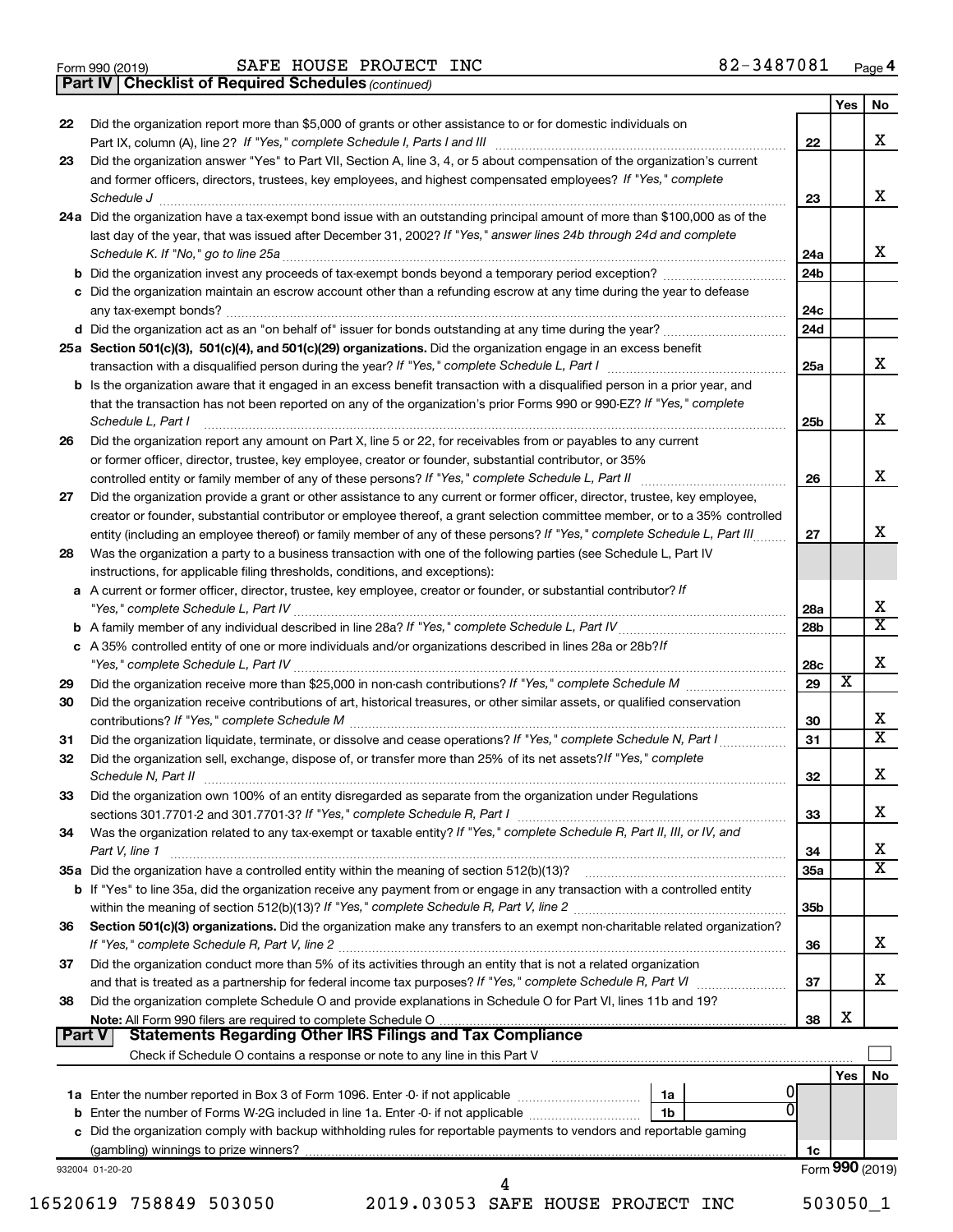| Form 990 (2019) | SAFE HOUSE PROJECT INC | 82-3487081<br>Page |
|-----------------|------------------------|--------------------|
|-----------------|------------------------|--------------------|

**Part V Statements Regarding Other IRS Filings and Tax Compliance**

*(continued)*

|    |                                                                                                                                                                                                                |                      | Yes | No |  |  |  |  |  |
|----|----------------------------------------------------------------------------------------------------------------------------------------------------------------------------------------------------------------|----------------------|-----|----|--|--|--|--|--|
|    | 2a Enter the number of employees reported on Form W-3, Transmittal of Wage and Tax Statements,                                                                                                                 |                      |     |    |  |  |  |  |  |
|    | $5 \mid$<br>filed for the calendar year ending with or within the year covered by this return <i>[[[[[[[[[[[[[[[]]]]</i> ]]<br>2a                                                                              |                      |     |    |  |  |  |  |  |
|    |                                                                                                                                                                                                                | 2 <sub>b</sub>       | X   |    |  |  |  |  |  |
|    |                                                                                                                                                                                                                |                      |     |    |  |  |  |  |  |
|    | 3a Did the organization have unrelated business gross income of \$1,000 or more during the year?                                                                                                               | За                   |     | х  |  |  |  |  |  |
|    |                                                                                                                                                                                                                | 3b                   |     |    |  |  |  |  |  |
|    | 4a At any time during the calendar year, did the organization have an interest in, or a signature or other authority over, a                                                                                   |                      |     |    |  |  |  |  |  |
|    | financial account in a foreign country (such as a bank account, securities account, or other financial account)?                                                                                               | 4a                   |     | х  |  |  |  |  |  |
|    | <b>b</b> If "Yes," enter the name of the foreign country $\blacktriangleright$                                                                                                                                 |                      |     |    |  |  |  |  |  |
|    | See instructions for filing requirements for FinCEN Form 114, Report of Foreign Bank and Financial Accounts (FBAR).                                                                                            |                      |     |    |  |  |  |  |  |
| b  | 5а                                                                                                                                                                                                             |                      |     |    |  |  |  |  |  |
|    |                                                                                                                                                                                                                | 5 <sub>b</sub><br>5c |     | x  |  |  |  |  |  |
|    | 6a Does the organization have annual gross receipts that are normally greater than \$100,000, and did the organization solicit                                                                                 |                      |     |    |  |  |  |  |  |
|    | any contributions that were not tax deductible as charitable contributions?                                                                                                                                    | 6а                   |     | х  |  |  |  |  |  |
|    | b If "Yes," did the organization include with every solicitation an express statement that such contributions or gifts                                                                                         |                      |     |    |  |  |  |  |  |
|    | were not tax deductible?                                                                                                                                                                                       | 6b                   |     |    |  |  |  |  |  |
| 7  | Organizations that may receive deductible contributions under section 170(c).                                                                                                                                  |                      |     |    |  |  |  |  |  |
|    | Did the organization receive a payment in excess of \$75 made partly as a contribution and partly for goods and services provided to the payor?                                                                | 7а                   |     | x. |  |  |  |  |  |
|    |                                                                                                                                                                                                                | 7b                   |     |    |  |  |  |  |  |
|    | Did the organization sell, exchange, or otherwise dispose of tangible personal property for which it was required                                                                                              |                      |     |    |  |  |  |  |  |
|    |                                                                                                                                                                                                                | 7с                   |     | x  |  |  |  |  |  |
|    | 7d<br>d If "Yes," indicate the number of Forms 8282 filed during the year manufactured in the set of the number of Forms 8282 filed during the year                                                            |                      |     |    |  |  |  |  |  |
|    | Did the organization receive any funds, directly or indirectly, to pay premiums on a personal benefit contract?                                                                                                | 7е                   |     | х  |  |  |  |  |  |
| Ť  | Did the organization, during the year, pay premiums, directly or indirectly, on a personal benefit contract?                                                                                                   | 7f                   |     | х  |  |  |  |  |  |
|    | If the organization received a contribution of qualified intellectual property, did the organization file Form 8899 as required?                                                                               | 7g                   |     | х  |  |  |  |  |  |
| h  | If the organization received a contribution of cars, boats, airplanes, or other vehicles, did the organization file a Form 1098-C?                                                                             | 7h                   |     | x  |  |  |  |  |  |
| 8  | Sponsoring organizations maintaining donor advised funds. Did a donor advised fund maintained by the                                                                                                           | 8                    |     |    |  |  |  |  |  |
| 9  | Sponsoring organizations maintaining donor advised funds.                                                                                                                                                      |                      |     |    |  |  |  |  |  |
| а  | Did the sponsoring organization make any taxable distributions under section 4966?                                                                                                                             | 9a                   |     |    |  |  |  |  |  |
| b  |                                                                                                                                                                                                                | 9b                   |     |    |  |  |  |  |  |
| 10 | Section 501(c)(7) organizations. Enter:                                                                                                                                                                        |                      |     |    |  |  |  |  |  |
| а  | 10a                                                                                                                                                                                                            |                      |     |    |  |  |  |  |  |
| b  | 10 <sub>b</sub><br>Gross receipts, included on Form 990, Part VIII, line 12, for public use of club facilities <i></i>                                                                                         |                      |     |    |  |  |  |  |  |
| 11 | Section 501(c)(12) organizations. Enter:                                                                                                                                                                       |                      |     |    |  |  |  |  |  |
|    | 11a                                                                                                                                                                                                            |                      |     |    |  |  |  |  |  |
|    | b Gross income from other sources (Do not net amounts due or paid to other sources against                                                                                                                     |                      |     |    |  |  |  |  |  |
|    | 11b                                                                                                                                                                                                            |                      |     |    |  |  |  |  |  |
|    | 12a Section 4947(a)(1) non-exempt charitable trusts. Is the organization filing Form 990 in lieu of Form 1041?                                                                                                 | 12a                  |     |    |  |  |  |  |  |
|    | <b>b</b> If "Yes," enter the amount of tax-exempt interest received or accrued during the year<br>12b                                                                                                          |                      |     |    |  |  |  |  |  |
| 13 | Section 501(c)(29) qualified nonprofit health insurance issuers.                                                                                                                                               |                      |     |    |  |  |  |  |  |
|    | a Is the organization licensed to issue qualified health plans in more than one state?                                                                                                                         | <b>13a</b>           |     |    |  |  |  |  |  |
|    | Note: See the instructions for additional information the organization must report on Schedule O.<br><b>b</b> Enter the amount of reserves the organization is required to maintain by the states in which the |                      |     |    |  |  |  |  |  |
|    | 13 <sub>b</sub>                                                                                                                                                                                                |                      |     |    |  |  |  |  |  |
|    | 13 <sub>c</sub>                                                                                                                                                                                                |                      |     |    |  |  |  |  |  |
|    | 14a Did the organization receive any payments for indoor tanning services during the tax year?                                                                                                                 | 14a                  |     | x  |  |  |  |  |  |
|    | <b>b</b> If "Yes," has it filed a Form 720 to report these payments? If "No," provide an explanation on Schedule O                                                                                             | 14b                  |     |    |  |  |  |  |  |
| 15 | Is the organization subject to the section 4960 tax on payment(s) of more than \$1,000,000 in remuneration or                                                                                                  |                      |     |    |  |  |  |  |  |
|    |                                                                                                                                                                                                                | 15                   |     | х  |  |  |  |  |  |
|    | If "Yes," see instructions and file Form 4720, Schedule N.                                                                                                                                                     |                      |     |    |  |  |  |  |  |
| 16 | Is the organization an educational institution subject to the section 4968 excise tax on net investment income?                                                                                                | 16                   |     | х  |  |  |  |  |  |
|    | If "Yes," complete Form 4720, Schedule O.                                                                                                                                                                      |                      |     |    |  |  |  |  |  |

Form (2019) **990**

932005 01-20-20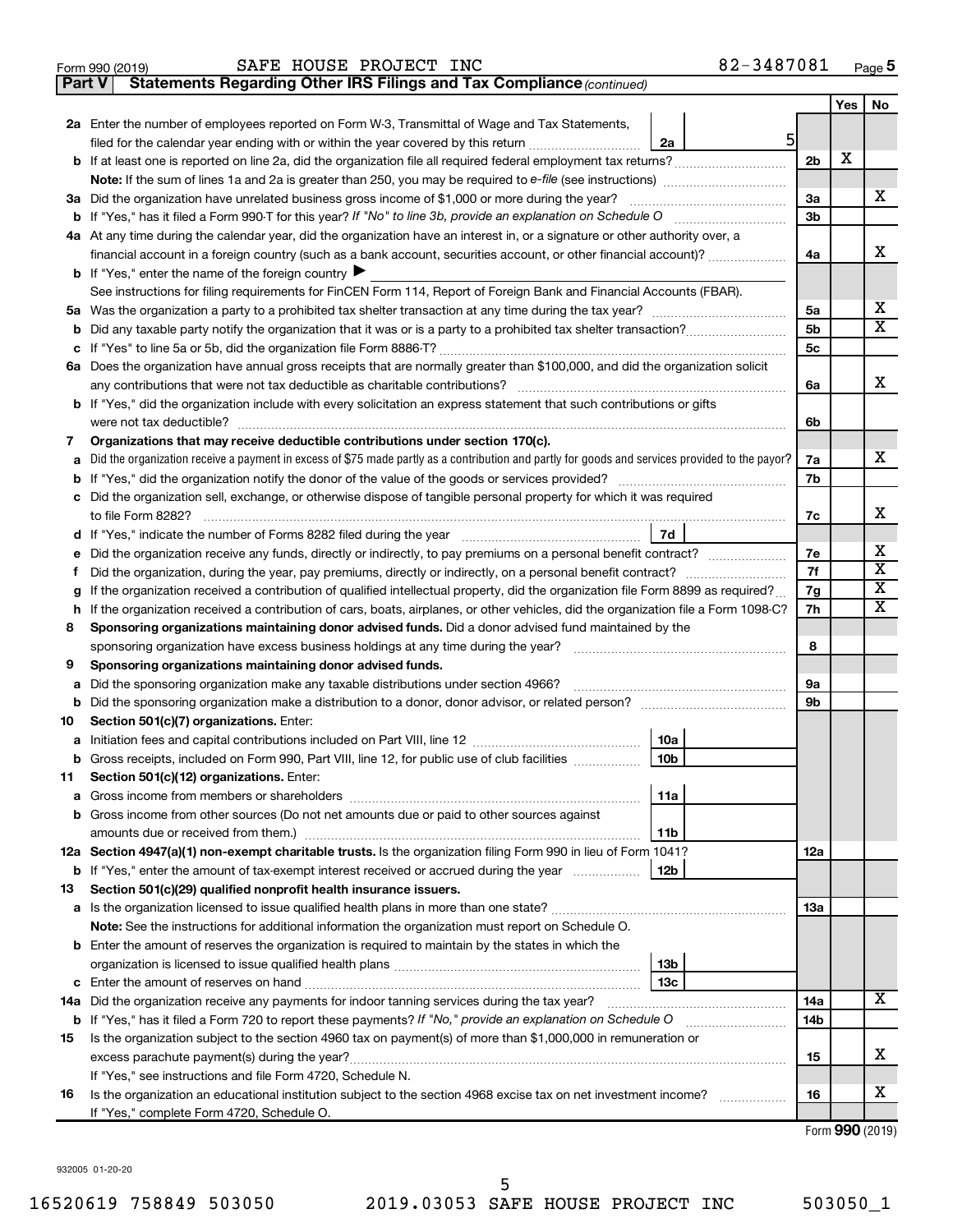| Form 990 (2019) |  |
|-----------------|--|
|-----------------|--|

# Form 990 (2019) Page SAFE HOUSE PROJECT INC 82-3487081

**Part VI** Governance, Management, and Disclosure For each "Yes" response to lines 2 through 7b below, and for a "No" response *to line 8a, 8b, or 10b below, describe the circumstances, processes, or changes on Schedule O. See instructions.*

|     | Check if Schedule O contains a response or note to any line in this Part VI [11] [12] Check if Schedule O contains a response or note to any line in this Part VI |   |                 |                         | $\mathbf{X}$ |
|-----|-------------------------------------------------------------------------------------------------------------------------------------------------------------------|---|-----------------|-------------------------|--------------|
|     | <b>Section A. Governing Body and Management</b>                                                                                                                   |   |                 |                         | No           |
|     | 1a<br>1a Enter the number of voting members of the governing body at the end of the tax year                                                                      |   |                 | Yes                     |              |
|     | If there are material differences in voting rights among members of the governing body, or if the governing                                                       |   |                 |                         |              |
|     |                                                                                                                                                                   |   |                 |                         |              |
|     | body delegated broad authority to an executive committee or similar committee, explain on Schedule O.                                                             | 6 |                 |                         |              |
|     | <b>b</b> Enter the number of voting members included on line 1a, above, who are independent<br>1b                                                                 |   |                 |                         |              |
| 2   | Did any officer, director, trustee, or key employee have a family relationship or a business relationship with any other                                          |   |                 |                         |              |
|     | officer, director, trustee, or key employee?                                                                                                                      |   | $\mathbf{2}$    | х                       |              |
| 3   | Did the organization delegate control over management duties customarily performed by or under the direct supervision                                             |   |                 |                         |              |
|     |                                                                                                                                                                   |   | 3               |                         |              |
| 4   | Did the organization make any significant changes to its governing documents since the prior Form 990 was filed?                                                  |   | 4               |                         |              |
| 5   |                                                                                                                                                                   |   | 5               |                         |              |
| 6   |                                                                                                                                                                   |   | 6               |                         |              |
| 7a  | Did the organization have members, stockholders, or other persons who had the power to elect or appoint one or                                                    |   |                 |                         |              |
|     |                                                                                                                                                                   |   | 7a              |                         |              |
|     | <b>b</b> Are any governance decisions of the organization reserved to (or subject to approval by) members, stockholders, or                                       |   |                 |                         |              |
|     | persons other than the governing body?                                                                                                                            |   | 7b              |                         |              |
| 8   | Did the organization contemporaneously document the meetings held or written actions undertaken during the year by the following:                                 |   |                 |                         |              |
|     |                                                                                                                                                                   |   | 8а              | х                       |              |
|     |                                                                                                                                                                   |   | 8b              | $\overline{\texttt{x}}$ |              |
| 9   | Is there any officer, director, trustee, or key employee listed in Part VII, Section A, who cannot be reached at the                                              |   |                 |                         |              |
|     |                                                                                                                                                                   |   | 9               |                         |              |
|     |                                                                                                                                                                   |   |                 |                         |              |
|     | Section B. Policies (This Section B requests information about policies not required by the Internal Revenue Code.)                                               |   |                 |                         |              |
|     |                                                                                                                                                                   |   |                 | Yes                     |              |
|     |                                                                                                                                                                   |   | 10a             |                         |              |
|     | b If "Yes," did the organization have written policies and procedures governing the activities of such chapters, affiliates,                                      |   |                 |                         |              |
|     | and branches to ensure their operations are consistent with the organization's exempt purposes?                                                                   |   | 10b             |                         |              |
|     | 11a Has the organization provided a complete copy of this Form 990 to all members of its governing body before filing the form?                                   |   | 11a             | $\overline{\mathbf{X}}$ |              |
|     | <b>b</b> Describe in Schedule O the process, if any, used by the organization to review this Form 990.                                                            |   |                 |                         |              |
| 12a |                                                                                                                                                                   |   | 12a             | х                       |              |
|     | Were officers, directors, or trustees, and key employees required to disclose annually interests that could give rise to conflicts? [                             |   | 12 <sub>b</sub> | $\overline{\textbf{x}}$ |              |
|     | c Did the organization regularly and consistently monitor and enforce compliance with the policy? If "Yes," describe                                              |   |                 |                         |              |
|     | in Schedule O how this was done manufactured and continuum and contact the way to be a set of the set of the s                                                    |   | 12c             | х                       |              |
| 13  |                                                                                                                                                                   |   | 13              | $\overline{\text{x}}$   |              |
| 14  | Did the organization have a written document retention and destruction policy? [11] manufaction manufaction in                                                    |   | 14              |                         |              |
| 15  | Did the process for determining compensation of the following persons include a review and approval by independent                                                |   |                 |                         |              |
|     | persons, comparability data, and contemporaneous substantiation of the deliberation and decision?                                                                 |   |                 |                         |              |
|     |                                                                                                                                                                   |   | 15a             | х                       |              |
|     |                                                                                                                                                                   |   |                 | $\overline{\textbf{x}}$ |              |
|     |                                                                                                                                                                   |   | 15b             |                         |              |
|     | If "Yes" to line 15a or 15b, describe the process in Schedule O (see instructions).                                                                               |   |                 |                         |              |
|     | 16a Did the organization invest in, contribute assets to, or participate in a joint venture or similar arrangement with a                                         |   |                 |                         |              |
|     | taxable entity during the year?                                                                                                                                   |   | 16a             |                         |              |
|     | <b>b</b> If "Yes," did the organization follow a written policy or procedure requiring the organization to evaluate its participation                             |   |                 |                         |              |
|     | in joint venture arrangements under applicable federal tax law, and take steps to safeguard the organization's                                                    |   |                 |                         |              |
|     | exempt status with respect to such arrangements?                                                                                                                  |   | 16b             |                         |              |
|     | <b>Section C. Disclosure</b>                                                                                                                                      |   |                 |                         |              |
| 17  | List the states with which a copy of this Form 990 is required to be filed $\blacktriangleright\text{VA}$ , NC, OH, CA, CO, FL                                    |   |                 |                         |              |
| 18  | Section 6104 requires an organization to make its Forms 1023 (1024 or 1024-A, if applicable), 990, and 990-T (Section 501(c)(3)s only) available                  |   |                 |                         |              |
|     | for public inspection. Indicate how you made these available. Check all that apply.                                                                               |   |                 |                         |              |
|     | $X$ Upon request<br>Own website<br>Another's website<br>Other (explain on Schedule O)                                                                             |   |                 |                         |              |
|     | Describe on Schedule O whether (and if so, how) the organization made its governing documents, conflict of interest policy, and financial                         |   |                 |                         |              |
| 19  | statements available to the public during the tax year.                                                                                                           |   |                 |                         |              |
|     |                                                                                                                                                                   |   |                 |                         |              |
|     |                                                                                                                                                                   |   |                 |                         |              |
| 20  | State the name, address, and telephone number of the person who possesses the organization's books and records                                                    |   |                 |                         |              |
|     | BRITTANY DUNN - 931-771-3218                                                                                                                                      |   |                 |                         |              |
|     | P.O. BOX 9629, NORFOLK, VA<br>23505                                                                                                                               |   |                 |                         |              |
|     | 932006 01-20-20<br>6                                                                                                                                              |   |                 | Form 990 (2019)         |              |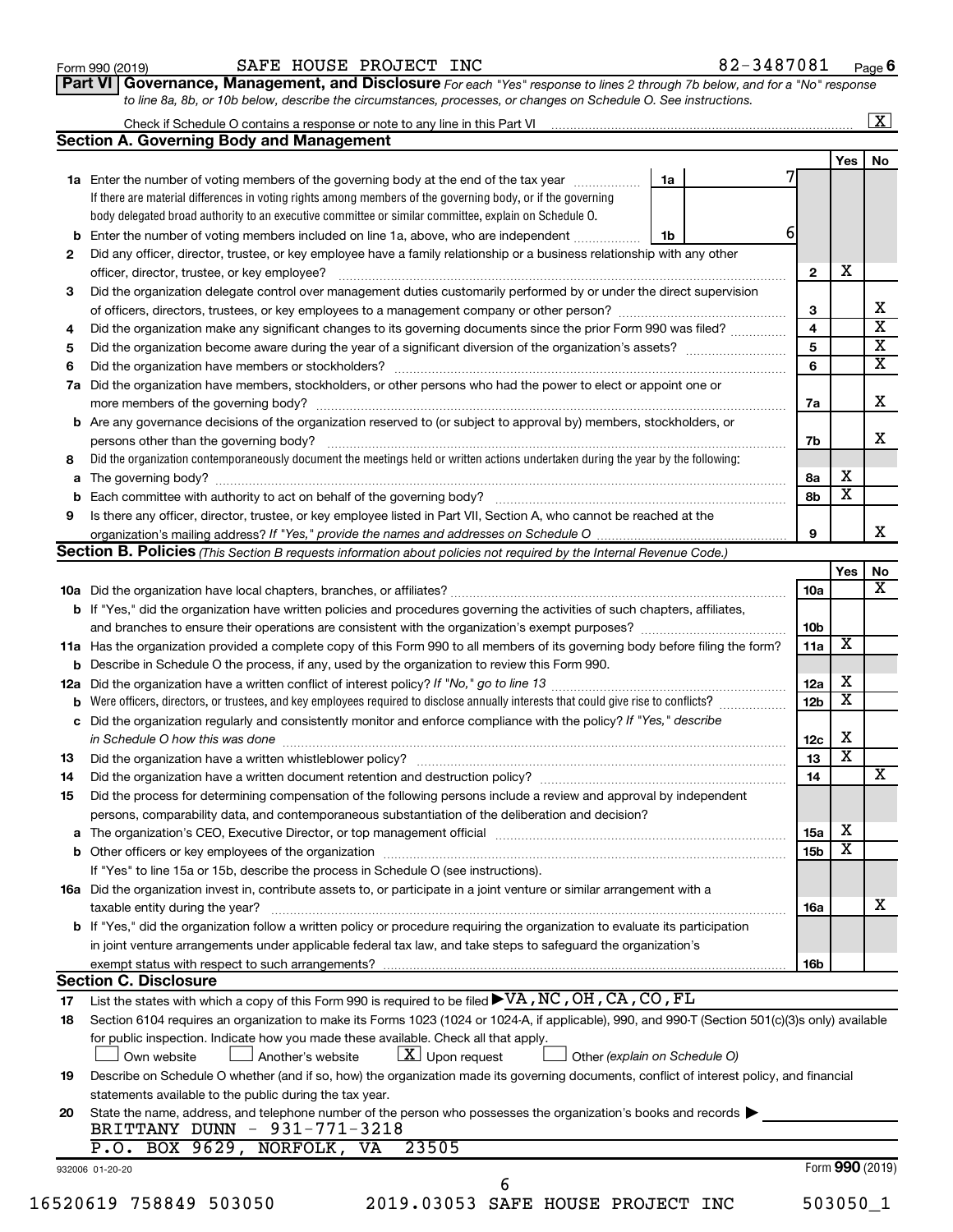$\Box$ 

| Part VII Compensation of Officers, Directors, Trustees, Key Employees, Highest Compensated |  |  |  |
|--------------------------------------------------------------------------------------------|--|--|--|
| <b>Employees, and Independent Contractors</b>                                              |  |  |  |

Check if Schedule O contains a response or note to any line in this Part VII

**Section A. Officers, Directors, Trustees, Key Employees, and Highest Compensated Employees**

**1a**  Complete this table for all persons required to be listed. Report compensation for the calendar year ending with or within the organization's tax year.  $\bullet$  List all of the organization's current officers, directors, trustees (whether individuals or organizations), regardless of amount of compensation.

Enter -0- in columns (D), (E), and (F) if no compensation was paid.

**•** List all of the organization's current key employees, if any. See instructions for definition of "key employee."

• List the organization's five *current* highest compensated employees (other than an officer, director, trustee, or key employee) who received reportable compensation (Box 5 of Form W-2 and/or Box 7 of Form 1099-MISC) of more than \$100,000 from the organization and any related organizations.

 $\bullet$  List all of the organization's former officers, key employees, and highest compensated employees who received more than \$100,000 of reportable compensation from the organization and any related organizations.

**•** List all of the organization's former directors or trustees that received, in the capacity as a former director or trustee of the organization, more than \$10,000 of reportable compensation from the organization and any related organizations.

See instructions for the order in which to list the persons above.

Check this box if neither the organization nor any related organization compensated any current officer, director, or trustee.  $\Box$ 

| (A)                                  | (B)                                                                                                                                 | (C)                            |                       |             |              |                                 |        | (D)             | (E)             | (F)             |
|--------------------------------------|-------------------------------------------------------------------------------------------------------------------------------------|--------------------------------|-----------------------|-------------|--------------|---------------------------------|--------|-----------------|-----------------|-----------------|
| Name and title                       | Position<br>Average<br>(do not check more than one<br>hours per<br>box, unless person is both an<br>officer and a director/trustee) |                                |                       |             |              |                                 |        | Reportable      | Reportable      | Estimated       |
|                                      |                                                                                                                                     |                                |                       |             |              |                                 |        | compensation    | compensation    | amount of       |
|                                      | week                                                                                                                                |                                |                       |             |              |                                 |        | from            | from related    | other           |
|                                      | (list any                                                                                                                           |                                |                       |             |              |                                 |        | the             | organizations   | compensation    |
|                                      | hours for                                                                                                                           |                                |                       |             |              |                                 |        | organization    | (W-2/1099-MISC) | from the        |
|                                      | related                                                                                                                             |                                |                       |             |              |                                 |        | (W-2/1099-MISC) |                 | organization    |
|                                      | organizations                                                                                                                       |                                |                       |             |              |                                 |        |                 |                 | and related     |
|                                      | below<br>line)                                                                                                                      | Individual trustee or director | Institutional trustee | Officer     | Key employee | Highest compensated<br>employee | Former |                 |                 | organizations   |
| (1) KRISTI WELLS                     | 50.00                                                                                                                               |                                |                       |             |              |                                 |        |                 |                 |                 |
| CEO & PRESIDENT                      |                                                                                                                                     | $\mathbf X$                    |                       | $\rm X$     |              |                                 |        | 21,000.         | $\mathbf 0$ .   | $\mathbf 0$ .   |
| (2) NIGEL ANDERSON                   | 1.00                                                                                                                                |                                |                       |             |              |                                 |        |                 |                 |                 |
| <b>DIRECTOR</b>                      |                                                                                                                                     | $\mathbf X$                    |                       |             |              |                                 |        | $\mathbf 0$ .   | 0.              | $\mathbf 0$ .   |
| (3) KENNETH WALKER                   | 1.00                                                                                                                                |                                |                       |             |              |                                 |        |                 |                 |                 |
| <b>DIRECTOR</b>                      |                                                                                                                                     | $\mathbf X$                    |                       |             |              |                                 |        | $\mathbf 0$ .   | $\mathbf 0$ .   | $\mathbf 0$ .   |
| (4) DARIN ELY                        | 1.00                                                                                                                                |                                |                       |             |              |                                 |        |                 |                 |                 |
| <b>DIRECTOR</b>                      |                                                                                                                                     | $\mathbf X$                    |                       |             |              |                                 |        | $\mathbf 0$ .   | 0.              | $\mathbf 0$ .   |
| (5) JOEL ENGLISH                     | 1.00                                                                                                                                |                                |                       |             |              |                                 |        |                 |                 |                 |
| <b>DIRECTOR</b>                      |                                                                                                                                     | $\mathbf X$                    |                       |             |              |                                 |        | $\mathbf 0$ .   | 0.              | $\mathbf 0$ .   |
| (6) VICKIE WALKER                    | 1.00                                                                                                                                |                                |                       |             |              |                                 |        |                 |                 |                 |
| <b>DIRECTOR</b>                      |                                                                                                                                     | $\mathbf X$                    |                       |             |              |                                 |        | $\mathbf 0$ .   | 0.              | $\mathbf 0$ .   |
| (7) LYNDA CAMPBELL                   | 1.00                                                                                                                                |                                |                       |             |              |                                 |        |                 |                 |                 |
| <b>DIRECTOR</b>                      |                                                                                                                                     | $\mathbf X$                    |                       |             |              |                                 |        | 0.              | 0.              | $\mathbf 0$ .   |
| (8) BRITTANY DUNN                    | 40.00                                                                                                                               |                                |                       |             |              |                                 |        |                 |                 |                 |
| $_{\text{CDO}}$                      |                                                                                                                                     |                                |                       | $\mathbf X$ |              |                                 |        | 21,000.         | $\mathbf 0$ .   | $\mathbf 0$ .   |
| (9) VICKI TINNEL                     | 20.00                                                                                                                               |                                |                       |             |              |                                 |        |                 |                 |                 |
| THROUGH NOVEMBER<br>COO <sub>2</sub> |                                                                                                                                     |                                |                       | X           |              |                                 |        | 9,625.          | 0.              | $\mathbf 0$ .   |
|                                      |                                                                                                                                     |                                |                       |             |              |                                 |        |                 |                 |                 |
|                                      |                                                                                                                                     |                                |                       |             |              |                                 |        |                 |                 |                 |
|                                      |                                                                                                                                     |                                |                       |             |              |                                 |        |                 |                 |                 |
|                                      |                                                                                                                                     |                                |                       |             |              |                                 |        |                 |                 |                 |
|                                      |                                                                                                                                     |                                |                       |             |              |                                 |        |                 |                 |                 |
|                                      |                                                                                                                                     |                                |                       |             |              |                                 |        |                 |                 |                 |
|                                      |                                                                                                                                     |                                |                       |             |              |                                 |        |                 |                 |                 |
|                                      |                                                                                                                                     |                                |                       |             |              |                                 |        |                 |                 |                 |
|                                      |                                                                                                                                     |                                |                       |             |              |                                 |        |                 |                 |                 |
|                                      |                                                                                                                                     |                                |                       |             |              |                                 |        |                 |                 |                 |
|                                      |                                                                                                                                     |                                |                       |             |              |                                 |        |                 |                 |                 |
|                                      |                                                                                                                                     |                                |                       |             |              |                                 |        |                 |                 |                 |
|                                      |                                                                                                                                     |                                |                       |             |              |                                 |        |                 |                 |                 |
|                                      |                                                                                                                                     |                                |                       |             |              |                                 |        |                 |                 |                 |
|                                      |                                                                                                                                     |                                |                       |             |              |                                 |        |                 |                 | $000 \approx 0$ |
|                                      |                                                                                                                                     |                                |                       |             |              |                                 |        |                 |                 |                 |

932007 01-20-20

Form (2019) **990**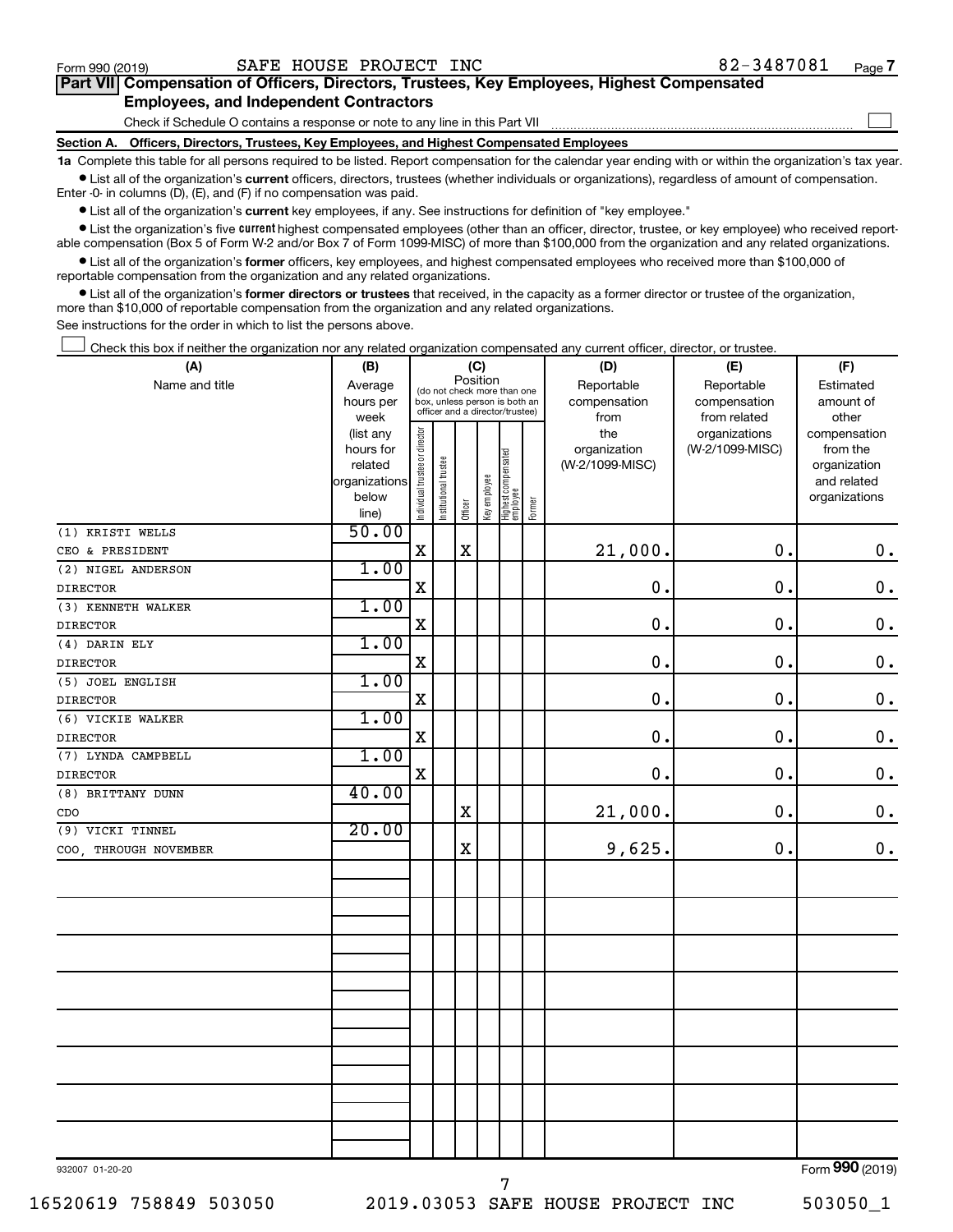|    | SAFE HOUSE PROJECT INC<br>Form 990 (2019)                                                                                                                                                                                           |                                                                      |                                |                       |                 |              |                                                                                                 |        |                                           | 82-3487081                                        |    |                               |                                         | Page 8           |
|----|-------------------------------------------------------------------------------------------------------------------------------------------------------------------------------------------------------------------------------------|----------------------------------------------------------------------|--------------------------------|-----------------------|-----------------|--------------|-------------------------------------------------------------------------------------------------|--------|-------------------------------------------|---------------------------------------------------|----|-------------------------------|-----------------------------------------|------------------|
|    | <b>Part VII</b><br>Section A. Officers, Directors, Trustees, Key Employees, and Highest Compensated Employees (continued)                                                                                                           |                                                                      |                                |                       |                 |              |                                                                                                 |        |                                           |                                                   |    |                               |                                         |                  |
|    | (A)<br>Name and title                                                                                                                                                                                                               | (B)<br>Average<br>hours per<br>week                                  |                                |                       | (C)<br>Position |              | (do not check more than one<br>box, unless person is both an<br>officer and a director/trustee) |        | (D)<br>Reportable<br>compensation<br>from | (E)<br>Reportable<br>compensation<br>from related |    |                               | (F)<br>Estimated<br>amount of<br>other  |                  |
|    |                                                                                                                                                                                                                                     | (list any<br>hours for<br>related<br>organizations<br>below<br>line) | Individual trustee or director | Institutional trustee | Officer         | Key employee | Highest compensated<br>  employee                                                               | Former | the<br>organization<br>(W-2/1099-MISC)    | organizations<br>(W-2/1099-MISC)                  |    | compensation<br>organizations | from the<br>organization<br>and related |                  |
|    |                                                                                                                                                                                                                                     |                                                                      |                                |                       |                 |              |                                                                                                 |        |                                           |                                                   |    |                               |                                         |                  |
|    |                                                                                                                                                                                                                                     |                                                                      |                                |                       |                 |              |                                                                                                 |        |                                           |                                                   |    |                               |                                         |                  |
|    |                                                                                                                                                                                                                                     |                                                                      |                                |                       |                 |              |                                                                                                 |        |                                           |                                                   |    |                               |                                         |                  |
|    |                                                                                                                                                                                                                                     |                                                                      |                                |                       |                 |              |                                                                                                 |        |                                           |                                                   |    |                               |                                         |                  |
|    |                                                                                                                                                                                                                                     |                                                                      |                                |                       |                 |              |                                                                                                 |        |                                           |                                                   |    |                               |                                         |                  |
|    |                                                                                                                                                                                                                                     |                                                                      |                                |                       |                 |              |                                                                                                 |        |                                           |                                                   |    |                               |                                         |                  |
|    | 1b Subtotal                                                                                                                                                                                                                         |                                                                      |                                |                       |                 |              |                                                                                                 |        | 51,625.                                   |                                                   | 0. |                               |                                         | $\overline{0}$ . |
|    | c Total from continuation sheets to Part VII, Section A manufactured by                                                                                                                                                             |                                                                      |                                |                       |                 |              |                                                                                                 |        | $\overline{0}$ .                          |                                                   | σ. |                               |                                         | $\overline{0}$ . |
|    |                                                                                                                                                                                                                                     |                                                                      |                                |                       |                 |              |                                                                                                 |        | 51,625.                                   |                                                   | о. |                               |                                         | $\overline{0}$ . |
| 2  | Total number of individuals (including but not limited to those listed above) who received more than \$100,000 of reportable<br>compensation from the organization $\blacktriangleright$                                            |                                                                      |                                |                       |                 |              |                                                                                                 |        |                                           |                                                   |    |                               |                                         | 0                |
|    |                                                                                                                                                                                                                                     |                                                                      |                                |                       |                 |              |                                                                                                 |        |                                           |                                                   |    |                               | Yes                                     | No               |
| 3  | Did the organization list any former officer, director, trustee, key employee, or highest compensated employee on<br>line 1a? If "Yes," complete Schedule J for such individual manufactured content to the set of the set of the s |                                                                      |                                |                       |                 |              |                                                                                                 |        |                                           |                                                   |    | 3                             |                                         | х                |
|    | For any individual listed on line 1a, is the sum of reportable compensation and other compensation from the organization<br>and related organizations greater than \$150,000? If "Yes," complete Schedule J for such individual     |                                                                      |                                |                       |                 |              |                                                                                                 |        |                                           |                                                   |    | 4                             |                                         | х                |
| 5  | Did any person listed on line 1a receive or accrue compensation from any unrelated organization or individual for services                                                                                                          |                                                                      |                                |                       |                 |              |                                                                                                 |        |                                           |                                                   |    |                               |                                         |                  |
|    | <b>Section B. Independent Contractors</b>                                                                                                                                                                                           |                                                                      |                                |                       |                 |              |                                                                                                 |        |                                           |                                                   |    | 5                             |                                         | х                |
| 1. | Complete this table for your five highest compensated independent contractors that received more than \$100,000 of compensation from                                                                                                |                                                                      |                                |                       |                 |              |                                                                                                 |        |                                           |                                                   |    |                               |                                         |                  |
|    | the organization. Report compensation for the calendar year ending with or within the organization's tax year.                                                                                                                      |                                                                      |                                |                       |                 |              |                                                                                                 |        |                                           |                                                   |    |                               |                                         |                  |
|    | (A)<br>Name and business address                                                                                                                                                                                                    |                                                                      |                                | <b>NONE</b>           |                 |              |                                                                                                 |        | (B)<br>Description of services            |                                                   |    | (C)<br>Compensation           |                                         |                  |
|    |                                                                                                                                                                                                                                     |                                                                      |                                |                       |                 |              |                                                                                                 |        |                                           |                                                   |    |                               |                                         |                  |
|    |                                                                                                                                                                                                                                     |                                                                      |                                |                       |                 |              |                                                                                                 |        |                                           |                                                   |    |                               |                                         |                  |
|    |                                                                                                                                                                                                                                     |                                                                      |                                |                       |                 |              |                                                                                                 |        |                                           |                                                   |    |                               |                                         |                  |
|    |                                                                                                                                                                                                                                     |                                                                      |                                |                       |                 |              |                                                                                                 |        |                                           |                                                   |    |                               |                                         |                  |
| 2  | Total number of independent contractors (including but not limited to those listed above) who received more than<br>\$100,000 of compensation from the organization                                                                 |                                                                      |                                |                       |                 |              | 0                                                                                               |        |                                           |                                                   |    |                               |                                         |                  |
|    |                                                                                                                                                                                                                                     |                                                                      |                                |                       |                 |              |                                                                                                 |        |                                           |                                                   |    | Form 990 (2019)               |                                         |                  |

932008 01-20-20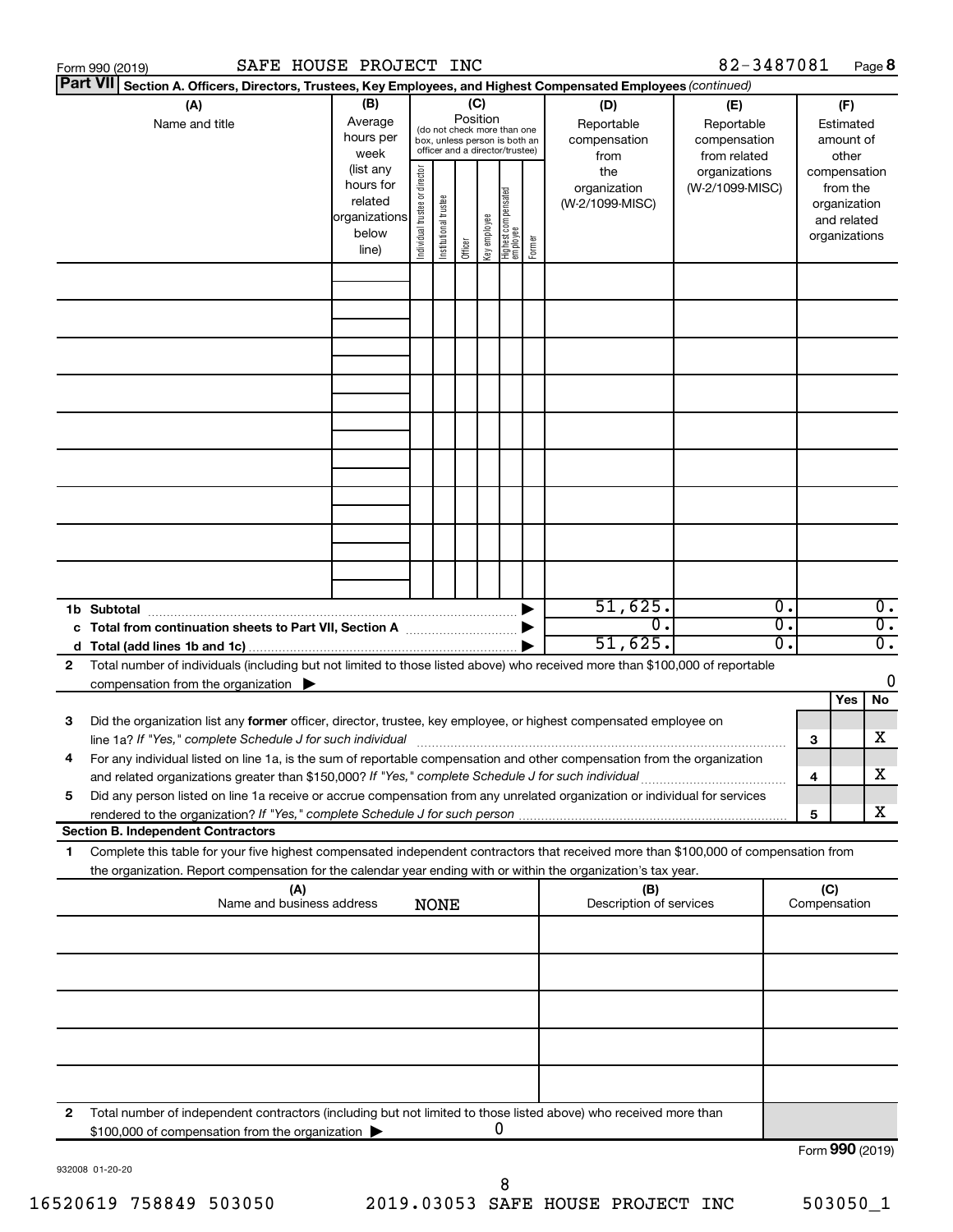|                                                           | <b>Part VIII</b>            | <b>Statement of Revenue</b>                                                                                                                                                                                                                                                                                                                                                                                             |                                                                                                                                                                                  |
|-----------------------------------------------------------|-----------------------------|-------------------------------------------------------------------------------------------------------------------------------------------------------------------------------------------------------------------------------------------------------------------------------------------------------------------------------------------------------------------------------------------------------------------------|----------------------------------------------------------------------------------------------------------------------------------------------------------------------------------|
|                                                           |                             |                                                                                                                                                                                                                                                                                                                                                                                                                         |                                                                                                                                                                                  |
|                                                           |                             |                                                                                                                                                                                                                                                                                                                                                                                                                         | (B)<br>$\overline{C}$<br>(D)<br>Revenue excluded<br>Unrelated<br>Related or exempt<br>Total revenue<br>from tax under<br>function revenue business revenue<br>sections 512 - 514 |
| Contributions, Gifts, Grants<br>and Other Similar Amounts | b<br>с<br>d<br>f<br>h.      | 1 a Federated campaigns<br>1a<br>1 <sub>b</sub><br>Membership dues<br>$\ldots \ldots \ldots \ldots \ldots$<br>156,887.<br>1 <sub>c</sub><br>Fundraising events<br>1 <sub>d</sub><br>Related organizations<br>1e<br>Government grants (contributions)<br>All other contributions, gifts, grants, and<br>238,703.<br>similar amounts not included above<br>1f<br>$1g$ \$<br>Noncash contributions included in lines 1a-1f | 395,590.                                                                                                                                                                         |
|                                                           |                             | <b>Business Code</b>                                                                                                                                                                                                                                                                                                                                                                                                    |                                                                                                                                                                                  |
| Program Service<br>Revenue                                | 2a<br>b<br>c<br>d<br>е<br>f | the control of the control of the control of the control of the control of<br>the contract of the contract of the contract of the contract of the contract of<br>the contract of the contract of the contract of the contract of the contract of<br>the control of the control of the control of the control of the control of                                                                                          |                                                                                                                                                                                  |
|                                                           |                             | ▶                                                                                                                                                                                                                                                                                                                                                                                                                       |                                                                                                                                                                                  |
|                                                           | 3<br>4                      | Investment income (including dividends, interest, and<br>Income from investment of tax-exempt bond proceeds                                                                                                                                                                                                                                                                                                             | 671.<br>671.                                                                                                                                                                     |
|                                                           | 5                           | (i) Real<br>(ii) Personal                                                                                                                                                                                                                                                                                                                                                                                               |                                                                                                                                                                                  |
|                                                           | 6а<br>b<br>с                | Gross rents<br> 6a<br>6 <sub>b</sub><br>Less: rental expenses<br>6c<br>Rental income or (loss)                                                                                                                                                                                                                                                                                                                          |                                                                                                                                                                                  |
|                                                           |                             | d Net rental income or (loss)                                                                                                                                                                                                                                                                                                                                                                                           |                                                                                                                                                                                  |
|                                                           |                             | (i) Securities<br>(ii) Other<br>7 a Gross amount from sales of<br>assets other than inventory<br>7a                                                                                                                                                                                                                                                                                                                     |                                                                                                                                                                                  |
|                                                           |                             | <b>b</b> Less: cost or other basis<br>and sales expenses<br>7b                                                                                                                                                                                                                                                                                                                                                          |                                                                                                                                                                                  |
| Revenue                                                   |                             | 7c <br>Gain or (loss)                                                                                                                                                                                                                                                                                                                                                                                                   |                                                                                                                                                                                  |
|                                                           |                             |                                                                                                                                                                                                                                                                                                                                                                                                                         |                                                                                                                                                                                  |
| ৯<br>$\tilde{\vec{b}}$                                    |                             | 8 a Gross income from fundraising events (not<br>$156,887.$ of<br>including \$<br>contributions reported on line 1c). See<br>$ a_2 134,011$ .                                                                                                                                                                                                                                                                           |                                                                                                                                                                                  |
|                                                           |                             | 92,087.<br>$\overline{\mathbf{a}}$<br><b>b</b> Less: direct expenses                                                                                                                                                                                                                                                                                                                                                    |                                                                                                                                                                                  |
|                                                           |                             | c Net income or (loss) from fundraising events                                                                                                                                                                                                                                                                                                                                                                          | 41,924.<br>41,924.                                                                                                                                                               |
|                                                           |                             | 9 a Gross income from gaming activities. See<br> 9a                                                                                                                                                                                                                                                                                                                                                                     |                                                                                                                                                                                  |
|                                                           |                             | 9 <sub>b</sub><br><b>b</b> Less: direct expenses <b>manually</b>                                                                                                                                                                                                                                                                                                                                                        |                                                                                                                                                                                  |
|                                                           |                             | c Net income or (loss) from gaming activities                                                                                                                                                                                                                                                                                                                                                                           |                                                                                                                                                                                  |
|                                                           |                             | 10 a Gross sales of inventory, less returns<br>4,347.<br><b>10a</b>                                                                                                                                                                                                                                                                                                                                                     |                                                                                                                                                                                  |
|                                                           |                             | 2,414.<br>10bl<br><b>b</b> Less: cost of goods sold                                                                                                                                                                                                                                                                                                                                                                     |                                                                                                                                                                                  |
|                                                           |                             | c Net income or (loss) from sales of inventory                                                                                                                                                                                                                                                                                                                                                                          | 1,933.<br>1,933.                                                                                                                                                                 |
|                                                           |                             | <b>Business Code</b>                                                                                                                                                                                                                                                                                                                                                                                                    |                                                                                                                                                                                  |
| Miscellaneous<br>Revenue                                  | 11a                         | the control of the control of the control of the control of the control of                                                                                                                                                                                                                                                                                                                                              |                                                                                                                                                                                  |
|                                                           | b                           |                                                                                                                                                                                                                                                                                                                                                                                                                         |                                                                                                                                                                                  |
|                                                           | с                           | <u> 1980 - Johann Barbara, martxa alemaniar a</u>                                                                                                                                                                                                                                                                                                                                                                       |                                                                                                                                                                                  |
|                                                           |                             |                                                                                                                                                                                                                                                                                                                                                                                                                         |                                                                                                                                                                                  |
|                                                           | 12                          |                                                                                                                                                                                                                                                                                                                                                                                                                         | 440, 118.<br>42,595.<br>1,933.<br>0.                                                                                                                                             |
|                                                           | 932009 01-20-20             |                                                                                                                                                                                                                                                                                                                                                                                                                         | Form 990 (2019)                                                                                                                                                                  |

Form 990 (2019) Page SAFE HOUSE PROJECT INC 82-3487081

16520619 758849 503050 2019.03053 SAFE HOUSE PROJECT INC 503050\_1

 <sup>9</sup>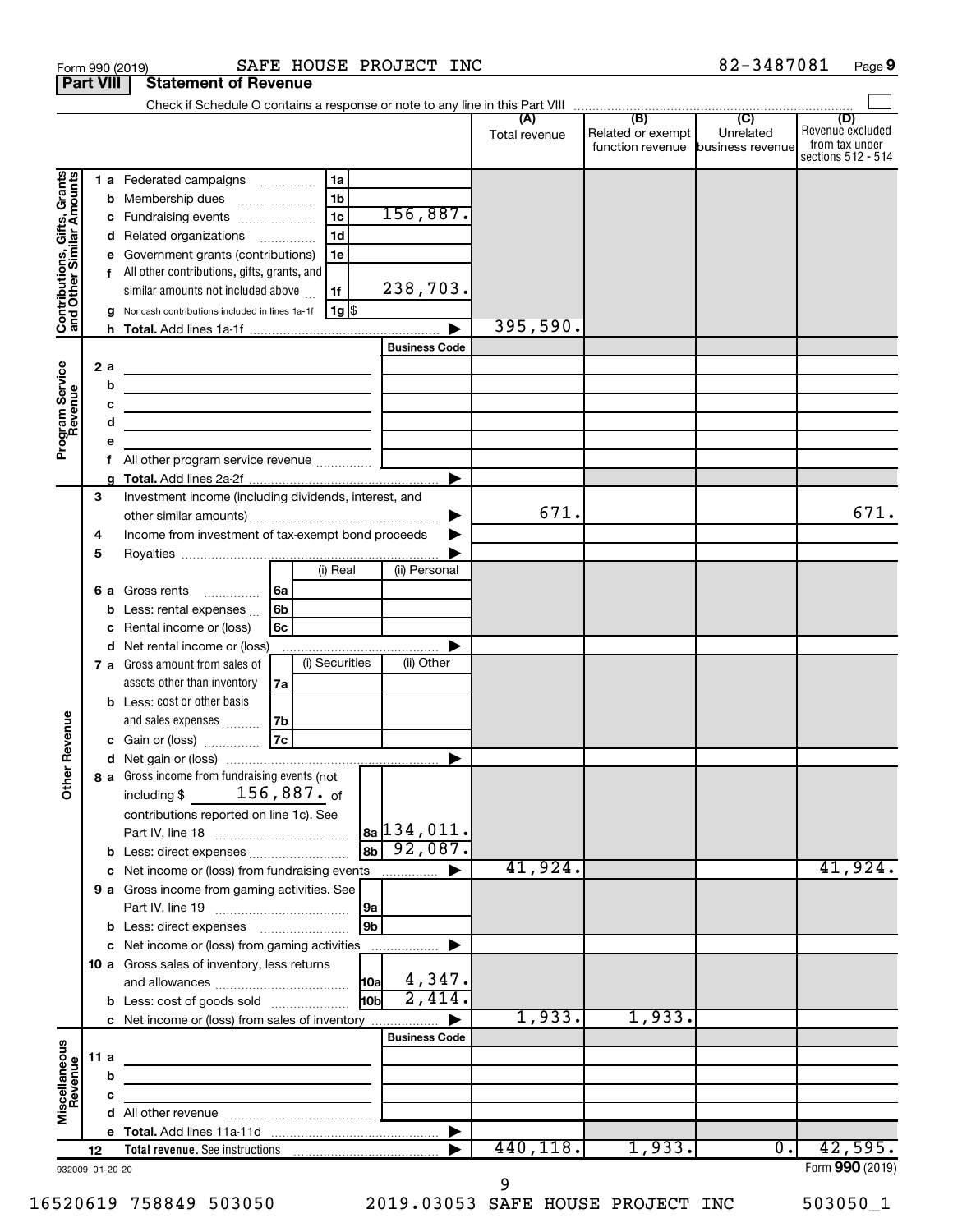Form 990 (2019)  $\begin{array}{cccc} \text{SAFF HOUSE PROJECT INC} \end{array}$ 

*Section 501(c)(3) and 501(c)(4) organizations must complete all columns. All other organizations must complete column (A).* **Part IX Statement of Functional Expenses** 

|              | Do not include amounts reported on lines 6b,<br>7b, 8b, 9b, and 10b of Part VIII.                                                                          | (A)<br>Total expenses | (B)<br>Program service<br>expenses | (C)<br>Management and<br>general expenses | (D)<br>Fundraising<br>expenses      |  |  |  |
|--------------|------------------------------------------------------------------------------------------------------------------------------------------------------------|-----------------------|------------------------------------|-------------------------------------------|-------------------------------------|--|--|--|
| 1.           | Grants and other assistance to domestic organizations                                                                                                      |                       |                                    |                                           |                                     |  |  |  |
|              | and domestic governments. See Part IV, line 21                                                                                                             | 75,000.               | 75,000.                            |                                           |                                     |  |  |  |
| $\mathbf{2}$ | Grants and other assistance to domestic                                                                                                                    |                       |                                    |                                           |                                     |  |  |  |
|              | individuals. See Part IV, line 22<br>$\overline{\phantom{a}}$                                                                                              |                       |                                    |                                           |                                     |  |  |  |
| 3            | Grants and other assistance to foreign                                                                                                                     |                       |                                    |                                           |                                     |  |  |  |
|              | organizations, foreign governments, and foreign                                                                                                            |                       |                                    |                                           |                                     |  |  |  |
|              | individuals. See Part IV, lines 15 and 16                                                                                                                  |                       |                                    |                                           |                                     |  |  |  |
| 4            | Benefits paid to or for members                                                                                                                            |                       |                                    |                                           |                                     |  |  |  |
| 5            | Compensation of current officers, directors,                                                                                                               |                       |                                    |                                           |                                     |  |  |  |
|              | trustees, and key employees                                                                                                                                | 51,626.               | 36,619.                            | 5,644.                                    | 9,363.                              |  |  |  |
| 6            | Compensation not included above to disqualified                                                                                                            |                       |                                    |                                           |                                     |  |  |  |
|              | persons (as defined under section 4958(f)(1)) and                                                                                                          |                       |                                    |                                           |                                     |  |  |  |
|              | persons described in section 4958(c)(3)(B)                                                                                                                 |                       |                                    |                                           |                                     |  |  |  |
| 7            | Other salaries and wages                                                                                                                                   | 4,092.                | 4,092.                             |                                           |                                     |  |  |  |
| 8            | Pension plan accruals and contributions (include                                                                                                           |                       |                                    |                                           |                                     |  |  |  |
|              | section 401(k) and 403(b) employer contributions)                                                                                                          |                       |                                    |                                           |                                     |  |  |  |
| 9            |                                                                                                                                                            |                       |                                    |                                           |                                     |  |  |  |
| 10           |                                                                                                                                                            | 4,273.                | 3,195.                             | 324.                                      | 754.                                |  |  |  |
| 11           | Fees for services (nonemployees):                                                                                                                          |                       |                                    |                                           |                                     |  |  |  |
| a            |                                                                                                                                                            |                       |                                    |                                           |                                     |  |  |  |
| b            |                                                                                                                                                            |                       |                                    |                                           |                                     |  |  |  |
| c            |                                                                                                                                                            |                       |                                    |                                           |                                     |  |  |  |
| d            |                                                                                                                                                            |                       |                                    |                                           |                                     |  |  |  |
| e            | Professional fundraising services. See Part IV, line 17                                                                                                    |                       |                                    |                                           |                                     |  |  |  |
| f            | Investment management fees                                                                                                                                 |                       |                                    |                                           |                                     |  |  |  |
| q            | Other. (If line 11g amount exceeds 10% of line 25,                                                                                                         |                       |                                    |                                           |                                     |  |  |  |
|              | column (A) amount, list line 11g expenses on Sch O.)                                                                                                       | 150.<br>5,869.        | 150.<br>5,869.                     |                                           |                                     |  |  |  |
| 12           |                                                                                                                                                            | 21,705.               | 945.                               | 14,916.                                   | 5,844.                              |  |  |  |
| 13           |                                                                                                                                                            |                       |                                    |                                           |                                     |  |  |  |
| 14           |                                                                                                                                                            |                       |                                    |                                           |                                     |  |  |  |
| 15           |                                                                                                                                                            |                       |                                    |                                           |                                     |  |  |  |
| 16           |                                                                                                                                                            | 14,521.               | 7,580.                             | 351.                                      | 6,590.                              |  |  |  |
| 17           |                                                                                                                                                            |                       |                                    |                                           |                                     |  |  |  |
| 18           | Payments of travel or entertainment expenses                                                                                                               |                       |                                    |                                           |                                     |  |  |  |
|              | for any federal, state, or local public officials                                                                                                          |                       |                                    |                                           |                                     |  |  |  |
| 19           | Conferences, conventions, and meetings                                                                                                                     |                       |                                    |                                           |                                     |  |  |  |
| 20           | Interest                                                                                                                                                   |                       |                                    |                                           |                                     |  |  |  |
| 21<br>22     | Depreciation, depletion, and amortization                                                                                                                  |                       |                                    |                                           |                                     |  |  |  |
| 23           | Insurance                                                                                                                                                  |                       |                                    |                                           |                                     |  |  |  |
| 24           | Other expenses. Itemize expenses not covered                                                                                                               |                       |                                    |                                           |                                     |  |  |  |
|              | above (List miscellaneous expenses on line 24e. If<br>line 24e amount exceeds 10% of line 25, column (A)<br>amount, list line 24e expenses on Schedule O.) |                       |                                    |                                           |                                     |  |  |  |
| a            | AWARENESS & PREVENTION                                                                                                                                     | 4,780.                | 4,780.                             |                                           |                                     |  |  |  |
| b            | PARTNER COLLABORATION                                                                                                                                      | $1,436$ .             | 1,436.                             |                                           |                                     |  |  |  |
| C            | <b>CONTRACT LABOR</b>                                                                                                                                      | 300.                  | 300.                               |                                           |                                     |  |  |  |
| d            |                                                                                                                                                            |                       |                                    |                                           |                                     |  |  |  |
| е            | All other expenses                                                                                                                                         |                       |                                    |                                           |                                     |  |  |  |
| 25           | Total functional expenses. Add lines 1 through 24e                                                                                                         | 183,752.              | 139,966.                           | 21, 235.                                  | 22,551.                             |  |  |  |
| 26           | <b>Joint costs.</b> Complete this line only if the organization                                                                                            |                       |                                    |                                           |                                     |  |  |  |
|              | reported in column (B) joint costs from a combined                                                                                                         |                       |                                    |                                           |                                     |  |  |  |
|              | educational campaign and fundraising solicitation.                                                                                                         |                       |                                    |                                           |                                     |  |  |  |
|              | Check here $\blacktriangleright$<br>if following SOP 98-2 (ASC 958-720)                                                                                    |                       |                                    |                                           |                                     |  |  |  |
|              |                                                                                                                                                            |                       |                                    |                                           | $F_{\alpha r m}$ QQ $\Omega$ (2010) |  |  |  |

932010 01-20-20

16520619 758849 503050 2019.03053 SAFE HOUSE PROJECT INC 503050\_1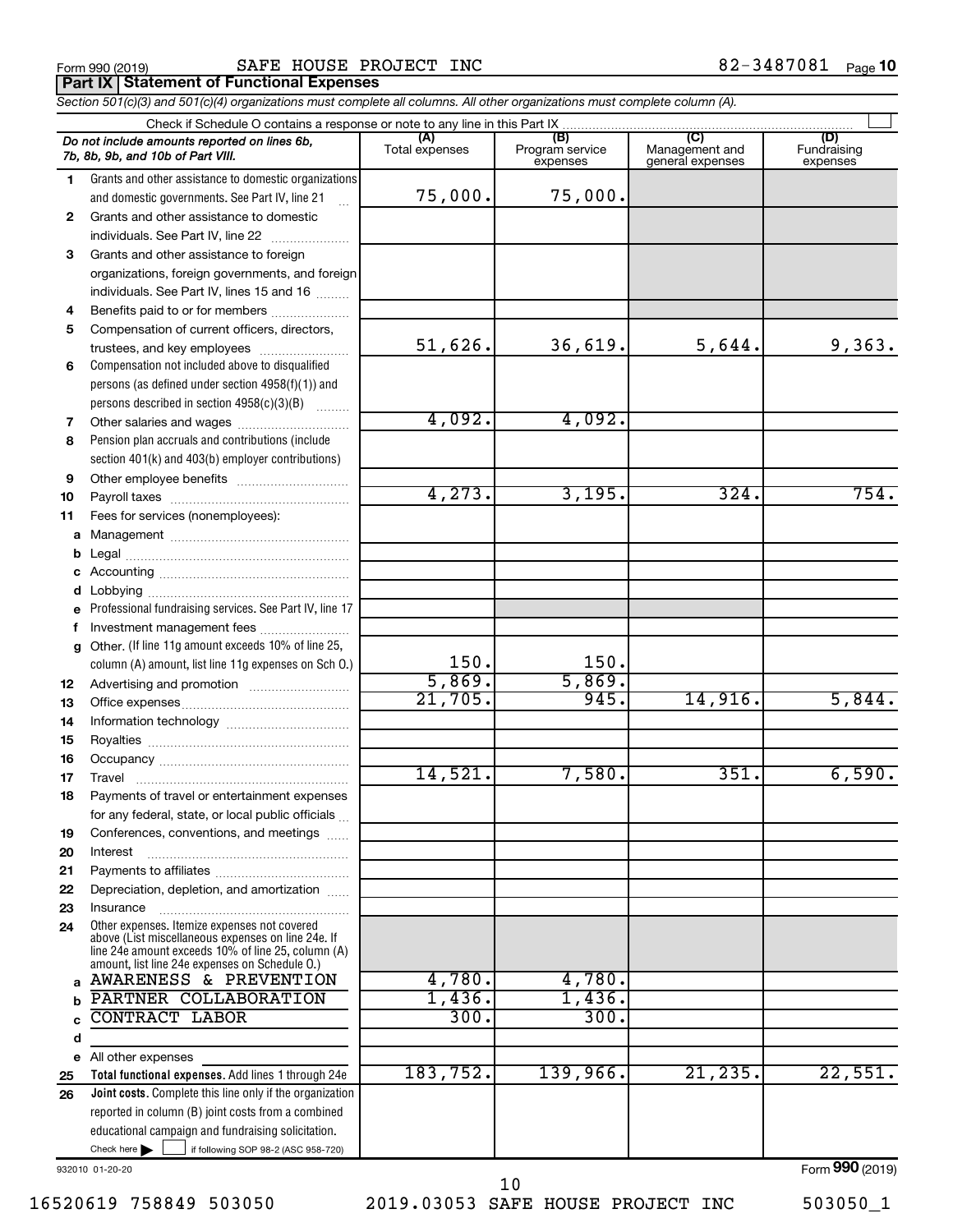**32 33**

Total net assets or fund balances ~~~~~~~~~~~~~~~~~~~~~~

Total liabilities and net assets/fund balances

|                             | З  |                                                                                                        |                  | 3                       |          |
|-----------------------------|----|--------------------------------------------------------------------------------------------------------|------------------|-------------------------|----------|
|                             | 4  |                                                                                                        | $\overline{23}$  | $\overline{\mathbf{4}}$ | Ο.       |
|                             | 5  | Loans and other receivables from any current or former officer, director,                              |                  |                         |          |
|                             |    | trustee, key employee, creator or founder, substantial contributor, or 35%                             |                  |                         |          |
|                             |    | controlled entity or family member of any of these persons                                             |                  | 5                       |          |
| Assets                      | 6  | Loans and other receivables from other disqualified persons (as defined                                |                  |                         |          |
|                             |    | under section 4958(f)(1)), and persons described in section $4958(c)(3)(B)$                            |                  | 6                       |          |
|                             | 7  |                                                                                                        |                  | $\overline{\mathbf{r}}$ |          |
|                             | 8  |                                                                                                        |                  | 8                       |          |
|                             | 9  | Prepaid expenses and deferred charges                                                                  |                  | 9                       |          |
|                             |    | 10a Land, buildings, and equipment: cost or other                                                      |                  |                         |          |
|                             |    | basis. Complete Part VI of Schedule D  10a                                                             |                  |                         |          |
|                             |    |                                                                                                        |                  | 10 <sub>c</sub>         |          |
|                             | 11 |                                                                                                        |                  | 11                      |          |
|                             | 12 |                                                                                                        |                  | 12                      |          |
|                             | 13 |                                                                                                        |                  | 13                      |          |
|                             | 14 |                                                                                                        |                  | 14                      |          |
|                             | 15 |                                                                                                        |                  | 15                      |          |
|                             | 16 |                                                                                                        | 79,514.          | 16                      | 336,396. |
|                             | 17 |                                                                                                        | $\overline{0}$ . | 17                      | 516.     |
|                             | 18 |                                                                                                        |                  | 18                      |          |
|                             | 19 |                                                                                                        |                  | 19                      |          |
|                             | 20 |                                                                                                        |                  | 20                      |          |
|                             | 21 | Escrow or custodial account liability. Complete Part IV of Schedule D                                  |                  | 21                      |          |
|                             | 22 | Loans and other payables to any current or former officer, director,                                   |                  |                         |          |
| Liabilities                 |    | trustee, key employee, creator or founder, substantial contributor, or 35%                             |                  |                         |          |
|                             |    | controlled entity or family member of any of these persons                                             |                  | 22                      |          |
|                             | 23 | Secured mortgages and notes payable to unrelated third parties                                         |                  | 23                      |          |
|                             | 24 | Unsecured notes and loans payable to unrelated third parties                                           |                  | 24                      |          |
|                             | 25 | Other liabilities (including federal income tax, payables to related third                             |                  |                         |          |
|                             |    | parties, and other liabilities not included on lines 17-24). Complete Part X                           |                  |                         |          |
|                             |    | of Schedule D                                                                                          |                  | 25                      |          |
|                             | 26 |                                                                                                        | σ.               | 26                      | 516.     |
|                             |    | Organizations that follow FASB ASC 958, check here $\blacktriangleright \lfloor \underline{X} \rfloor$ |                  |                         |          |
|                             |    | and complete lines 27, 28, 32, and 33.                                                                 |                  |                         |          |
|                             | 27 |                                                                                                        | 79,514.          | 27                      | 335,880. |
|                             | 28 |                                                                                                        |                  | 28                      |          |
|                             |    | Organizations that do not follow FASB ASC 958, check here $\blacktriangleright$                        |                  |                         |          |
| Net Assets or Fund Balances |    | and complete lines 29 through 33.                                                                      |                  |                         |          |
|                             | 29 |                                                                                                        |                  | 29                      |          |
|                             | 30 | Paid-in or capital surplus, or land, building, or equipment fund                                       |                  | 30                      |          |
|                             | 31 | Retained earnings, endowment, accumulated income, or other funds                                       |                  | 31                      |          |
|                             | 32 | Total net assets or fund balances                                                                      | 79,514.          | 32                      | 335,880. |

# Form 990 (2019)  $\begin{array}{cccc} \text{SAFF HOUSE PROJECT INC} \end{array}$

Check if Schedule O contains a response or note to any line in this Part X

Cash - non-interest-bearing ~~~~~~~~~~~~~~~~~~~~~~~~~ Savings and temporary cash investments ~~~~~~~~~~~~~~~~~~ 82-3487081 Page 11

 $\perp$ 

**(A) (B)**

Beginning of year  $\vert$  | End of year

**1 2**

 $79,491.$  1 336,396.

**32 33**

 $79,514.$   $32$   $335,880.$ 79,514. <sub>33</sub> 336,396.

Form (2019) **990**

**Part X Balance Sheet**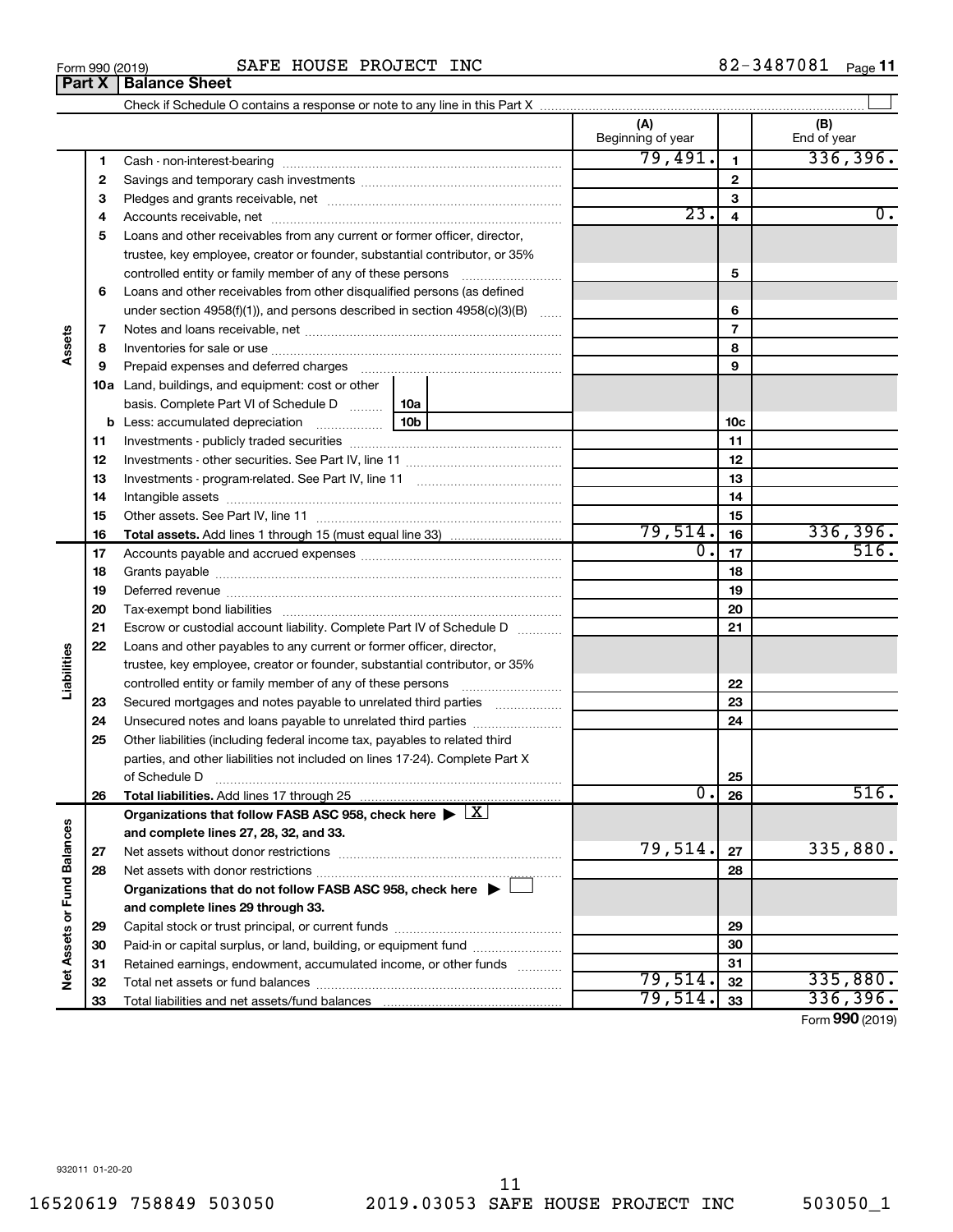|    | SAFE HOUSE PROJECT INC<br>Form 990 (2019)                                                                                       | 82-3487081     |                |            | Page 12   |
|----|---------------------------------------------------------------------------------------------------------------------------------|----------------|----------------|------------|-----------|
|    | <b>Reconciliation of Net Assets</b><br>Part XI                                                                                  |                |                |            |           |
|    |                                                                                                                                 |                |                |            |           |
|    |                                                                                                                                 |                |                |            |           |
| 1  |                                                                                                                                 | $\mathbf{1}$   | 440,118.       |            |           |
| 2  |                                                                                                                                 | $\mathbf{2}$   | 183, 752.      |            |           |
| 3  |                                                                                                                                 | 3              |                |            | 256, 366. |
| 4  |                                                                                                                                 | 4              |                |            | 79,514.   |
| 5  |                                                                                                                                 | 5              |                |            |           |
| 6  |                                                                                                                                 | 6              |                |            |           |
| 7  |                                                                                                                                 | $\overline{7}$ |                |            |           |
| 8  |                                                                                                                                 | 8              |                |            |           |
| 9  |                                                                                                                                 | 9              |                |            | 0.        |
| 10 | Net assets or fund balances at end of year. Combine lines 3 through 9 (must equal Part X, line 32,                              |                |                |            |           |
|    |                                                                                                                                 | 10             |                |            | 335,880.  |
|    | Part XII Financial Statements and Reporting                                                                                     |                |                |            |           |
|    |                                                                                                                                 |                |                |            |           |
|    |                                                                                                                                 |                |                | <b>Yes</b> | <b>No</b> |
| 1  | $\boxed{\mathbf{X}}$ Accrual<br>Accounting method used to prepare the Form 990: [130] Cash<br>Other                             |                |                |            |           |
|    | If the organization changed its method of accounting from a prior year or checked "Other," explain in Schedule O.               |                |                |            |           |
|    |                                                                                                                                 |                | 2a             |            | х         |
|    | If "Yes," check a box below to indicate whether the financial statements for the year were compiled or reviewed on a            |                |                |            |           |
|    | separate basis, consolidated basis, or both:                                                                                    |                |                |            |           |
|    | Consolidated basis<br>Both consolidated and separate basis<br>Separate basis                                                    |                |                |            |           |
|    | <b>b</b> Were the organization's financial statements audited by an independent accountant?                                     |                | 2 <sub>b</sub> |            | х         |
|    | If "Yes," check a box below to indicate whether the financial statements for the year were audited on a separate basis,         |                |                |            |           |
|    | consolidated basis, or both:                                                                                                    |                |                |            |           |
|    | Consolidated basis<br>Both consolidated and separate basis<br>Separate basis                                                    |                |                |            |           |
|    | c If "Yes" to line 2a or 2b, does the organization have a committee that assumes responsibility for oversight of the audit,     |                |                |            |           |
|    | review, or compilation of its financial statements and selection of an independent accountant?                                  |                | 2c             |            |           |
|    | If the organization changed either its oversight process or selection process during the tax year, explain on Schedule O.       |                |                |            |           |
|    | 3a As a result of a federal award, was the organization required to undergo an audit or audits as set forth in the Single Audit |                |                |            |           |
|    |                                                                                                                                 |                | За             |            | X         |
|    | b If "Yes," did the organization undergo the required audit or audits? If the organization did not undergo the required audit   |                |                |            |           |
|    |                                                                                                                                 |                | 3 <sub>b</sub> |            |           |

Form (2019) **990**

932012 01-20-20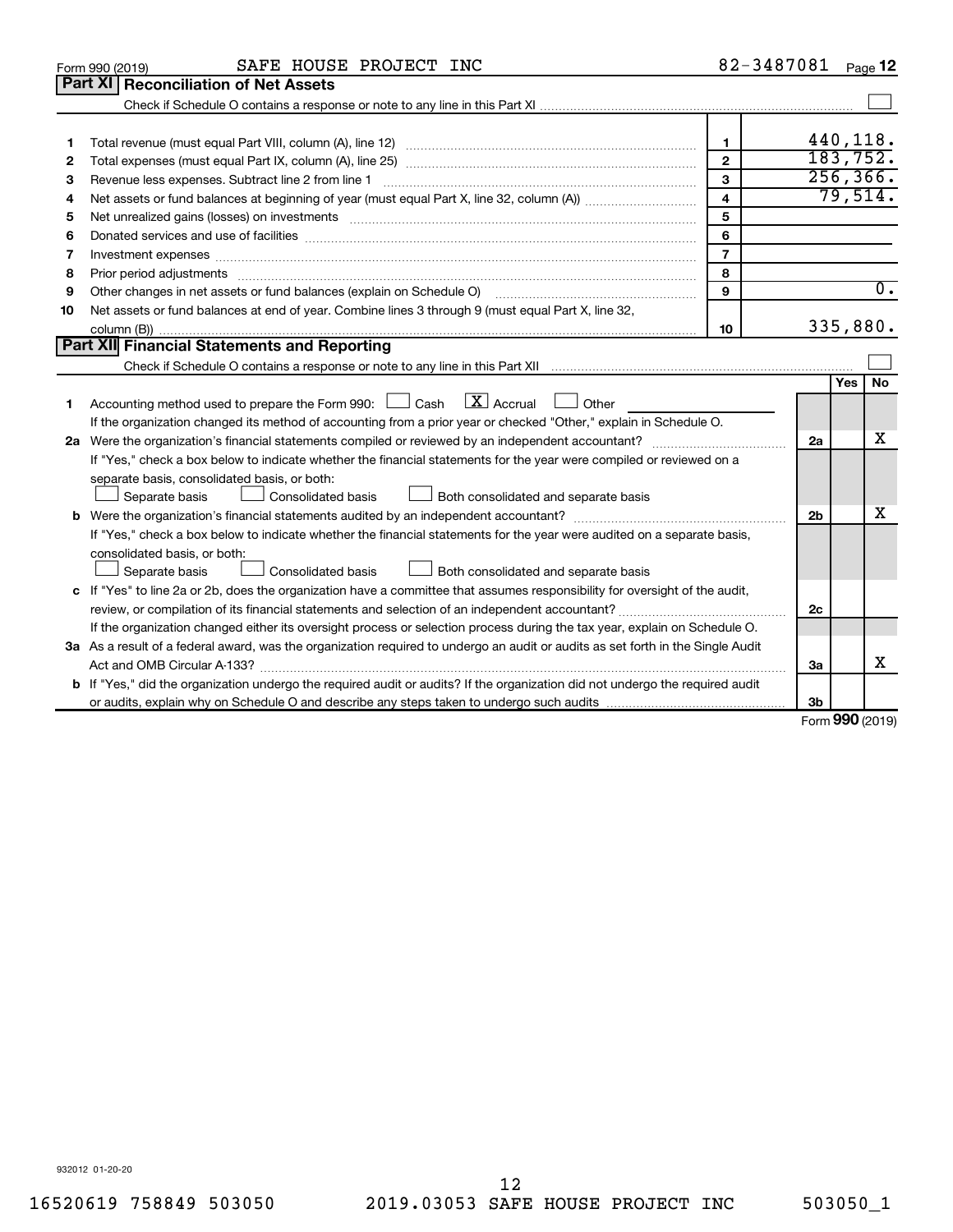**SCHEDULE A**

Department of the Treasury Internal Revenue Service

**12**

# **Public Charity Status and Public Support**

**(Form 990 or 990-EZ) Complete if the organization is a section 501(c)(3) organization or a section**

**Name of the organization Employer is a set of the organization Employer in the organization Employer is a set of the organization** 

**4947(a)(1) nonexempt charitable trust. | Attach to Form 990 or Form 990-EZ.** 

**| Go to www.irs.gov/Form990 for instructions and the latest information.**

|    | <b>Open to Public</b><br>Inspection |
|----|-------------------------------------|
| ١l | entification numi                   |

OMB No. 1545-0047

|        | SAFE HOUSE PROJECT INC                                                                                                                     | 82-3487081 |
|--------|--------------------------------------------------------------------------------------------------------------------------------------------|------------|
| Part I | Reason for Public Charity Status (All organizations must complete this part.) See instructions.                                            |            |
|        | The organization is not a private foundation because it is: (For lines 1 through 12, check only one box.)                                  |            |
|        | A church, convention of churches, or association of churches described in section 170(b)(1)(A)(i).                                         |            |
|        | A school described in section 170(b)(1)(A)(ii). (Attach Schedule E (Form 990 or 990-EZ).)                                                  |            |
| з      | A hospital or a cooperative hospital service organization described in section 170(b)(1)(A)(iii).                                          |            |
|        | A medical research organization operated in conjunction with a hospital described in section 170(b)(1)(A)(iii). Enter the hospital's name, |            |
|        | city, and state:                                                                                                                           |            |
| 5.     | An organization operated for the benefit of a college or university owned or operated by a governmental unit described in                  |            |
|        | section 170(b)(1)(A)(iv). (Complete Part II.)                                                                                              |            |
| 6      | A federal, state, or local government or governmental unit described in section 170(b)(1)(A)(v).                                           |            |
| x      | An organization that normally receives a substantial part of its support from a governmental unit or from the general public described in  |            |
|        | section 170(b)(1)(A)(vi). (Complete Part II.)                                                                                              |            |
|        |                                                                                                                                            |            |

| 8   A community trust described in section 170(b)(1)(A)(vi). (Complete Part II.) |
|----------------------------------------------------------------------------------|
|----------------------------------------------------------------------------------|

#### **9** An agricultural research organization described in **section 170(b)(1)(A)(ix)** operated in conjunction with a land-grant college or university or a non-land-grant college of agriculture (see instructions). Enter the name, city, and state of the college or university:  $\Box$

| 10 $\Box$ | An organization that normally receives: (1) more than 33 1/3% of its support from contributions, membership fees, and gross receipts from     |
|-----------|-----------------------------------------------------------------------------------------------------------------------------------------------|
|           | activities related to its exempt functions - subject to certain exceptions, and (2) no more than 33 1/3% of its support from gross investment |
|           | income and unrelated business taxable income (less section 511 tax) from businesses acquired by the organization after June 30, 1975.         |
|           | See section 509(a)(2). (Complete Part III.)                                                                                                   |

**11** An organization organized and operated exclusively to test for public safety. See **section 509(a)(4).**  $\Box$ 

|  | An organization organized and operated exclusively for the benefit of, to perform the functions of, or to carry out the purposes of one or |
|--|--------------------------------------------------------------------------------------------------------------------------------------------|
|  | more publicly supported organizations described in section 509(a)(1) or section 509(a)(2). See section 509(a)(3). Check the box in         |
|  | lines 12a through 12d that describes the type of supporting organization and complete lines 12e, 12f, and 12g.                             |

| a Li | Type I. A supporting organization operated, supervised, or controlled by its supported organization(s), typically by giving     |
|------|---------------------------------------------------------------------------------------------------------------------------------|
|      | the supported organization(s) the power to regularly appoint or elect a majority of the directors or trustees of the supporting |
|      | organization. You must complete Part IV, Sections A and B.                                                                      |

#### **b Type II.** A supporting organization supervised or controlled in connection with its supported organization(s), by having organization(s). You must complete Part IV, Sections A and C. control or management of the supporting organization vested in the same persons that control or manage the supported

|  | <b>c</b> $\Box$ <b>Type III functionally integrated.</b> A supporting organization operated in connection with, and functionally integrated with, |
|--|---------------------------------------------------------------------------------------------------------------------------------------------------|
|  | its supported organization(s) (see instructions). You must complete Part IV, Sections A, D, and E.                                                |

### **d Type III non-functionally integrated.** A supporting organization operated in connection with its supported organization(s) requirement (see instructions). **You must complete Part IV, Sections A and D, and Part V.** that is not functionally integrated. The organization generally must satisfy a distribution requirement and an attentiveness

|  | e □ Check this box if the organization received a written determination from the IRS that it is a Type I, Type II, Type III |
|--|-----------------------------------------------------------------------------------------------------------------------------|
|  | functionally integrated, or Type III non-functionally integrated supporting organization.                                   |

**f** Enter the number of supported organizations ~~~~~~~~~~~~~~~~~~~~~~~~~~~~~~~~~~~~~

| Provide the following information about the supported organization(s).<br>g |          |                            |                                                                |     |                            |                            |
|-----------------------------------------------------------------------------|----------|----------------------------|----------------------------------------------------------------|-----|----------------------------|----------------------------|
| (i) Name of supported                                                       | (ii) EIN | (iii) Type of organization | (iv) Is the organization listed<br>in your governing document? |     | (v) Amount of monetary     | (vi) Amount of other       |
| organization                                                                |          | (described on lines 1-10   | Yes                                                            | No. | support (see instructions) | support (see instructions) |
|                                                                             |          | above (see instructions))  |                                                                |     |                            |                            |
|                                                                             |          |                            |                                                                |     |                            |                            |
|                                                                             |          |                            |                                                                |     |                            |                            |
|                                                                             |          |                            |                                                                |     |                            |                            |
|                                                                             |          |                            |                                                                |     |                            |                            |
|                                                                             |          |                            |                                                                |     |                            |                            |
|                                                                             |          |                            |                                                                |     |                            |                            |
|                                                                             |          |                            |                                                                |     |                            |                            |
|                                                                             |          |                            |                                                                |     |                            |                            |
|                                                                             |          |                            |                                                                |     |                            |                            |
|                                                                             |          |                            |                                                                |     |                            |                            |
|                                                                             |          |                            |                                                                |     |                            |                            |
|                                                                             |          |                            |                                                                |     |                            |                            |
| Total                                                                       |          |                            |                                                                |     |                            |                            |

LHA For Paperwork Reduction Act Notice, see the Instructions for Form 990 or 990-EZ. 932021 09-25-19 Schedule A (Form 990 or 990-EZ) 2019 13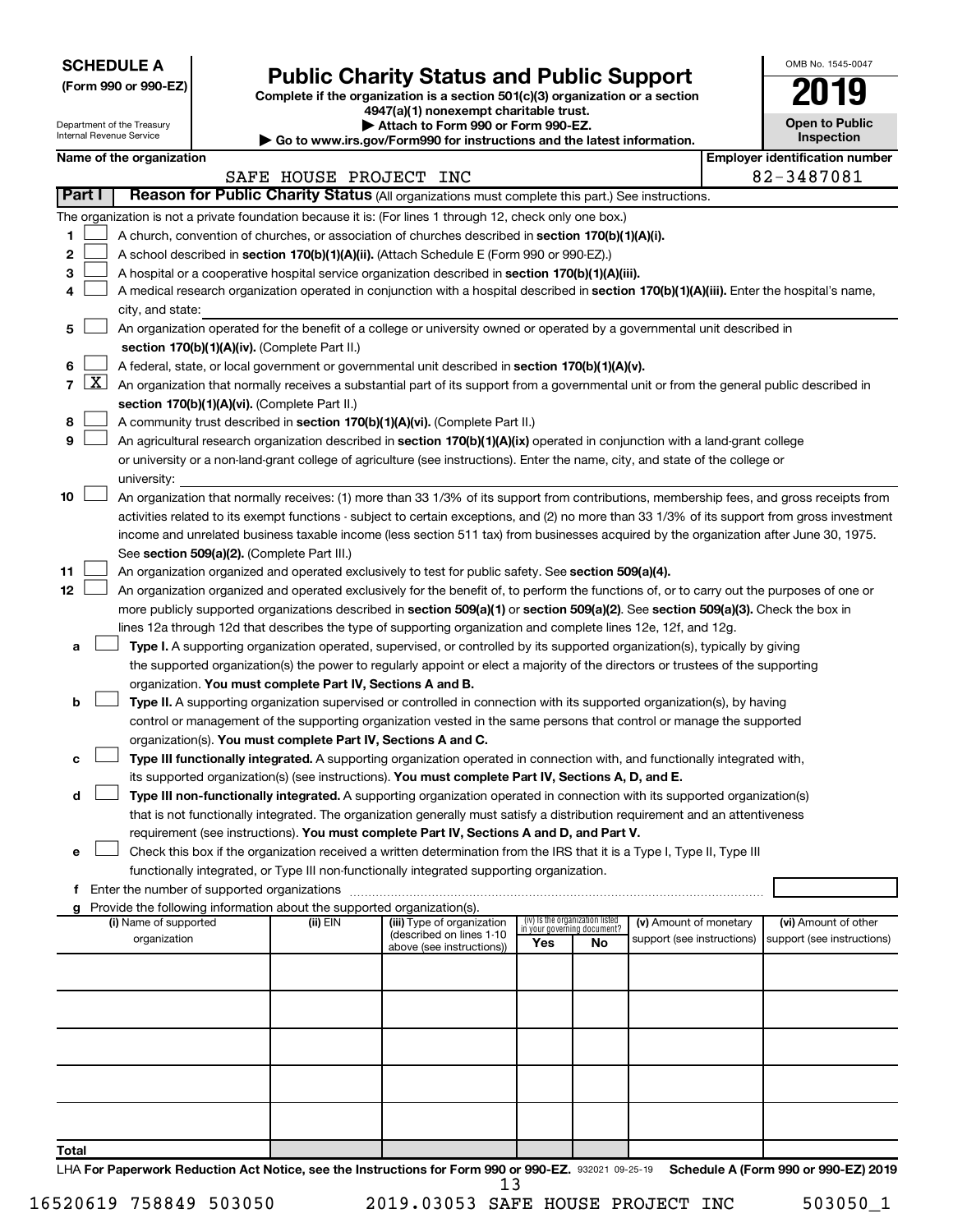# Schedule A (Form 990 or 990-EZ) 2019  $\,$  SAFE HOUSE PROJECT INC  $\,$  82 - 3487081  $\,$  Page

(Complete only if you checked the box on line 5, 7, or 8 of Part I or if the organization failed to qualify under Part III. If the organization fails to qualify under the tests listed below, please complete Part III.) **Part II Support Schedule for Organizations Described in Sections 170(b)(1)(A)(iv) and 170(b)(1)(A)(vi)**

| Calendar year (or fiscal year beginning in)<br>(a) 2015<br>(b) 2016<br>$(c)$ 2017<br>$(d)$ 2018<br>(e) 2019<br>(f) Total<br>1 Gifts, grants, contributions, and<br>membership fees received. (Do not<br>395,590.<br>506,760.<br>111, 170.<br>include any "unusual grants.")<br>2 Tax revenues levied for the organ-<br>ization's benefit and either paid to<br>or expended on its behalf<br>3 The value of services or facilities<br>furnished by a governmental unit to<br>the organization without charge<br>111, 170.<br>395,590.<br>506, 760.<br>4 Total. Add lines 1 through 3<br>5 The portion of total contributions<br>by each person (other than a<br>governmental unit or publicly<br>supported organization) included<br>on line 1 that exceeds 2% of the<br>amount shown on line 11,<br>column (f)<br>506,760.<br>6 Public support. Subtract line 5 from line 4.<br>Calendar year (or fiscal year beginning in)<br>(a) 2015<br>(b) 2016<br>$(c)$ 2017<br>$(d)$ 2018<br>$(f)$ Total<br>506, 760.<br>(e) 2019<br>111,170.<br>395,590.<br>7 Amounts from line 4<br>8 Gross income from interest,<br>dividends, payments received on<br>securities loans, rents, royalties,<br>671.<br>and income from similar sources<br><b>9</b> Net income from unrelated business |                                    |  |  |  |  |  |  |
|-------------------------------------------------------------------------------------------------------------------------------------------------------------------------------------------------------------------------------------------------------------------------------------------------------------------------------------------------------------------------------------------------------------------------------------------------------------------------------------------------------------------------------------------------------------------------------------------------------------------------------------------------------------------------------------------------------------------------------------------------------------------------------------------------------------------------------------------------------------------------------------------------------------------------------------------------------------------------------------------------------------------------------------------------------------------------------------------------------------------------------------------------------------------------------------------------------------------------------------------------------------------------------|------------------------------------|--|--|--|--|--|--|
|                                                                                                                                                                                                                                                                                                                                                                                                                                                                                                                                                                                                                                                                                                                                                                                                                                                                                                                                                                                                                                                                                                                                                                                                                                                                               |                                    |  |  |  |  |  |  |
|                                                                                                                                                                                                                                                                                                                                                                                                                                                                                                                                                                                                                                                                                                                                                                                                                                                                                                                                                                                                                                                                                                                                                                                                                                                                               |                                    |  |  |  |  |  |  |
| <b>Section B. Total Support</b>                                                                                                                                                                                                                                                                                                                                                                                                                                                                                                                                                                                                                                                                                                                                                                                                                                                                                                                                                                                                                                                                                                                                                                                                                                               |                                    |  |  |  |  |  |  |
|                                                                                                                                                                                                                                                                                                                                                                                                                                                                                                                                                                                                                                                                                                                                                                                                                                                                                                                                                                                                                                                                                                                                                                                                                                                                               |                                    |  |  |  |  |  |  |
|                                                                                                                                                                                                                                                                                                                                                                                                                                                                                                                                                                                                                                                                                                                                                                                                                                                                                                                                                                                                                                                                                                                                                                                                                                                                               |                                    |  |  |  |  |  |  |
|                                                                                                                                                                                                                                                                                                                                                                                                                                                                                                                                                                                                                                                                                                                                                                                                                                                                                                                                                                                                                                                                                                                                                                                                                                                                               |                                    |  |  |  |  |  |  |
|                                                                                                                                                                                                                                                                                                                                                                                                                                                                                                                                                                                                                                                                                                                                                                                                                                                                                                                                                                                                                                                                                                                                                                                                                                                                               |                                    |  |  |  |  |  |  |
|                                                                                                                                                                                                                                                                                                                                                                                                                                                                                                                                                                                                                                                                                                                                                                                                                                                                                                                                                                                                                                                                                                                                                                                                                                                                               |                                    |  |  |  |  |  |  |
|                                                                                                                                                                                                                                                                                                                                                                                                                                                                                                                                                                                                                                                                                                                                                                                                                                                                                                                                                                                                                                                                                                                                                                                                                                                                               |                                    |  |  |  |  |  |  |
|                                                                                                                                                                                                                                                                                                                                                                                                                                                                                                                                                                                                                                                                                                                                                                                                                                                                                                                                                                                                                                                                                                                                                                                                                                                                               |                                    |  |  |  |  |  |  |
|                                                                                                                                                                                                                                                                                                                                                                                                                                                                                                                                                                                                                                                                                                                                                                                                                                                                                                                                                                                                                                                                                                                                                                                                                                                                               |                                    |  |  |  |  |  |  |
|                                                                                                                                                                                                                                                                                                                                                                                                                                                                                                                                                                                                                                                                                                                                                                                                                                                                                                                                                                                                                                                                                                                                                                                                                                                                               |                                    |  |  |  |  |  |  |
|                                                                                                                                                                                                                                                                                                                                                                                                                                                                                                                                                                                                                                                                                                                                                                                                                                                                                                                                                                                                                                                                                                                                                                                                                                                                               |                                    |  |  |  |  |  |  |
|                                                                                                                                                                                                                                                                                                                                                                                                                                                                                                                                                                                                                                                                                                                                                                                                                                                                                                                                                                                                                                                                                                                                                                                                                                                                               |                                    |  |  |  |  |  |  |
|                                                                                                                                                                                                                                                                                                                                                                                                                                                                                                                                                                                                                                                                                                                                                                                                                                                                                                                                                                                                                                                                                                                                                                                                                                                                               |                                    |  |  |  |  |  |  |
|                                                                                                                                                                                                                                                                                                                                                                                                                                                                                                                                                                                                                                                                                                                                                                                                                                                                                                                                                                                                                                                                                                                                                                                                                                                                               |                                    |  |  |  |  |  |  |
|                                                                                                                                                                                                                                                                                                                                                                                                                                                                                                                                                                                                                                                                                                                                                                                                                                                                                                                                                                                                                                                                                                                                                                                                                                                                               |                                    |  |  |  |  |  |  |
|                                                                                                                                                                                                                                                                                                                                                                                                                                                                                                                                                                                                                                                                                                                                                                                                                                                                                                                                                                                                                                                                                                                                                                                                                                                                               |                                    |  |  |  |  |  |  |
|                                                                                                                                                                                                                                                                                                                                                                                                                                                                                                                                                                                                                                                                                                                                                                                                                                                                                                                                                                                                                                                                                                                                                                                                                                                                               |                                    |  |  |  |  |  |  |
|                                                                                                                                                                                                                                                                                                                                                                                                                                                                                                                                                                                                                                                                                                                                                                                                                                                                                                                                                                                                                                                                                                                                                                                                                                                                               |                                    |  |  |  |  |  |  |
|                                                                                                                                                                                                                                                                                                                                                                                                                                                                                                                                                                                                                                                                                                                                                                                                                                                                                                                                                                                                                                                                                                                                                                                                                                                                               |                                    |  |  |  |  |  |  |
|                                                                                                                                                                                                                                                                                                                                                                                                                                                                                                                                                                                                                                                                                                                                                                                                                                                                                                                                                                                                                                                                                                                                                                                                                                                                               |                                    |  |  |  |  |  |  |
|                                                                                                                                                                                                                                                                                                                                                                                                                                                                                                                                                                                                                                                                                                                                                                                                                                                                                                                                                                                                                                                                                                                                                                                                                                                                               |                                    |  |  |  |  |  |  |
|                                                                                                                                                                                                                                                                                                                                                                                                                                                                                                                                                                                                                                                                                                                                                                                                                                                                                                                                                                                                                                                                                                                                                                                                                                                                               |                                    |  |  |  |  |  |  |
|                                                                                                                                                                                                                                                                                                                                                                                                                                                                                                                                                                                                                                                                                                                                                                                                                                                                                                                                                                                                                                                                                                                                                                                                                                                                               |                                    |  |  |  |  |  |  |
|                                                                                                                                                                                                                                                                                                                                                                                                                                                                                                                                                                                                                                                                                                                                                                                                                                                                                                                                                                                                                                                                                                                                                                                                                                                                               | 671.                               |  |  |  |  |  |  |
|                                                                                                                                                                                                                                                                                                                                                                                                                                                                                                                                                                                                                                                                                                                                                                                                                                                                                                                                                                                                                                                                                                                                                                                                                                                                               |                                    |  |  |  |  |  |  |
|                                                                                                                                                                                                                                                                                                                                                                                                                                                                                                                                                                                                                                                                                                                                                                                                                                                                                                                                                                                                                                                                                                                                                                                                                                                                               |                                    |  |  |  |  |  |  |
| activities, whether or not the                                                                                                                                                                                                                                                                                                                                                                                                                                                                                                                                                                                                                                                                                                                                                                                                                                                                                                                                                                                                                                                                                                                                                                                                                                                |                                    |  |  |  |  |  |  |
| business is regularly carried on                                                                                                                                                                                                                                                                                                                                                                                                                                                                                                                                                                                                                                                                                                                                                                                                                                                                                                                                                                                                                                                                                                                                                                                                                                              |                                    |  |  |  |  |  |  |
| 10 Other income. Do not include gain                                                                                                                                                                                                                                                                                                                                                                                                                                                                                                                                                                                                                                                                                                                                                                                                                                                                                                                                                                                                                                                                                                                                                                                                                                          |                                    |  |  |  |  |  |  |
| or loss from the sale of capital                                                                                                                                                                                                                                                                                                                                                                                                                                                                                                                                                                                                                                                                                                                                                                                                                                                                                                                                                                                                                                                                                                                                                                                                                                              |                                    |  |  |  |  |  |  |
| assets (Explain in Part VI.)                                                                                                                                                                                                                                                                                                                                                                                                                                                                                                                                                                                                                                                                                                                                                                                                                                                                                                                                                                                                                                                                                                                                                                                                                                                  |                                    |  |  |  |  |  |  |
| 507,431.<br>11 Total support. Add lines 7 through 10                                                                                                                                                                                                                                                                                                                                                                                                                                                                                                                                                                                                                                                                                                                                                                                                                                                                                                                                                                                                                                                                                                                                                                                                                          | 7,327.                             |  |  |  |  |  |  |
| 12<br><b>12</b> Gross receipts from related activities, etc. (see instructions)                                                                                                                                                                                                                                                                                                                                                                                                                                                                                                                                                                                                                                                                                                                                                                                                                                                                                                                                                                                                                                                                                                                                                                                               |                                    |  |  |  |  |  |  |
| 13 First five years. If the Form 990 is for the organization's first, second, third, fourth, or fifth tax year as a section 501(c)(3)                                                                                                                                                                                                                                                                                                                                                                                                                                                                                                                                                                                                                                                                                                                                                                                                                                                                                                                                                                                                                                                                                                                                         |                                    |  |  |  |  |  |  |
| organization, check this box and stop here<br>Section C. Computation of Public Support Percentage                                                                                                                                                                                                                                                                                                                                                                                                                                                                                                                                                                                                                                                                                                                                                                                                                                                                                                                                                                                                                                                                                                                                                                             | $\blacktriangleright$ $\mathbf{X}$ |  |  |  |  |  |  |
|                                                                                                                                                                                                                                                                                                                                                                                                                                                                                                                                                                                                                                                                                                                                                                                                                                                                                                                                                                                                                                                                                                                                                                                                                                                                               |                                    |  |  |  |  |  |  |
| 14                                                                                                                                                                                                                                                                                                                                                                                                                                                                                                                                                                                                                                                                                                                                                                                                                                                                                                                                                                                                                                                                                                                                                                                                                                                                            | %                                  |  |  |  |  |  |  |
| 15                                                                                                                                                                                                                                                                                                                                                                                                                                                                                                                                                                                                                                                                                                                                                                                                                                                                                                                                                                                                                                                                                                                                                                                                                                                                            | %                                  |  |  |  |  |  |  |
| 16a 33 1/3% support test - 2019. If the organization did not check the box on line 13, and line 14 is 33 1/3% or more, check this box and                                                                                                                                                                                                                                                                                                                                                                                                                                                                                                                                                                                                                                                                                                                                                                                                                                                                                                                                                                                                                                                                                                                                     |                                    |  |  |  |  |  |  |
| stop here. The organization qualifies as a publicly supported organization manufaction manufacture or the organization manufacture or the state of the state of the state of the state of the state of the state of the state                                                                                                                                                                                                                                                                                                                                                                                                                                                                                                                                                                                                                                                                                                                                                                                                                                                                                                                                                                                                                                                 |                                    |  |  |  |  |  |  |
| b 33 1/3% support test - 2018. If the organization did not check a box on line 13 or 16a, and line 15 is 33 1/3% or more, check this box                                                                                                                                                                                                                                                                                                                                                                                                                                                                                                                                                                                                                                                                                                                                                                                                                                                                                                                                                                                                                                                                                                                                      |                                    |  |  |  |  |  |  |
|                                                                                                                                                                                                                                                                                                                                                                                                                                                                                                                                                                                                                                                                                                                                                                                                                                                                                                                                                                                                                                                                                                                                                                                                                                                                               |                                    |  |  |  |  |  |  |
| 17a 10% -facts-and-circumstances test - 2019. If the organization did not check a box on line 13, 16a, or 16b, and line 14 is 10% or more,                                                                                                                                                                                                                                                                                                                                                                                                                                                                                                                                                                                                                                                                                                                                                                                                                                                                                                                                                                                                                                                                                                                                    |                                    |  |  |  |  |  |  |
| and if the organization meets the "facts-and-circumstances" test, check this box and stop here. Explain in Part VI how the organization                                                                                                                                                                                                                                                                                                                                                                                                                                                                                                                                                                                                                                                                                                                                                                                                                                                                                                                                                                                                                                                                                                                                       |                                    |  |  |  |  |  |  |
|                                                                                                                                                                                                                                                                                                                                                                                                                                                                                                                                                                                                                                                                                                                                                                                                                                                                                                                                                                                                                                                                                                                                                                                                                                                                               |                                    |  |  |  |  |  |  |
| <b>b 10%</b> -facts-and-circumstances test - 2018. If the organization did not check a box on line 13, 16a, 16b, or 17a, and line 15 is 10% or                                                                                                                                                                                                                                                                                                                                                                                                                                                                                                                                                                                                                                                                                                                                                                                                                                                                                                                                                                                                                                                                                                                                |                                    |  |  |  |  |  |  |
| more, and if the organization meets the "facts-and-circumstances" test, check this box and stop here. Explain in Part VI how the                                                                                                                                                                                                                                                                                                                                                                                                                                                                                                                                                                                                                                                                                                                                                                                                                                                                                                                                                                                                                                                                                                                                              |                                    |  |  |  |  |  |  |
| organization meets the "facts-and-circumstances" test. The organization qualifies as a publicly supported organization                                                                                                                                                                                                                                                                                                                                                                                                                                                                                                                                                                                                                                                                                                                                                                                                                                                                                                                                                                                                                                                                                                                                                        |                                    |  |  |  |  |  |  |
| 18 Private foundation. If the organization did not check a box on line 13, 16a, 16b, 17a, or 17b, check this box and see instructions.<br>Schodule A (Form 000 or 000 EZ) 2010                                                                                                                                                                                                                                                                                                                                                                                                                                                                                                                                                                                                                                                                                                                                                                                                                                                                                                                                                                                                                                                                                                |                                    |  |  |  |  |  |  |

**Schedule A (Form 990 or 990-EZ) 2019**

932022 09-25-19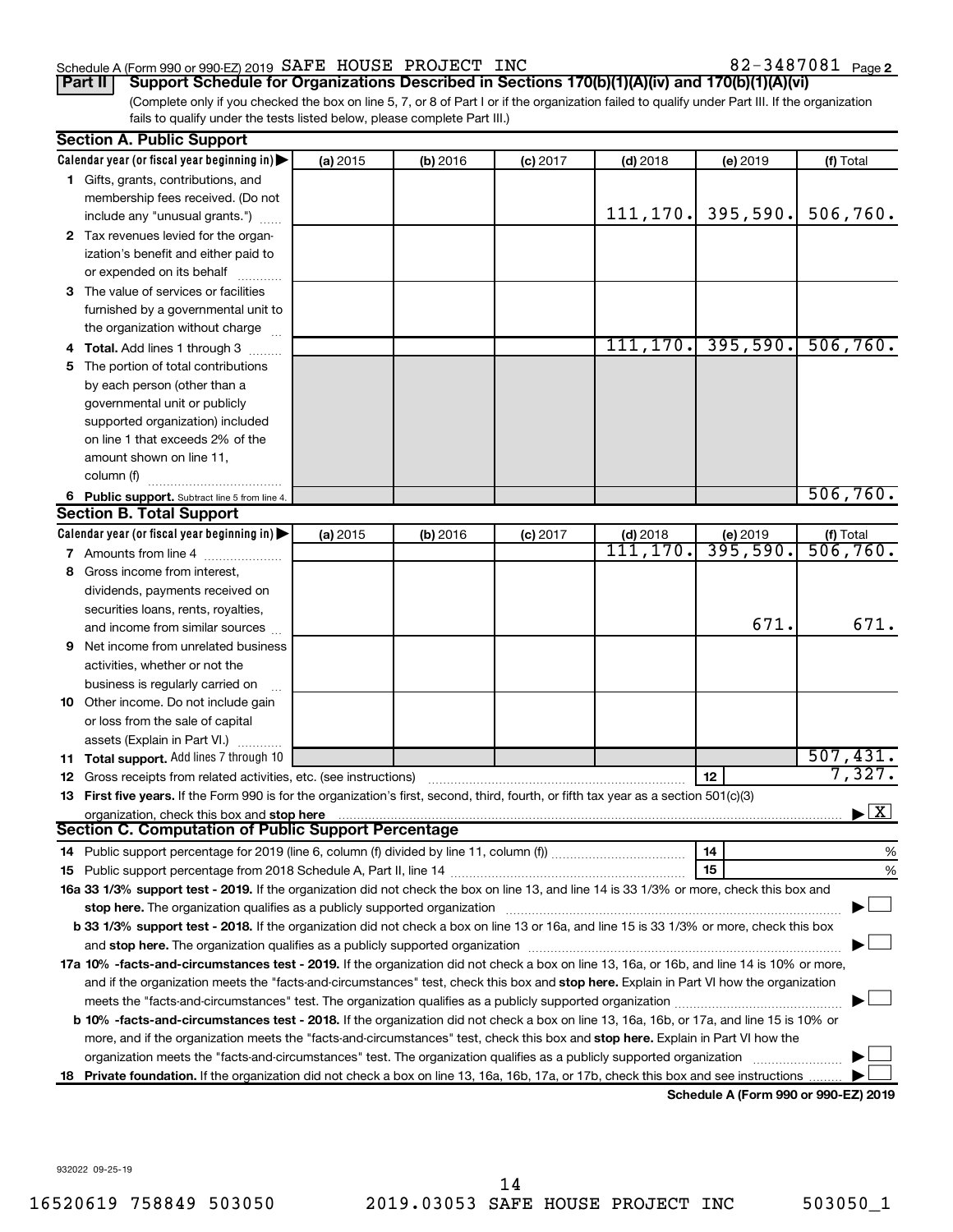# Schedule A (Form 990 or 990-EZ) 2019  $\,$  SAFE HOUSE PROJECT INC  $\,$  82 - 3487081  $\,$  Page

(Complete only if you checked the box on line 10 of Part I or if the organization failed to qualify under Part II. If the organization fails to qualify under the tests listed below, please complete Part II.)

| Calendar year (or fiscal year beginning in)                                                                                                                                                                                    | (a) 2015 | (b) 2016 | $(c)$ 2017 | $(d)$ 2018 | (e) 2019 | (f) Total                            |   |
|--------------------------------------------------------------------------------------------------------------------------------------------------------------------------------------------------------------------------------|----------|----------|------------|------------|----------|--------------------------------------|---|
| 1 Gifts, grants, contributions, and                                                                                                                                                                                            |          |          |            |            |          |                                      |   |
| membership fees received. (Do not                                                                                                                                                                                              |          |          |            |            |          |                                      |   |
| include any "unusual grants.")                                                                                                                                                                                                 |          |          |            |            |          |                                      |   |
| Gross receipts from admissions,<br>$\mathbf{2}$<br>merchandise sold or services per-<br>formed, or facilities furnished in<br>any activity that is related to the<br>organization's tax-exempt purpose                         |          |          |            |            |          |                                      |   |
| Gross receipts from activities that<br>3                                                                                                                                                                                       |          |          |            |            |          |                                      |   |
| are not an unrelated trade or bus-                                                                                                                                                                                             |          |          |            |            |          |                                      |   |
| iness under section 513                                                                                                                                                                                                        |          |          |            |            |          |                                      |   |
| Tax revenues levied for the organ-<br>4                                                                                                                                                                                        |          |          |            |            |          |                                      |   |
| ization's benefit and either paid to<br>or expended on its behalf<br>.                                                                                                                                                         |          |          |            |            |          |                                      |   |
| The value of services or facilities<br>5                                                                                                                                                                                       |          |          |            |            |          |                                      |   |
| furnished by a governmental unit to<br>the organization without charge                                                                                                                                                         |          |          |            |            |          |                                      |   |
| Total. Add lines 1 through 5<br>6                                                                                                                                                                                              |          |          |            |            |          |                                      |   |
| 7a Amounts included on lines 1, 2, and                                                                                                                                                                                         |          |          |            |            |          |                                      |   |
| 3 received from disqualified persons                                                                                                                                                                                           |          |          |            |            |          |                                      |   |
| <b>b</b> Amounts included on lines 2 and 3 received                                                                                                                                                                            |          |          |            |            |          |                                      |   |
| from other than disqualified persons that<br>exceed the greater of \$5,000 or 1% of the<br>amount on line 13 for the year                                                                                                      |          |          |            |            |          |                                      |   |
| c Add lines 7a and 7b                                                                                                                                                                                                          |          |          |            |            |          |                                      |   |
| 8 Public support. (Subtract line 7c from line 6.)                                                                                                                                                                              |          |          |            |            |          |                                      |   |
| <b>Section B. Total Support</b>                                                                                                                                                                                                |          |          |            |            |          |                                      |   |
| Calendar year (or fiscal year beginning in)                                                                                                                                                                                    | (a) 2015 | (b) 2016 | $(c)$ 2017 | $(d)$ 2018 | (e) 2019 | (f) Total                            |   |
| 9 Amounts from line 6                                                                                                                                                                                                          |          |          |            |            |          |                                      |   |
| <b>10a</b> Gross income from interest,<br>dividends, payments received on<br>securities loans, rents, royalties,<br>and income from similar sources                                                                            |          |          |            |            |          |                                      |   |
| <b>b</b> Unrelated business taxable income                                                                                                                                                                                     |          |          |            |            |          |                                      |   |
| (less section 511 taxes) from businesses<br>acquired after June 30, 1975                                                                                                                                                       |          |          |            |            |          |                                      |   |
| c Add lines 10a and 10b                                                                                                                                                                                                        |          |          |            |            |          |                                      |   |
| Net income from unrelated business<br>11<br>activities not included in line 10b.<br>whether or not the business is<br>regularly carried on                                                                                     |          |          |            |            |          |                                      |   |
| <b>12</b> Other income. Do not include gain<br>or loss from the sale of capital<br>assets (Explain in Part VI.)                                                                                                                |          |          |            |            |          |                                      |   |
| <b>13</b> Total support. (Add lines 9, 10c, 11, and 12.)                                                                                                                                                                       |          |          |            |            |          |                                      |   |
| 14 First five years. If the Form 990 is for the organization's first, second, third, fourth, or fifth tax year as a section 501(c)(3) organization,                                                                            |          |          |            |            |          |                                      |   |
| check this box and stop here measurements and stop here and stop here measurement and stop here measurement and stop here and stop here and stop here and stop here and stop here and stop here and stop here are all the stop |          |          |            |            |          |                                      |   |
| Section C. Computation of Public Support Percentage                                                                                                                                                                            |          |          |            |            |          |                                      |   |
|                                                                                                                                                                                                                                |          |          |            |            | 15       |                                      | % |
|                                                                                                                                                                                                                                |          |          |            |            | 16       |                                      | % |
| Section D. Computation of Investment Income Percentage                                                                                                                                                                         |          |          |            |            |          |                                      |   |
|                                                                                                                                                                                                                                |          |          |            |            | 17       |                                      | % |
|                                                                                                                                                                                                                                |          |          |            |            | 18       |                                      | % |
| 19a 33 1/3% support tests - 2019. If the organization did not check the box on line 14, and line 15 is more than 33 1/3%, and line 17 is not                                                                                   |          |          |            |            |          |                                      |   |
| more than 33 1/3%, check this box and stop here. The organization qualifies as a publicly supported organization                                                                                                               |          |          |            |            |          |                                      |   |
| <b>b 33 1/3% support tests - 2018.</b> If the organization did not check a box on line 14 or line 19a, and line 16 is more than 33 1/3%, and                                                                                   |          |          |            |            |          |                                      |   |
|                                                                                                                                                                                                                                |          |          |            |            |          |                                      |   |
| line 18 is not more than 33 1/3%, check this box and stop here. The organization qualifies as a publicly supported organization                                                                                                |          |          |            |            |          |                                      |   |
|                                                                                                                                                                                                                                |          |          |            |            |          |                                      |   |
| 932023 09-25-19                                                                                                                                                                                                                |          |          | 15         |            |          | Schedule A (Form 990 or 990-EZ) 2019 |   |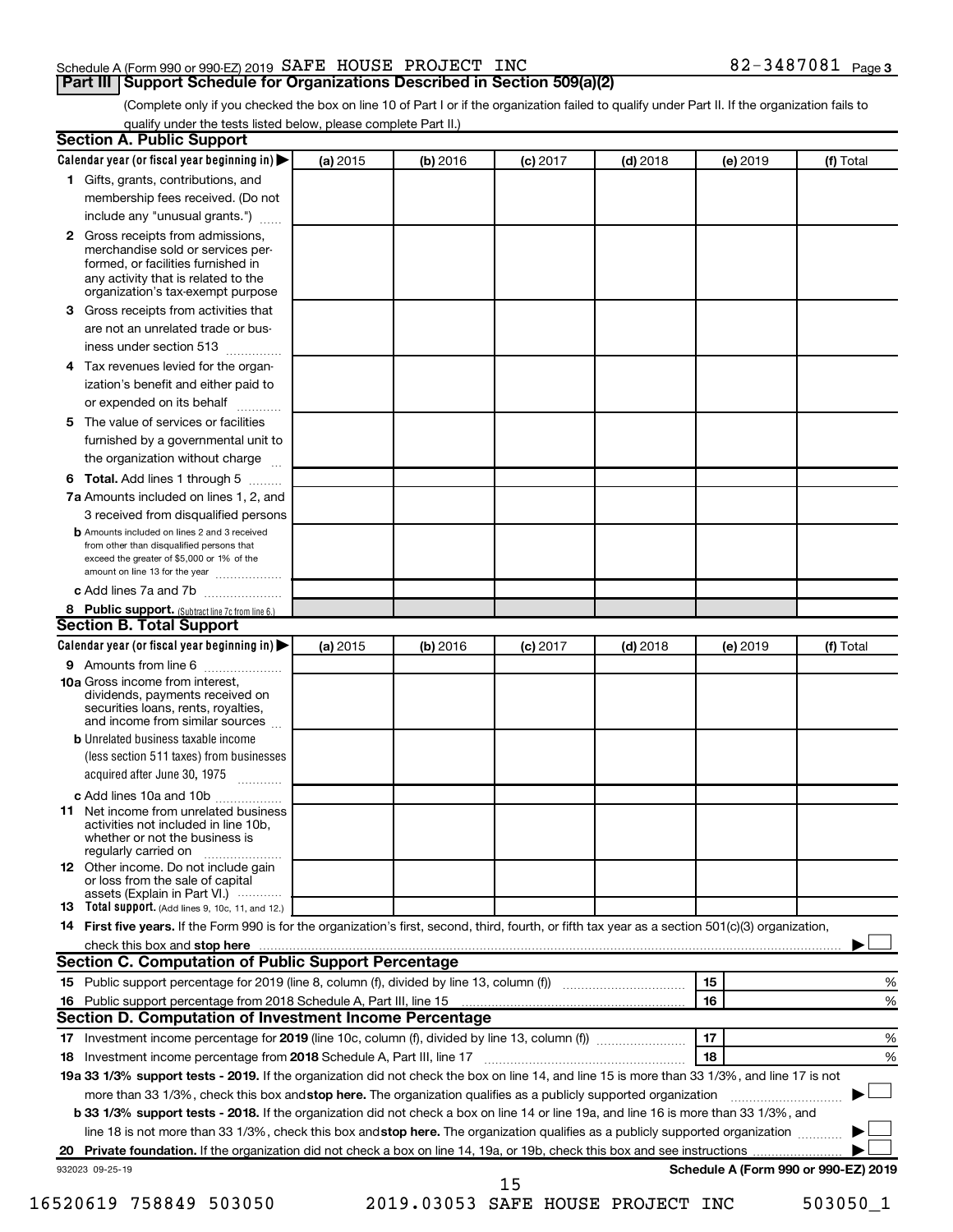**1**

**2**

**3a**

**3b**

**3c**

**4a**

**4b**

**4c**

**5a**

**5b 5c**

**6**

**7**

**8**

**9a**

**9b**

**9c**

**10a**

**10b**

**Yes No**

# **Part IV Supporting Organizations**

(Complete only if you checked a box in line 12 on Part I. If you checked 12a of Part I, complete Sections A and B. If you checked 12b of Part I, complete Sections A and C. If you checked 12c of Part I, complete Sections A, D, and E. If you checked 12d of Part I, complete Sections A and D, and complete Part V.)

# **Section A. All Supporting Organizations**

- **1** Are all of the organization's supported organizations listed by name in the organization's governing documents? If "No," describe in Part VI how the supported organizations are designated. If designated by *class or purpose, describe the designation. If historic and continuing relationship, explain.*
- **2** Did the organization have any supported organization that does not have an IRS determination of status under section 509(a)(1) or (2)? If "Yes," explain in Part **VI** how the organization determined that the supported *organization was described in section 509(a)(1) or (2).*
- **3a** Did the organization have a supported organization described in section 501(c)(4), (5), or (6)? If "Yes," answer *(b) and (c) below.*
- **b** Did the organization confirm that each supported organization qualified under section 501(c)(4), (5), or (6) and satisfied the public support tests under section 509(a)(2)? If "Yes," describe in Part VI when and how the *organization made the determination.*
- **c** Did the organization ensure that all support to such organizations was used exclusively for section 170(c)(2)(B) purposes? If "Yes," explain in Part VI what controls the organization put in place to ensure such use.
- **4 a** *If* Was any supported organization not organized in the United States ("foreign supported organization")? *"Yes," and if you checked 12a or 12b in Part I, answer (b) and (c) below.*
- **b** Did the organization have ultimate control and discretion in deciding whether to make grants to the foreign supported organization? If "Yes," describe in Part VI how the organization had such control and discretion *despite being controlled or supervised by or in connection with its supported organizations.*
- **c** Did the organization support any foreign supported organization that does not have an IRS determination under sections 501(c)(3) and 509(a)(1) or (2)? If "Yes," explain in Part VI what controls the organization used *to ensure that all support to the foreign supported organization was used exclusively for section 170(c)(2)(B) purposes.*
- **5a** Did the organization add, substitute, or remove any supported organizations during the tax year? If "Yes," answer (b) and (c) below (if applicable). Also, provide detail in **Part VI,** including (i) the names and EIN *numbers of the supported organizations added, substituted, or removed; (ii) the reasons for each such action; (iii) the authority under the organization's organizing document authorizing such action; and (iv) how the action was accomplished (such as by amendment to the organizing document).*
- **b** Type I or Type II only. Was any added or substituted supported organization part of a class already designated in the organization's organizing document?
- **c Substitutions only.**  Was the substitution the result of an event beyond the organization's control?
- **6** Did the organization provide support (whether in the form of grants or the provision of services or facilities) to **Part VI.** support or benefit one or more of the filing organization's supported organizations? If "Yes," provide detail in anyone other than (i) its supported organizations, (ii) individuals that are part of the charitable class benefited by one or more of its supported organizations, or (iii) other supporting organizations that also
- **7** Did the organization provide a grant, loan, compensation, or other similar payment to a substantial contributor regard to a substantial contributor? If "Yes," complete Part I of Schedule L (Form 990 or 990-EZ). (as defined in section 4958(c)(3)(C)), a family member of a substantial contributor, or a 35% controlled entity with
- **8** Did the organization make a loan to a disqualified person (as defined in section 4958) not described in line 7? *If "Yes," complete Part I of Schedule L (Form 990 or 990-EZ).*
- **9 a** Was the organization controlled directly or indirectly at any time during the tax year by one or more in section 509(a)(1) or (2))? If "Yes," provide detail in **Part VI.** disqualified persons as defined in section 4946 (other than foundation managers and organizations described
- **b** Did one or more disqualified persons (as defined in line 9a) hold a controlling interest in any entity in which the supporting organization had an interest? If "Yes," provide detail in Part VI.
- **c** Did a disqualified person (as defined in line 9a) have an ownership interest in, or derive any personal benefit from, assets in which the supporting organization also had an interest? If "Yes," provide detail in Part VI.
- **10 a** Was the organization subject to the excess business holdings rules of section 4943 because of section supporting organizations)? If "Yes," answer 10b below. 4943(f) (regarding certain Type II supporting organizations, and all Type III non-functionally integrated
	- **b** Did the organization have any excess business holdings in the tax year? (Use Schedule C, Form 4720, to *determine whether the organization had excess business holdings.)*

932024 09-25-19

**Schedule A (Form 990 or 990-EZ) 2019**

16520619 758849 503050 2019.03053 SAFE HOUSE PROJECT INC 503050\_1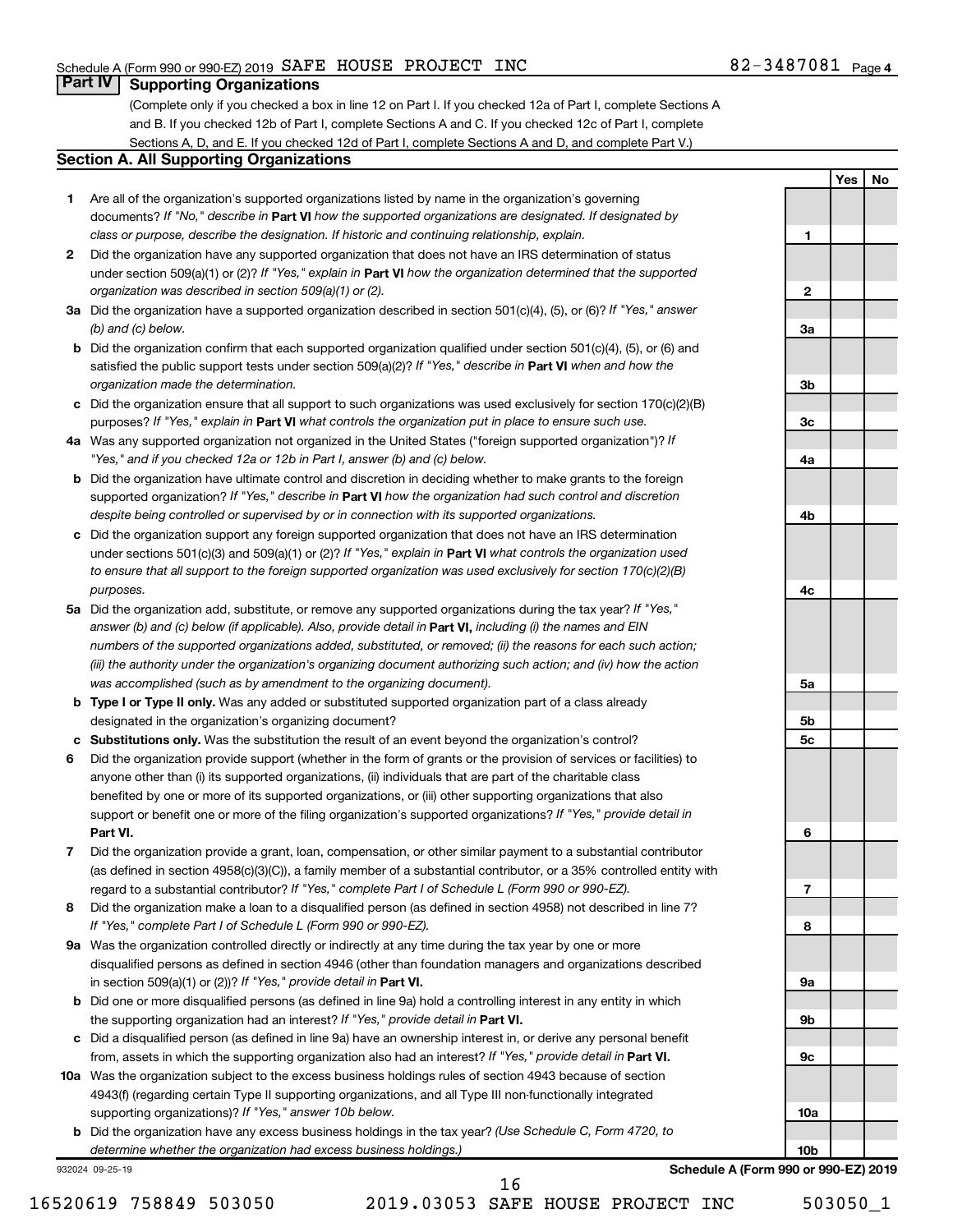|    | Part IV<br><b>Supporting Organizations (continued)</b>                                                                          |                 |     |    |
|----|---------------------------------------------------------------------------------------------------------------------------------|-----------------|-----|----|
|    |                                                                                                                                 |                 | Yes | No |
| 11 | Has the organization accepted a gift or contribution from any of the following persons?                                         |                 |     |    |
|    | a A person who directly or indirectly controls, either alone or together with persons described in (b) and (c)                  |                 |     |    |
|    | below, the governing body of a supported organization?                                                                          | 11a             |     |    |
|    | <b>b</b> A family member of a person described in (a) above?                                                                    | 11 <sub>b</sub> |     |    |
|    | c A 35% controlled entity of a person described in (a) or (b) above? If "Yes" to a, b, or c, provide detail in Part VI.         | 11c             |     |    |
|    | <b>Section B. Type I Supporting Organizations</b>                                                                               |                 |     |    |
|    |                                                                                                                                 |                 | Yes | No |
| 1  | Did the directors, trustees, or membership of one or more supported organizations have the power to                             |                 |     |    |
|    | regularly appoint or elect at least a majority of the organization's directors or trustees at all times during the              |                 |     |    |
|    | tax year? If "No," describe in Part VI how the supported organization(s) effectively operated, supervised, or                   |                 |     |    |
|    | controlled the organization's activities. If the organization had more than one supported organization,                         |                 |     |    |
|    | describe how the powers to appoint and/or remove directors or trustees were allocated among the supported                       |                 |     |    |
|    | organizations and what conditions or restrictions, if any, applied to such powers during the tax year.                          | 1               |     |    |
| 2  | Did the organization operate for the benefit of any supported organization other than the supported                             |                 |     |    |
|    | organization(s) that operated, supervised, or controlled the supporting organization? If "Yes," explain in                      |                 |     |    |
|    | Part VI how providing such benefit carried out the purposes of the supported organization(s) that operated,                     |                 |     |    |
|    | supervised, or controlled the supporting organization.                                                                          | 2               |     |    |
|    | <b>Section C. Type II Supporting Organizations</b>                                                                              |                 |     |    |
|    |                                                                                                                                 |                 | Yes | No |
| 1. | Were a majority of the organization's directors or trustees during the tax year also a majority of the directors                |                 |     |    |
|    | or trustees of each of the organization's supported organization(s)? If "No," describe in Part VI how control                   |                 |     |    |
|    | or management of the supporting organization was vested in the same persons that controlled or managed                          |                 |     |    |
|    | the supported organization(s).                                                                                                  | 1               |     |    |
|    | <b>Section D. All Type III Supporting Organizations</b>                                                                         |                 |     |    |
|    |                                                                                                                                 |                 | Yes | No |
| 1  | Did the organization provide to each of its supported organizations, by the last day of the fifth month of the                  |                 |     |    |
|    | organization's tax year, (i) a written notice describing the type and amount of support provided during the prior tax           |                 |     |    |
|    | year, (ii) a copy of the Form 990 that was most recently filed as of the date of notification, and (iii) copies of the          |                 |     |    |
|    | organization's governing documents in effect on the date of notification, to the extent not previously provided?                | 1               |     |    |
| 2  | Were any of the organization's officers, directors, or trustees either (i) appointed or elected by the supported                |                 |     |    |
|    | organization(s) or (ii) serving on the governing body of a supported organization? If "No," explain in Part VI how              |                 |     |    |
|    | the organization maintained a close and continuous working relationship with the supported organization(s).                     | 2               |     |    |
| 3  | By reason of the relationship described in (2), did the organization's supported organizations have a                           |                 |     |    |
|    | significant voice in the organization's investment policies and in directing the use of the organization's                      |                 |     |    |
|    | income or assets at all times during the tax year? If "Yes," describe in Part VI the role the organization's                    |                 |     |    |
|    | supported organizations played in this regard.                                                                                  | з               |     |    |
|    | Section E. Type III Functionally Integrated Supporting Organizations                                                            |                 |     |    |
| 1  | Check the box next to the method that the organization used to satisfy the Integral Part Test during the yealsee instructions). |                 |     |    |
| a  | The organization satisfied the Activities Test. Complete line 2 below.                                                          |                 |     |    |
| b  | The organization is the parent of each of its supported organizations. Complete line 3 below.                                   |                 |     |    |
| с  | The organization supported a governmental entity. Describe in Part VI how you supported a government entity (see instructions). |                 |     |    |
| 2  | Activities Test. Answer (a) and (b) below.                                                                                      |                 | Yes | No |
| а  | Did substantially all of the organization's activities during the tax year directly further the exempt purposes of              |                 |     |    |
|    | the supported organization(s) to which the organization was responsive? If "Yes," then in Part VI identify                      |                 |     |    |
|    | those supported organizations and explain how these activities directly furthered their exempt purposes,                        |                 |     |    |
|    | how the organization was responsive to those supported organizations, and how the organization determined                       |                 |     |    |
|    | that these activities constituted substantially all of its activities.                                                          | 2a              |     |    |
| b  | Did the activities described in (a) constitute activities that, but for the organization's involvement, one or more             |                 |     |    |
|    | of the organization's supported organization(s) would have been engaged in? If "Yes," explain in Part VI the                    |                 |     |    |
|    | reasons for the organization's position that its supported organization(s) would have engaged in these                          |                 |     |    |
|    | activities but for the organization's involvement.                                                                              | 2b              |     |    |
| 3  | Parent of Supported Organizations. Answer (a) and (b) below.                                                                    |                 |     |    |
| а  | Did the organization have the power to regularly appoint or elect a majority of the officers, directors, or                     |                 |     |    |
|    | trustees of each of the supported organizations? Provide details in Part VI.                                                    | За              |     |    |
|    | <b>b</b> Did the organization exercise a substantial degree of direction over the policies, programs, and activities of each    |                 |     |    |
|    | of its supported organizations? If "Yes," describe in Part VI the role played by the organization in this regard.               | 3b              |     |    |
|    | Schedule A (Form 990 or 990-EZ) 2019<br>932025 09-25-19                                                                         |                 |     |    |

16520619 758849 503050 2019.03053 SAFE HOUSE PROJECT INC 503050\_1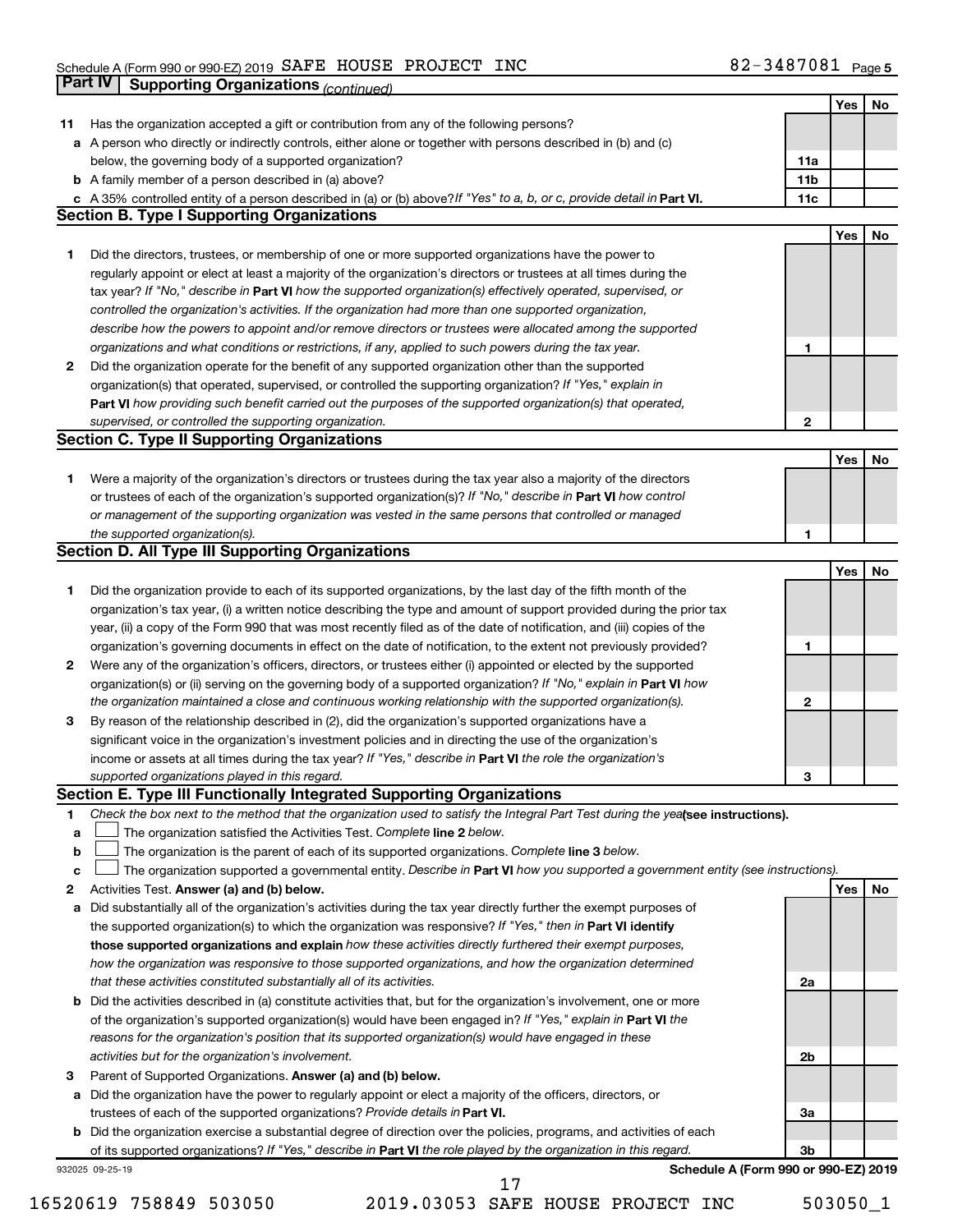# Schedule A (Form 990 or 990-EZ) 2019  $\,$  SAFE HOUSE PROJECT INC  $\,$  82 - 3487081  $\,$  Page **Part V Type III Non-Functionally Integrated 509(a)(3) Supporting Organizations**

1 **Letter See instructions.** All Check here if the organization satisfied the Integral Part Test as a qualifying trust on Nov. 20, 1970 (explain in Part VI). See instructions. All other Type III non-functionally integrated supporting organizations must complete Sections A through E.

|   | Section A - Adjusted Net Income                                                                                                   | (A) Prior Year | (B) Current Year<br>(optional) |                                |
|---|-----------------------------------------------------------------------------------------------------------------------------------|----------------|--------------------------------|--------------------------------|
| 1 | Net short-term capital gain                                                                                                       | 1              |                                |                                |
| 2 | Recoveries of prior-year distributions                                                                                            | $\mathbf{2}$   |                                |                                |
| З | Other gross income (see instructions)                                                                                             | 3              |                                |                                |
| 4 | Add lines 1 through 3.                                                                                                            | 4              |                                |                                |
| 5 | Depreciation and depletion                                                                                                        | 5              |                                |                                |
| 6 | Portion of operating expenses paid or incurred for production or                                                                  |                |                                |                                |
|   | collection of gross income or for management, conservation, or                                                                    |                |                                |                                |
|   | maintenance of property held for production of income (see instructions)                                                          | 6              |                                |                                |
| 7 | Other expenses (see instructions)                                                                                                 | $\overline{7}$ |                                |                                |
| 8 | Adjusted Net Income (subtract lines 5, 6, and 7 from line 4)                                                                      | 8              |                                |                                |
|   | <b>Section B - Minimum Asset Amount</b>                                                                                           |                | (A) Prior Year                 | (B) Current Year<br>(optional) |
| 1 | Aggregate fair market value of all non-exempt-use assets (see                                                                     |                |                                |                                |
|   | instructions for short tax year or assets held for part of year):                                                                 |                |                                |                                |
|   | <b>a</b> Average monthly value of securities                                                                                      | 1a             |                                |                                |
|   | <b>b</b> Average monthly cash balances                                                                                            | 1 <sub>b</sub> |                                |                                |
|   | c Fair market value of other non-exempt-use assets                                                                                | 1 <sub>c</sub> |                                |                                |
|   | d Total (add lines 1a, 1b, and 1c)                                                                                                | 1d             |                                |                                |
|   | <b>e</b> Discount claimed for blockage or other                                                                                   |                |                                |                                |
|   | factors (explain in detail in Part VI):                                                                                           |                |                                |                                |
| 2 | Acquisition indebtedness applicable to non-exempt-use assets                                                                      | $\mathbf{2}$   |                                |                                |
| 3 | Subtract line 2 from line 1d.                                                                                                     | 3              |                                |                                |
| 4 | Cash deemed held for exempt use. Enter 1-1/2% of line 3 (for greater amount,                                                      |                |                                |                                |
|   | see instructions)                                                                                                                 | 4              |                                |                                |
| 5 | Net value of non-exempt-use assets (subtract line 4 from line 3)                                                                  | 5              |                                |                                |
| 6 | Multiply line 5 by .035.                                                                                                          | 6              |                                |                                |
| 7 | Recoveries of prior-year distributions                                                                                            | $\overline{7}$ |                                |                                |
| 8 | <b>Minimum Asset Amount (add line 7 to line 6)</b>                                                                                | 8              |                                |                                |
|   | <b>Section C - Distributable Amount</b>                                                                                           |                |                                | <b>Current Year</b>            |
| 1 | Adjusted net income for prior year (from Section A, line 8, Column A)                                                             | 1              |                                |                                |
| 2 | Enter 85% of line 1.                                                                                                              | $\mathbf{2}$   |                                |                                |
| з | Minimum asset amount for prior year (from Section B, line 8, Column A)                                                            | 3              |                                |                                |
| 4 | Enter greater of line 2 or line 3.                                                                                                | 4              |                                |                                |
| 5 | Income tax imposed in prior year                                                                                                  | 5              |                                |                                |
| 6 | <b>Distributable Amount.</b> Subtract line 5 from line 4, unless subject to                                                       |                |                                |                                |
|   | emergency temporary reduction (see instructions).                                                                                 | 6              |                                |                                |
| 7 | Check here if the current year is the organization's first as a non-functionally integrated Type III supporting organization (see |                |                                |                                |

**7** instructions).

**Schedule A (Form 990 or 990-EZ) 2019**

932026 09-25-19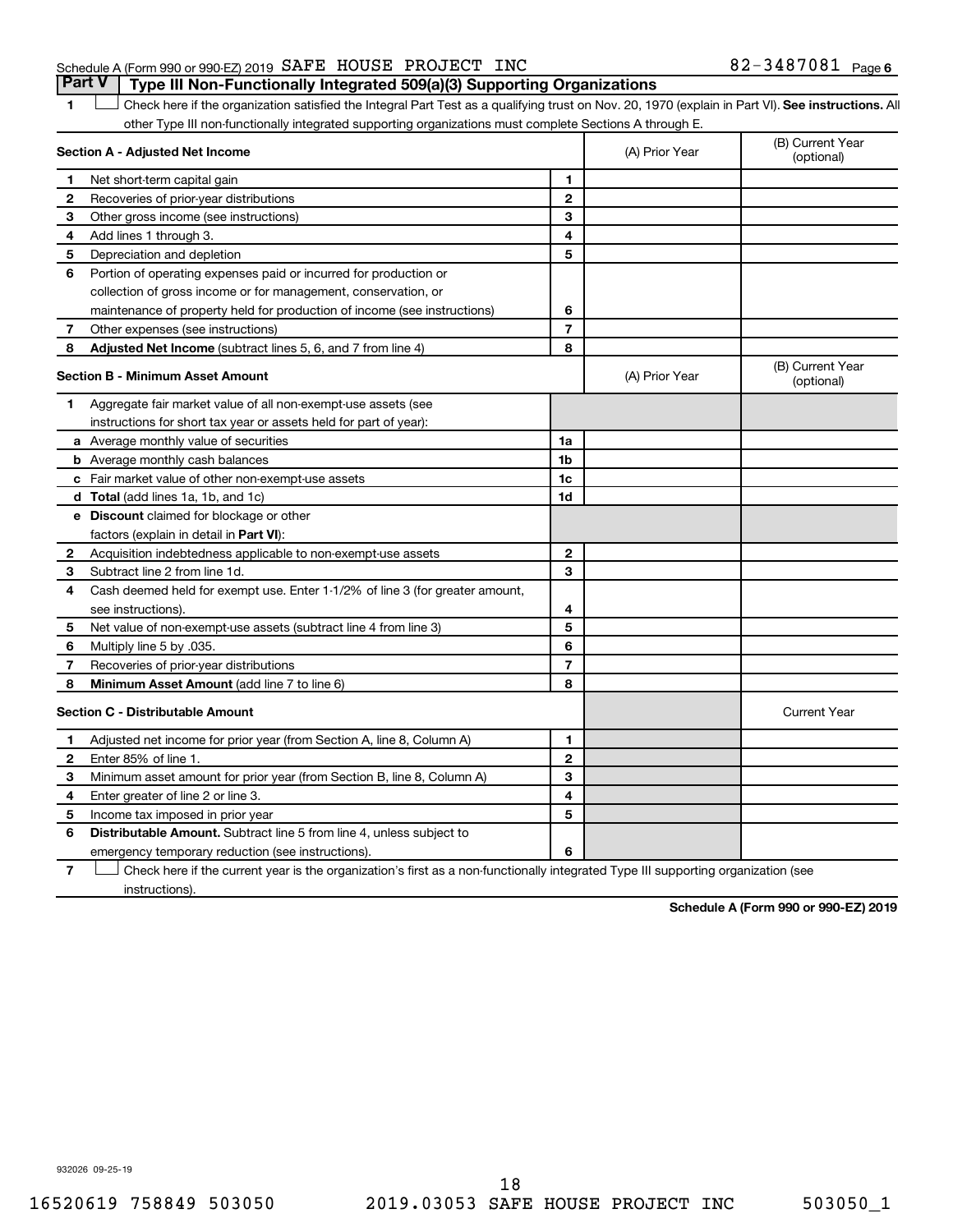| <b>Part V</b>  | Type III Non-Functionally Integrated 509(a)(3) Supporting Organizations (continued)        |                                    |                                   |                               |  |  |  |  |  |
|----------------|--------------------------------------------------------------------------------------------|------------------------------------|-----------------------------------|-------------------------------|--|--|--|--|--|
|                | <b>Section D - Distributions</b>                                                           |                                    |                                   | <b>Current Year</b>           |  |  |  |  |  |
| 1              | Amounts paid to supported organizations to accomplish exempt purposes                      |                                    |                                   |                               |  |  |  |  |  |
| $\mathbf{2}$   | Amounts paid to perform activity that directly furthers exempt purposes of supported       |                                    |                                   |                               |  |  |  |  |  |
|                | organizations, in excess of income from activity                                           |                                    |                                   |                               |  |  |  |  |  |
| 3              | Administrative expenses paid to accomplish exempt purposes of supported organizations      |                                    |                                   |                               |  |  |  |  |  |
| 4              | Amounts paid to acquire exempt-use assets                                                  |                                    |                                   |                               |  |  |  |  |  |
| 5              | Qualified set-aside amounts (prior IRS approval required)                                  |                                    |                                   |                               |  |  |  |  |  |
| 6              | Other distributions (describe in <b>Part VI</b> ). See instructions.                       |                                    |                                   |                               |  |  |  |  |  |
| 7              | Total annual distributions. Add lines 1 through 6.                                         |                                    |                                   |                               |  |  |  |  |  |
| 8              | Distributions to attentive supported organizations to which the organization is responsive |                                    |                                   |                               |  |  |  |  |  |
|                | (provide details in Part VI). See instructions.                                            |                                    |                                   |                               |  |  |  |  |  |
| 9              | Distributable amount for 2019 from Section C, line 6                                       |                                    |                                   |                               |  |  |  |  |  |
| 10             | Line 8 amount divided by line 9 amount                                                     |                                    |                                   |                               |  |  |  |  |  |
|                | <b>Section E - Distribution Allocations (see instructions)</b>                             | (i)<br><b>Excess Distributions</b> | (ii)<br><b>Underdistributions</b> | (iii)<br><b>Distributable</b> |  |  |  |  |  |
|                |                                                                                            |                                    | Pre-2019                          | <b>Amount for 2019</b>        |  |  |  |  |  |
| 1              | Distributable amount for 2019 from Section C, line 6                                       |                                    |                                   |                               |  |  |  |  |  |
| $\mathbf{2}$   | Underdistributions, if any, for years prior to 2019 (reason-                               |                                    |                                   |                               |  |  |  |  |  |
|                | able cause required- explain in Part VI). See instructions.                                |                                    |                                   |                               |  |  |  |  |  |
| 3              | Excess distributions carryover, if any, to 2019                                            |                                    |                                   |                               |  |  |  |  |  |
|                | a From 2014                                                                                |                                    |                                   |                               |  |  |  |  |  |
|                | $b$ From 2015                                                                              |                                    |                                   |                               |  |  |  |  |  |
|                | c From 2016                                                                                |                                    |                                   |                               |  |  |  |  |  |
|                | <b>d</b> From 2017                                                                         |                                    |                                   |                               |  |  |  |  |  |
|                | e From 2018                                                                                |                                    |                                   |                               |  |  |  |  |  |
|                | f Total of lines 3a through e                                                              |                                    |                                   |                               |  |  |  |  |  |
|                | <b>g</b> Applied to underdistributions of prior years                                      |                                    |                                   |                               |  |  |  |  |  |
|                | <b>h</b> Applied to 2019 distributable amount                                              |                                    |                                   |                               |  |  |  |  |  |
| Ť.             | Carryover from 2014 not applied (see instructions)                                         |                                    |                                   |                               |  |  |  |  |  |
|                | Remainder. Subtract lines 3g, 3h, and 3i from 3f.                                          |                                    |                                   |                               |  |  |  |  |  |
| 4              | Distributions for 2019 from Section D,                                                     |                                    |                                   |                               |  |  |  |  |  |
|                | line $7:$                                                                                  |                                    |                                   |                               |  |  |  |  |  |
|                | <b>a</b> Applied to underdistributions of prior years                                      |                                    |                                   |                               |  |  |  |  |  |
|                | <b>b</b> Applied to 2019 distributable amount                                              |                                    |                                   |                               |  |  |  |  |  |
| c              | Remainder. Subtract lines 4a and 4b from 4.                                                |                                    |                                   |                               |  |  |  |  |  |
| 5              | Remaining underdistributions for years prior to 2019, if                                   |                                    |                                   |                               |  |  |  |  |  |
|                | any. Subtract lines 3g and 4a from line 2. For result greater                              |                                    |                                   |                               |  |  |  |  |  |
|                | than zero, explain in Part VI. See instructions.                                           |                                    |                                   |                               |  |  |  |  |  |
| 6              | Remaining underdistributions for 2019. Subtract lines 3h                                   |                                    |                                   |                               |  |  |  |  |  |
|                | and 4b from line 1. For result greater than zero, explain in                               |                                    |                                   |                               |  |  |  |  |  |
|                | <b>Part VI.</b> See instructions.                                                          |                                    |                                   |                               |  |  |  |  |  |
| $\overline{7}$ | Excess distributions carryover to 2020. Add lines 3j                                       |                                    |                                   |                               |  |  |  |  |  |
|                | and 4c.                                                                                    |                                    |                                   |                               |  |  |  |  |  |
| 8              | Breakdown of line 7:                                                                       |                                    |                                   |                               |  |  |  |  |  |
|                | a Excess from 2015                                                                         |                                    |                                   |                               |  |  |  |  |  |
|                | <b>b</b> Excess from 2016                                                                  |                                    |                                   |                               |  |  |  |  |  |
|                | c Excess from 2017                                                                         |                                    |                                   |                               |  |  |  |  |  |
|                | d Excess from 2018                                                                         |                                    |                                   |                               |  |  |  |  |  |
|                | e Excess from 2019                                                                         |                                    |                                   |                               |  |  |  |  |  |

**Schedule A (Form 990 or 990-EZ) 2019**

932027 09-25-19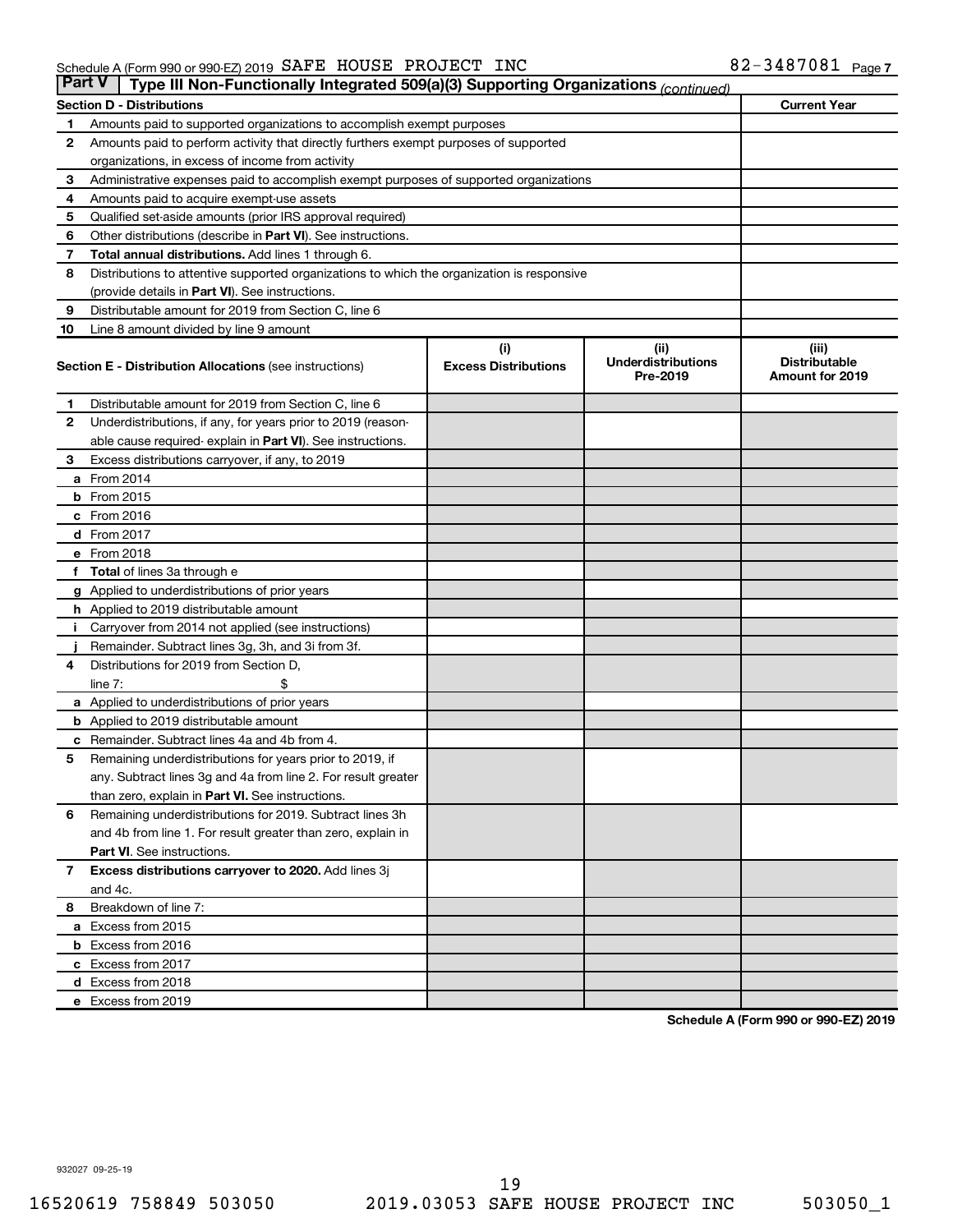|                 |                        | Schedule A (Form 990 or 990-EZ) 2019 SAFE HOUSE PROJECT INC                                                                                                                                                                                                                                                                                                                                                                                                                                          |                                   |    |  | 82-3487081 Page 8                    |
|-----------------|------------------------|------------------------------------------------------------------------------------------------------------------------------------------------------------------------------------------------------------------------------------------------------------------------------------------------------------------------------------------------------------------------------------------------------------------------------------------------------------------------------------------------------|-----------------------------------|----|--|--------------------------------------|
| <b>Part VI</b>  | (See instructions.)    | Supplemental Information. Provide the explanations required by Part II, line 10; Part II, line 17a or 17b; Part III, line 12;<br>Part IV, Section A, lines 1, 2, 3b, 3c, 4b, 4c, 5a, 6, 9a, 9b, 9c, 11a, 11b, and 11c; Part IV, Section B, lines 1 and 2; Part IV, Section C,<br>line 1; Part IV, Section D, lines 2 and 3; Part IV, Section E, lines 1c, 2a, 2b,<br>Section D, lines 5, 6, and 8; and Part V, Section E, lines 2, 5, and 6. Also complete this part for any additional information. |                                   |    |  |                                      |
|                 |                        |                                                                                                                                                                                                                                                                                                                                                                                                                                                                                                      |                                   |    |  |                                      |
|                 |                        |                                                                                                                                                                                                                                                                                                                                                                                                                                                                                                      |                                   |    |  |                                      |
|                 |                        |                                                                                                                                                                                                                                                                                                                                                                                                                                                                                                      |                                   |    |  |                                      |
|                 |                        |                                                                                                                                                                                                                                                                                                                                                                                                                                                                                                      |                                   |    |  |                                      |
|                 |                        |                                                                                                                                                                                                                                                                                                                                                                                                                                                                                                      |                                   |    |  |                                      |
|                 |                        |                                                                                                                                                                                                                                                                                                                                                                                                                                                                                                      |                                   |    |  |                                      |
|                 |                        |                                                                                                                                                                                                                                                                                                                                                                                                                                                                                                      |                                   |    |  |                                      |
|                 |                        |                                                                                                                                                                                                                                                                                                                                                                                                                                                                                                      |                                   |    |  |                                      |
|                 |                        |                                                                                                                                                                                                                                                                                                                                                                                                                                                                                                      |                                   |    |  |                                      |
|                 |                        |                                                                                                                                                                                                                                                                                                                                                                                                                                                                                                      |                                   |    |  |                                      |
|                 |                        |                                                                                                                                                                                                                                                                                                                                                                                                                                                                                                      |                                   |    |  |                                      |
|                 |                        |                                                                                                                                                                                                                                                                                                                                                                                                                                                                                                      |                                   |    |  |                                      |
|                 |                        |                                                                                                                                                                                                                                                                                                                                                                                                                                                                                                      |                                   |    |  |                                      |
|                 |                        |                                                                                                                                                                                                                                                                                                                                                                                                                                                                                                      |                                   |    |  |                                      |
|                 |                        |                                                                                                                                                                                                                                                                                                                                                                                                                                                                                                      |                                   |    |  |                                      |
|                 |                        |                                                                                                                                                                                                                                                                                                                                                                                                                                                                                                      |                                   |    |  |                                      |
|                 |                        |                                                                                                                                                                                                                                                                                                                                                                                                                                                                                                      |                                   |    |  |                                      |
|                 |                        |                                                                                                                                                                                                                                                                                                                                                                                                                                                                                                      |                                   |    |  |                                      |
|                 |                        |                                                                                                                                                                                                                                                                                                                                                                                                                                                                                                      |                                   |    |  |                                      |
|                 |                        |                                                                                                                                                                                                                                                                                                                                                                                                                                                                                                      |                                   |    |  |                                      |
|                 |                        |                                                                                                                                                                                                                                                                                                                                                                                                                                                                                                      |                                   |    |  |                                      |
|                 |                        |                                                                                                                                                                                                                                                                                                                                                                                                                                                                                                      |                                   |    |  |                                      |
|                 |                        |                                                                                                                                                                                                                                                                                                                                                                                                                                                                                                      |                                   |    |  |                                      |
|                 |                        |                                                                                                                                                                                                                                                                                                                                                                                                                                                                                                      |                                   |    |  |                                      |
|                 |                        |                                                                                                                                                                                                                                                                                                                                                                                                                                                                                                      |                                   |    |  |                                      |
|                 |                        |                                                                                                                                                                                                                                                                                                                                                                                                                                                                                                      |                                   |    |  |                                      |
|                 |                        |                                                                                                                                                                                                                                                                                                                                                                                                                                                                                                      |                                   |    |  |                                      |
|                 |                        |                                                                                                                                                                                                                                                                                                                                                                                                                                                                                                      |                                   |    |  |                                      |
|                 |                        |                                                                                                                                                                                                                                                                                                                                                                                                                                                                                                      |                                   |    |  |                                      |
|                 |                        |                                                                                                                                                                                                                                                                                                                                                                                                                                                                                                      |                                   |    |  |                                      |
|                 |                        |                                                                                                                                                                                                                                                                                                                                                                                                                                                                                                      |                                   |    |  |                                      |
|                 |                        |                                                                                                                                                                                                                                                                                                                                                                                                                                                                                                      |                                   |    |  |                                      |
|                 |                        |                                                                                                                                                                                                                                                                                                                                                                                                                                                                                                      |                                   |    |  |                                      |
|                 |                        |                                                                                                                                                                                                                                                                                                                                                                                                                                                                                                      |                                   |    |  |                                      |
|                 |                        |                                                                                                                                                                                                                                                                                                                                                                                                                                                                                                      |                                   |    |  |                                      |
|                 |                        |                                                                                                                                                                                                                                                                                                                                                                                                                                                                                                      |                                   |    |  |                                      |
| 932028 09-25-19 |                        |                                                                                                                                                                                                                                                                                                                                                                                                                                                                                                      |                                   | 20 |  | Schedule A (Form 990 or 990-EZ) 2019 |
|                 | 16520619 758849 503050 |                                                                                                                                                                                                                                                                                                                                                                                                                                                                                                      | 2019.03053 SAFE HOUSE PROJECT INC |    |  | 503050_1                             |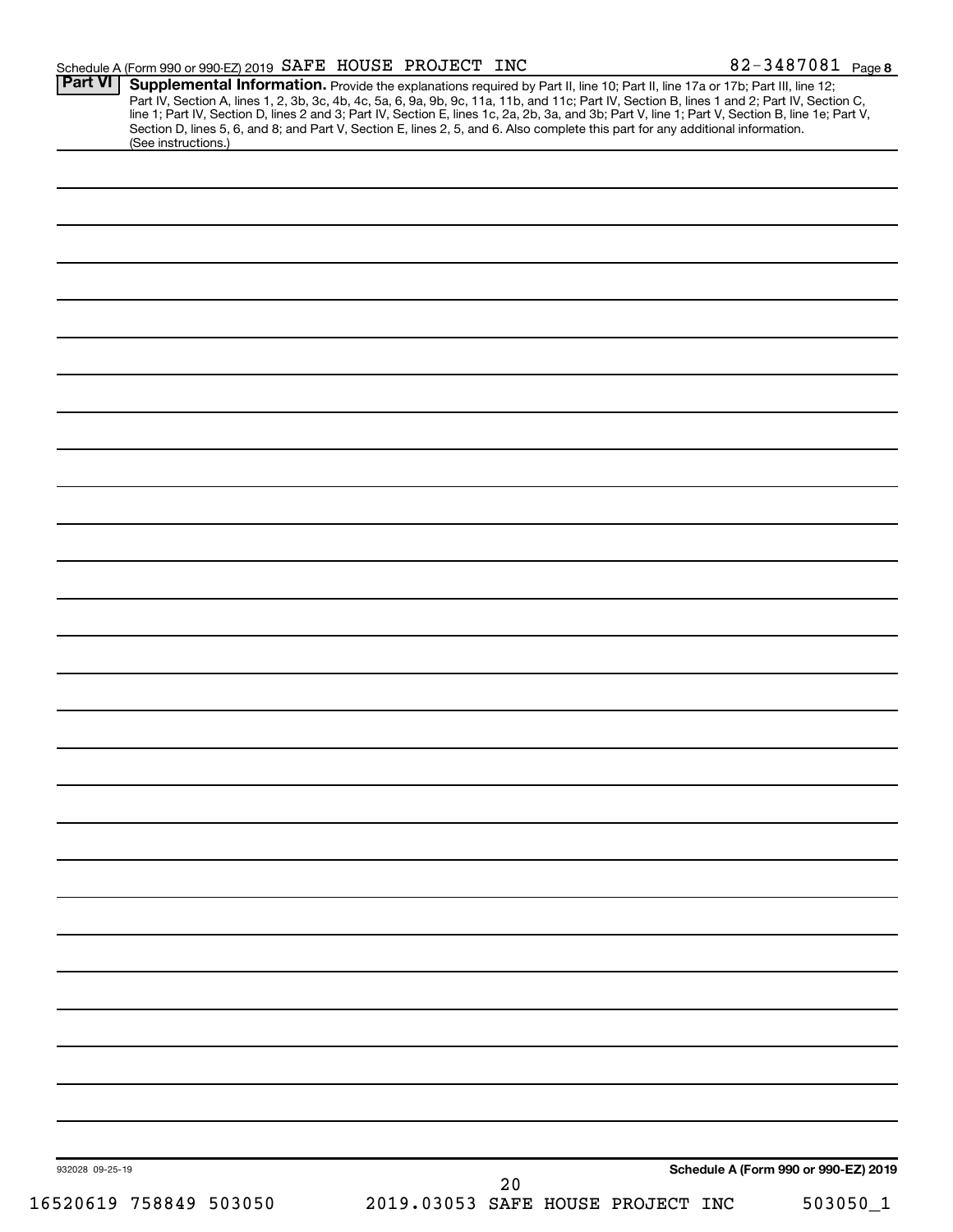Department of the Treasury Internal Revenue Service **(Form 990, 990-EZ,**

Name of the organization

**Organization type** (check one):

# \*\* PUBLIC DISCLOSURE COPY \*\*

# **Schedule B Schedule of Contributors**

**or 990-PF) | Attach to Form 990, Form 990-EZ, or Form 990-PF. | Go to www.irs.gov/Form990 for the latest information.** OMB No. 1545-0047

**2019**

**Employer identification number**

|  |  | $2 - 3487081$ |
|--|--|---------------|
|--|--|---------------|

|  | SAFE HOUSE PROJECT INC | 82-3487081 |
|--|------------------------|------------|
|  |                        |            |

| Filers of:         | Section:                                                                           |
|--------------------|------------------------------------------------------------------------------------|
| Form 990 or 990-FZ | $\lfloor x \rfloor$ 501(c)( 3) (enter number) organization                         |
|                    | $4947(a)(1)$ nonexempt charitable trust <b>not</b> treated as a private foundation |
|                    | 527 political organization                                                         |
| Form 990-PF        | 501(c)(3) exempt private foundation                                                |
|                    | 4947(a)(1) nonexempt charitable trust treated as a private foundation              |
|                    | 501(c)(3) taxable private foundation                                               |

Check if your organization is covered by the General Rule or a Special Rule. **Note:**  Only a section 501(c)(7), (8), or (10) organization can check boxes for both the General Rule and a Special Rule. See instructions.

### **General Rule**

**K** For an organization filing Form 990, 990-EZ, or 990-PF that received, during the year, contributions totaling \$5,000 or more (in money or property) from any one contributor. Complete Parts I and II. See instructions for determining a contributor's total contributions.

### **Special Rules**

 $\Box$ 

any one contributor, during the year, total contributions of the greater of (1) \$5,000; or (2) 2% of the amount on (i) Form 990, Part VIII, line 1h; For an organization described in section 501(c)(3) filing Form 990 or 990-EZ that met the 33 1/3% support test of the regulations under sections 509(a)(1) and 170(b)(1)(A)(vi), that checked Schedule A (Form 990 or 990-EZ), Part II, line 13, 16a, or 16b, and that received from or (ii) Form 990-EZ, line 1. Complete Parts I and II.  $\Box$ 

year, total contributions of more than \$1,000 *exclusively* for religious, charitable, scientific, literary, or educational purposes, or for the For an organization described in section 501(c)(7), (8), or (10) filing Form 990 or 990-EZ that received from any one contributor, during the prevention of cruelty to children or animals. Complete Parts I, II, and III.  $\Box$ 

purpose. Don't complete any of the parts unless the General Rule applies to this organization because it received nonexclusively year, contributions exclusively for religious, charitable, etc., purposes, but no such contributions totaled more than \$1,000. If this box is checked, enter here the total contributions that were received during the year for an exclusively religious, charitable, etc., For an organization described in section 501(c)(7), (8), or (10) filing Form 990 or 990-EZ that received from any one contributor, during the religious, charitable, etc., contributions totaling \$5,000 or more during the year  $\ldots$  $\ldots$  $\ldots$  $\ldots$  $\ldots$  $\ldots$ 

**Caution:**  An organization that isn't covered by the General Rule and/or the Special Rules doesn't file Schedule B (Form 990, 990-EZ, or 990-PF),  **must** but it answer "No" on Part IV, line 2, of its Form 990; or check the box on line H of its Form 990-EZ or on its Form 990-PF, Part I, line 2, to certify that it doesn't meet the filing requirements of Schedule B (Form 990, 990-EZ, or 990-PF).

**For Paperwork Reduction Act Notice, see the instructions for Form 990, 990-EZ, or 990-PF. Schedule B (Form 990, 990-EZ, or 990-PF) (2019)** LHA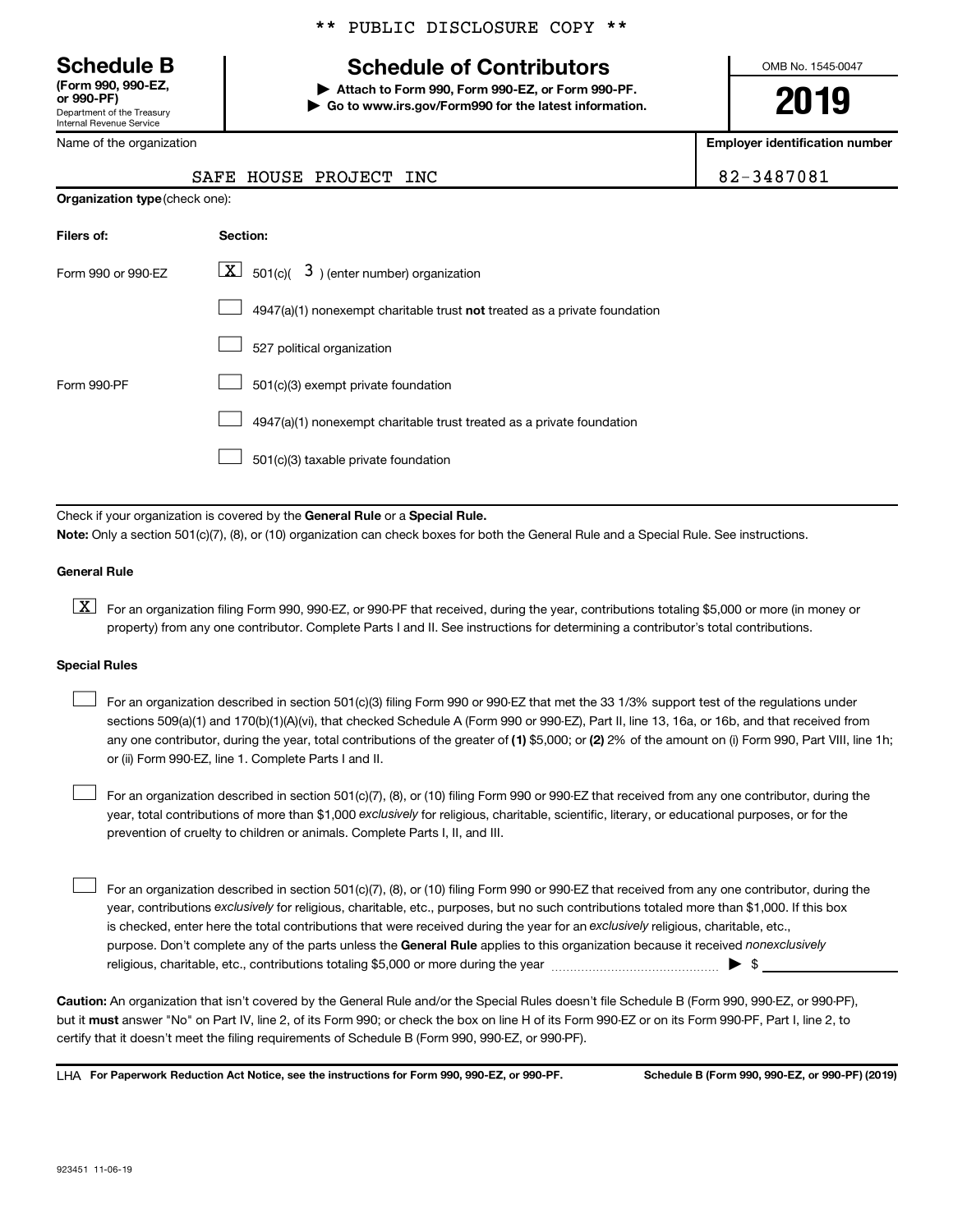Name of organization

**Employer identification number**

# SAFE HOUSE PROJECT INC<br>
82-3487081

| Part I               | <b>Contributors</b> (see instructions). Use duplicate copies of Part I if additional space is needed. |                                   |                                                                                                                                                                |
|----------------------|-------------------------------------------------------------------------------------------------------|-----------------------------------|----------------------------------------------------------------------------------------------------------------------------------------------------------------|
| (a)<br>No.           | (b)<br>Name, address, and ZIP + 4                                                                     | (c)<br><b>Total contributions</b> | (d)<br>Type of contribution                                                                                                                                    |
| 1                    |                                                                                                       | 5,000.<br>\$                      | $\overline{\mathbf{X}}$<br>Person<br>Payroll<br><b>Noncash</b><br>(Complete Part II for<br>noncash contributions.)                                             |
| (a)<br>No.           | (b)<br>Name, address, and ZIP + 4                                                                     | (c)<br><b>Total contributions</b> | (d)<br>Type of contribution                                                                                                                                    |
| 2                    |                                                                                                       | 5,000.<br>\$                      | $\overline{\mathbf{X}}$<br>Person<br>Payroll<br><b>Noncash</b><br>(Complete Part II for<br>noncash contributions.)                                             |
| (a)<br>No.           | (b)<br>Name, address, and ZIP + 4                                                                     | (c)<br><b>Total contributions</b> | (d)<br>Type of contribution                                                                                                                                    |
| 3                    |                                                                                                       | 5,000.<br>\$                      | $\overline{\mathbf{X}}$<br>Person<br>Payroll<br><b>Noncash</b><br>(Complete Part II for<br>noncash contributions.)                                             |
| (a)<br>No.           | (b)<br>Name, address, and ZIP + 4                                                                     | (c)<br><b>Total contributions</b> | (d)<br>Type of contribution                                                                                                                                    |
| 4                    |                                                                                                       | 5,000.<br>\$                      | $\overline{\mathbf{X}}$<br>Person<br>Payroll<br><b>Noncash</b><br>(Complete Part II for<br>noncash contributions.)                                             |
| (a)<br>No.           | (b)<br>Name, address, and ZIP + 4                                                                     | (c)<br><b>Total contributions</b> | (d)<br>Type of contribution                                                                                                                                    |
| 5                    |                                                                                                       | 5,000.<br>\$                      | $\overline{\text{X}}$<br>Person<br>Payroll<br><b>Noncash</b><br>(Complete Part II for<br>noncash contributions.)                                               |
| (a)<br>No.           | (b)<br>Name, address, and ZIP + 4                                                                     | (c)<br><b>Total contributions</b> | (d)<br>Type of contribution                                                                                                                                    |
| 6<br>923452 11-06-19 |                                                                                                       | 5,000.<br>\$                      | $\overline{\mathbf{X}}$<br>Person<br>Payroll<br>Noncash<br>(Complete Part II for<br>noncash contributions.)<br>Schedule B (Form 990, 990-EZ, or 990-PF) (2019) |

22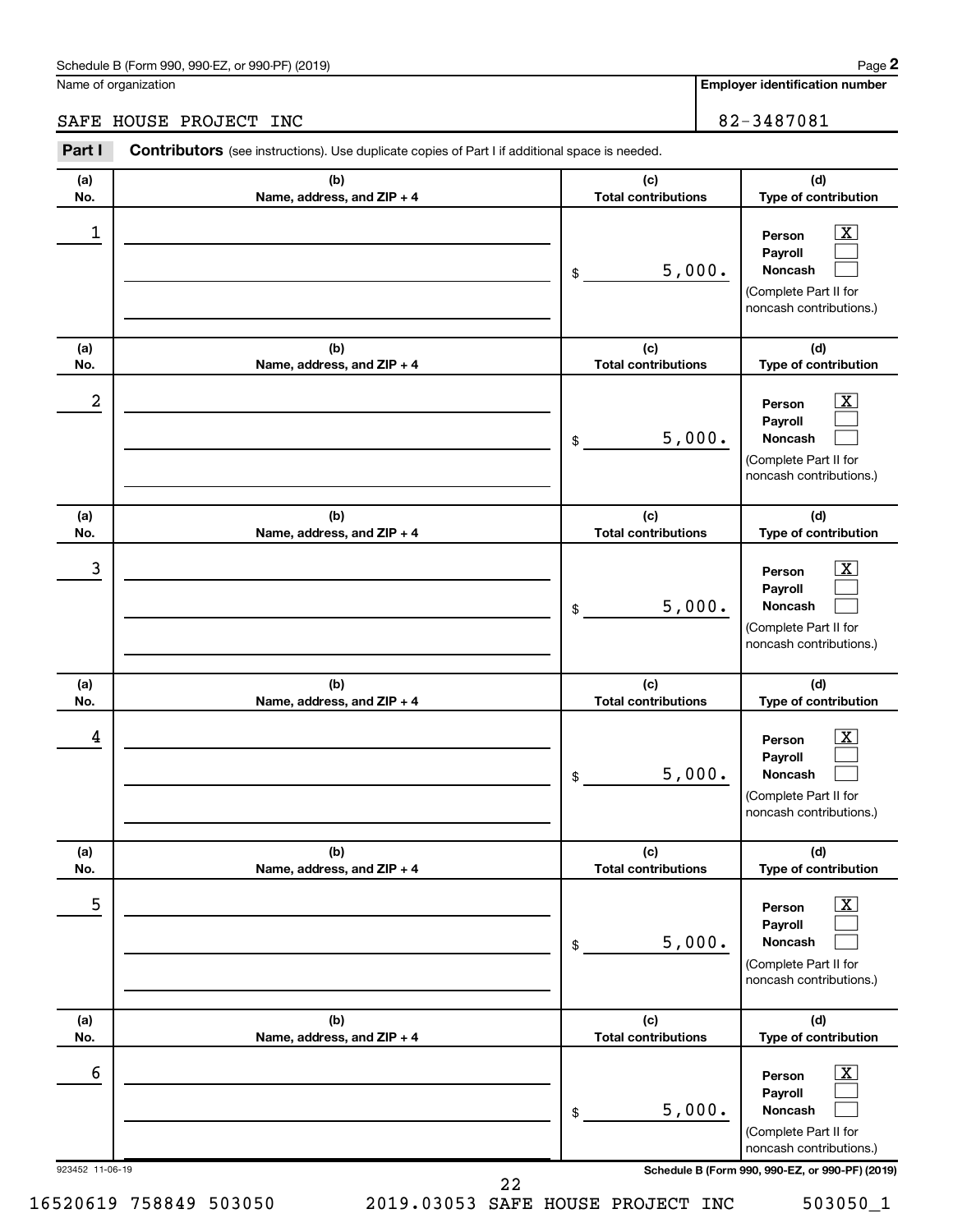Name of organization

**Employer identification number**

# SAFE HOUSE PROJECT INC<br>
82-3487081

| Part I          | <b>Contributors</b> (see instructions). Use duplicate copies of Part I if additional space is needed. |                                   |                                                                                                           |
|-----------------|-------------------------------------------------------------------------------------------------------|-----------------------------------|-----------------------------------------------------------------------------------------------------------|
| (a)<br>No.      | (b)<br>Name, address, and ZIP + 4                                                                     | (c)<br><b>Total contributions</b> | (d)<br>Type of contribution                                                                               |
| 7               |                                                                                                       | 5,000.<br>\$                      | $\boxed{\textbf{X}}$<br>Person<br>Payroll<br>Noncash<br>(Complete Part II for<br>noncash contributions.)  |
| (a)<br>No.      | (b)<br>Name, address, and ZIP + 4                                                                     | (c)<br><b>Total contributions</b> | (d)<br>Type of contribution                                                                               |
| 8               |                                                                                                       | 5,000.<br>\$                      | $\boxed{\text{X}}$<br>Person<br>Payroll<br>Noncash<br>(Complete Part II for<br>noncash contributions.)    |
| (a)<br>No.      | (b)<br>Name, address, and ZIP + 4                                                                     | (c)<br><b>Total contributions</b> | (d)<br>Type of contribution                                                                               |
| 9               |                                                                                                       | 5,000.<br>\$                      | $\boxed{\textbf{X}}$<br>Person<br>Payroll<br>Noncash<br>(Complete Part II for<br>noncash contributions.)  |
| (a)<br>No.      | (b)<br>Name, address, and ZIP + 4                                                                     | (c)<br><b>Total contributions</b> | (d)<br>Type of contribution                                                                               |
| 10              |                                                                                                       | 7,000.<br>\$                      | $\boxed{\textbf{X}}$<br>Person<br>Payroll<br>Noncash<br>(Complete Part II for<br>noncash contributions.)  |
| (a)<br>No.      | (b)<br>Name, address, and ZIP + 4                                                                     | (c)<br><b>Total contributions</b> | (d)<br>Type of contribution                                                                               |
| 11              |                                                                                                       | 9,225.<br>\$                      | Person<br>Payroll<br>Noncash<br>$\overline{\text{X}}$<br>(Complete Part II for<br>noncash contributions.) |
| (a)<br>No.      | (b)<br>Name, address, and ZIP + 4                                                                     | (c)<br><b>Total contributions</b> | (d)<br>Type of contribution                                                                               |
| 12              |                                                                                                       | 9,950.<br>\$                      | $\mathbf{X}$<br>Person<br>Payroll<br>Noncash<br>(Complete Part II for<br>noncash contributions.)          |
| 923452 11-06-19 |                                                                                                       |                                   | Schedule B (Form 990, 990-EZ, or 990-PF) (2019)                                                           |

23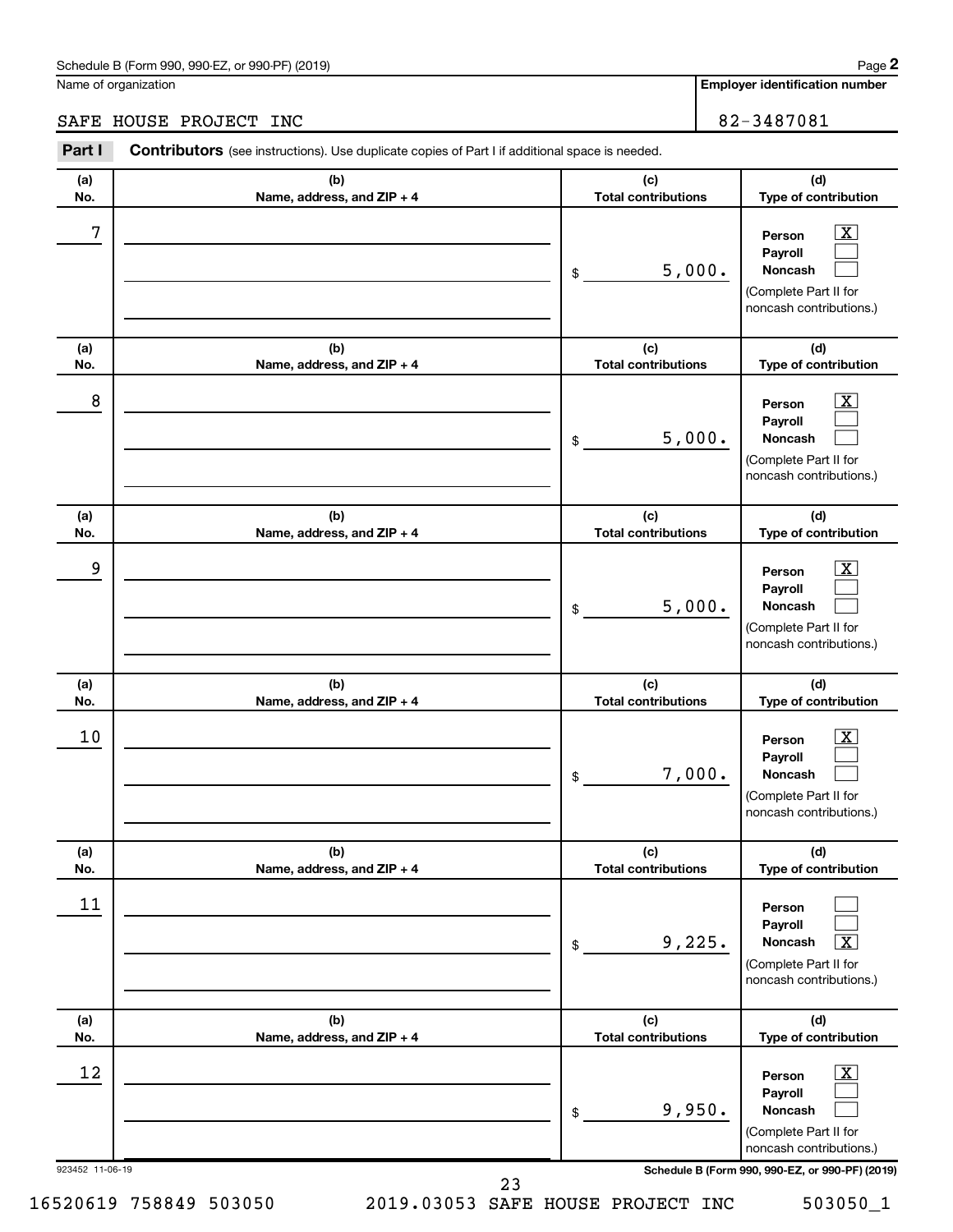# Schedule B (Form 990, 990-EZ, or 990-PF) (2019)

Name of organization

**Employer identification number**

# SAFE HOUSE PROJECT INC<br>
82-3487081

| Part I                | Contributors (see instructions). Use duplicate copies of Part I if additional space is needed. |                                   |                                                                                                                                                                |
|-----------------------|------------------------------------------------------------------------------------------------|-----------------------------------|----------------------------------------------------------------------------------------------------------------------------------------------------------------|
| (a)<br>No.            | (b)<br>Name, address, and ZIP + 4                                                              | (c)<br><b>Total contributions</b> | (d)<br>Type of contribution                                                                                                                                    |
| 13                    |                                                                                                | 15,000.<br>\$                     | $\overline{\text{X}}$<br>Person<br>Payroll<br>Noncash<br>(Complete Part II for<br>noncash contributions.)                                                      |
| (a)<br>No.            | (b)<br>Name, address, and ZIP + 4                                                              | (c)<br><b>Total contributions</b> | (d)<br>Type of contribution                                                                                                                                    |
| 14                    |                                                                                                | 17,078.<br>\$                     | Person<br>Payroll<br>Noncash<br>х<br>(Complete Part II for<br>noncash contributions.)                                                                          |
| (a)<br>No.            | (b)<br>Name, address, and ZIP + 4                                                              | (c)<br><b>Total contributions</b> | (d)<br>Type of contribution                                                                                                                                    |
| 15                    |                                                                                                | 22,407.<br>\$                     | Person<br>Payroll<br>$\overline{\texttt{x}}$<br>Noncash<br>(Complete Part II for<br>noncash contributions.)                                                    |
| (a)<br>No.            | (b)<br>Name, address, and ZIP + 4                                                              | (c)<br><b>Total contributions</b> | (d)<br>Type of contribution                                                                                                                                    |
| 16                    |                                                                                                | 25,000.<br>\$                     | x<br>Person<br>Payroll<br>Noncash<br>(Complete Part II for<br>noncash contributions.)                                                                          |
| (a)<br>No.            | (b)<br>Name, address, and ZIP + 4                                                              | (c)<br><b>Total contributions</b> | (d)<br>Type of contribution                                                                                                                                    |
| $17\,$                |                                                                                                | 61,500.<br>\$                     | $\overline{\mathbf{X}}$<br>Person<br>Payroll<br>Noncash<br>(Complete Part II for<br>noncash contributions.)                                                    |
| (a)<br>No.            | (b)<br>Name, address, and ZIP + 4                                                              | (c)<br><b>Total contributions</b> | (d)<br>Type of contribution                                                                                                                                    |
| 18<br>923452 11-06-19 |                                                                                                | 10,000.<br>\$                     | $\overline{\mathbf{X}}$<br>Person<br>Payroll<br>Noncash<br>(Complete Part II for<br>noncash contributions.)<br>Schedule B (Form 990, 990-EZ, or 990-PF) (2019) |

24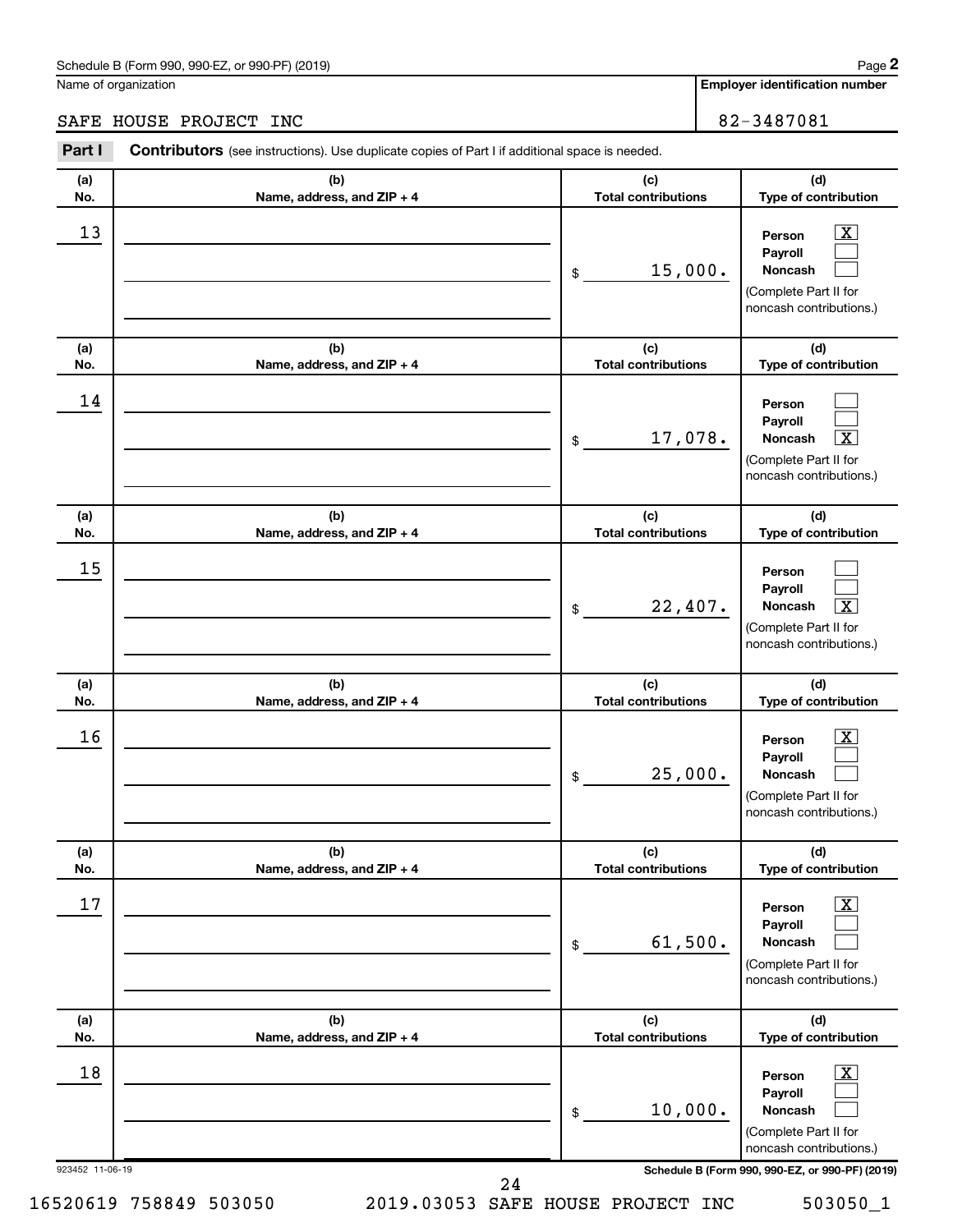# Schedule B (Form 990, 990-EZ, or 990-PF) (2019)

Name of organization

**Employer identification number**

# SAFE HOUSE PROJECT INC<br>
82-3487081

| Part I          | <b>Contributors</b> (see instructions). Use duplicate copies of Part I if additional space is needed. |                                   |                                                                                                          |
|-----------------|-------------------------------------------------------------------------------------------------------|-----------------------------------|----------------------------------------------------------------------------------------------------------|
| (a)<br>No.      | (b)<br>Name, address, and ZIP + 4                                                                     | (c)<br><b>Total contributions</b> | (d)<br>Type of contribution                                                                              |
| 19              |                                                                                                       | 18,000.<br>\$                     | $\boxed{\mathbf{X}}$<br>Person<br>Payroll<br>Noncash<br>(Complete Part II for<br>noncash contributions.) |
| (a)<br>No.      | (b)<br>Name, address, and ZIP + 4                                                                     | (c)<br><b>Total contributions</b> | (d)<br>Type of contribution                                                                              |
|                 |                                                                                                       | \$                                | Person<br>Payroll<br>Noncash<br>(Complete Part II for<br>noncash contributions.)                         |
| (a)<br>No.      | (b)<br>Name, address, and ZIP + 4                                                                     | (c)<br><b>Total contributions</b> | (d)<br>Type of contribution                                                                              |
|                 |                                                                                                       | \$                                | Person<br>Payroll<br>Noncash<br>(Complete Part II for<br>noncash contributions.)                         |
| (a)<br>No.      | (b)<br>Name, address, and ZIP + 4                                                                     | (c)<br><b>Total contributions</b> | (d)<br>Type of contribution                                                                              |
|                 |                                                                                                       | \$                                | Person<br>Payroll<br>Noncash<br>(Complete Part II for<br>noncash contributions.)                         |
| (a)<br>No.      | (b)<br>Name, address, and ZIP + 4                                                                     | (c)<br><b>Total contributions</b> | (d)<br>Type of contribution                                                                              |
|                 |                                                                                                       | \$                                | Person<br>Payroll<br>Noncash<br>(Complete Part II for<br>noncash contributions.)                         |
| (a)<br>No.      | (b)<br>Name, address, and ZIP + 4                                                                     | (c)<br><b>Total contributions</b> | (d)<br>Type of contribution                                                                              |
|                 |                                                                                                       | \$                                | Person<br>Payroll<br>Noncash<br>(Complete Part II for<br>noncash contributions.)                         |
| 923452 11-06-19 |                                                                                                       | 25                                | Schedule B (Form 990, 990-EZ, or 990-PF) (2019)                                                          |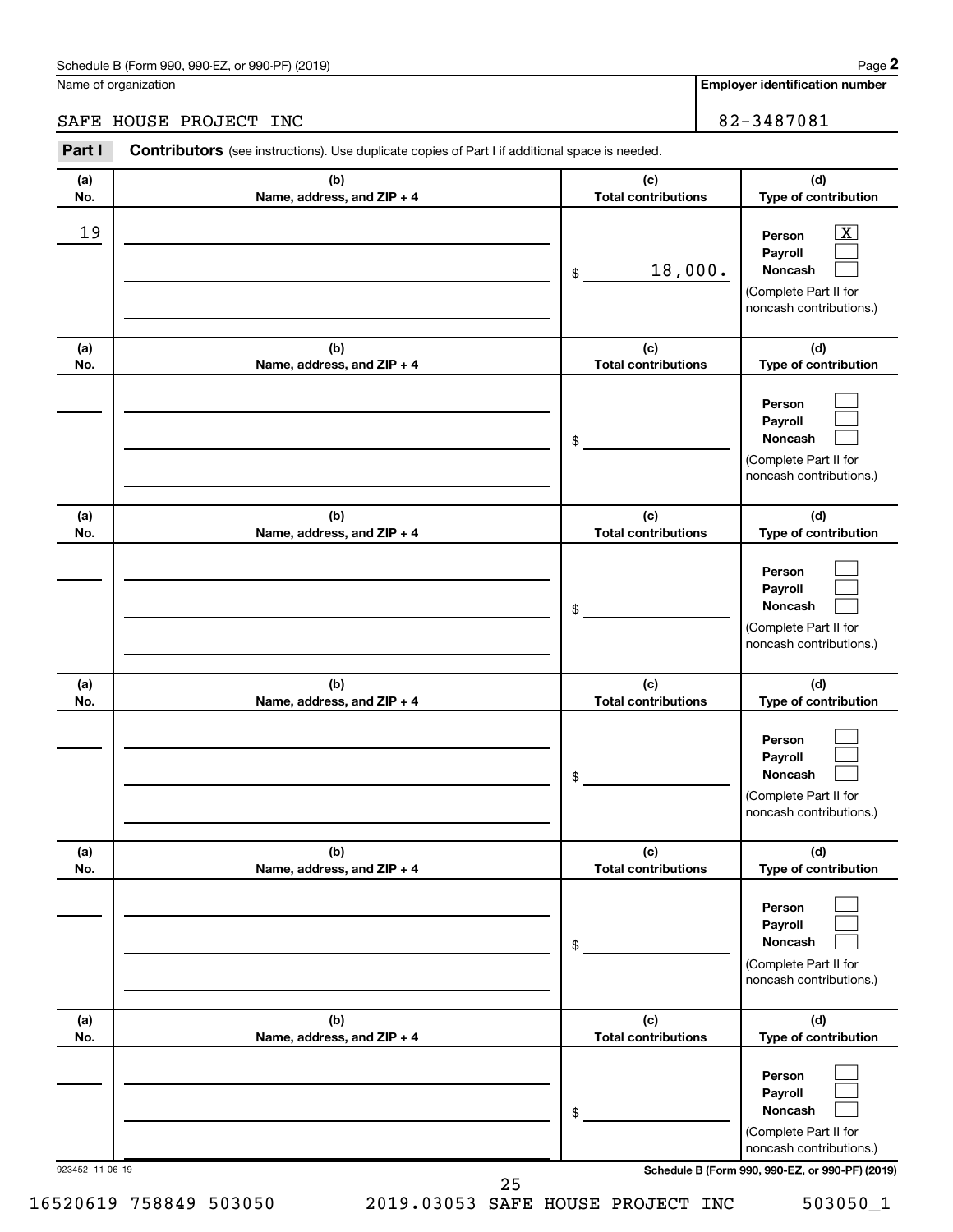Name of organization

**Employer identification number**

SAFE HOUSE PROJECT INC<br>
82-3487081

Part II Noncash Property (see instructions). Use duplicate copies of Part II if additional space is needed.

| (a)<br>No.<br>from<br>Part I | (b)<br>Description of noncash property given | (c)<br>FMV (or estimate)<br>(See instructions.) | (d)<br>Date received                            |
|------------------------------|----------------------------------------------|-------------------------------------------------|-------------------------------------------------|
|                              | <b>CLOTHING</b>                              |                                                 |                                                 |
| 11                           |                                              |                                                 |                                                 |
|                              |                                              |                                                 |                                                 |
|                              |                                              | 9,225.<br>\$                                    |                                                 |
|                              |                                              |                                                 |                                                 |
| (a)                          |                                              | (c)                                             |                                                 |
| No.                          | (b)                                          | FMV (or estimate)                               | (d)                                             |
| from                         | Description of noncash property given        | (See instructions.)                             | Date received                                   |
| Part I                       |                                              |                                                 |                                                 |
|                              | <b>CLOTHING</b>                              |                                                 |                                                 |
| 14                           |                                              |                                                 |                                                 |
|                              |                                              |                                                 |                                                 |
|                              |                                              | 17,078.<br>$\frac{1}{2}$                        |                                                 |
|                              |                                              |                                                 |                                                 |
| (a)<br>No.                   | (b)                                          | (c)                                             | (d)                                             |
| from                         | Description of noncash property given        | FMV (or estimate)                               | Date received                                   |
| Part I                       |                                              | (See instructions.)                             |                                                 |
|                              | <b>BEDDING</b>                               |                                                 |                                                 |
| 15                           |                                              |                                                 |                                                 |
|                              |                                              |                                                 |                                                 |
|                              |                                              | 22,407.<br>$$\tilde{\phantom{a}}$$              |                                                 |
|                              |                                              |                                                 |                                                 |
| (a)                          |                                              | (c)                                             |                                                 |
| No.                          | (b)                                          | FMV (or estimate)                               | (d)                                             |
| from<br>Part I               | Description of noncash property given        | (See instructions.)                             | Date received                                   |
|                              |                                              |                                                 |                                                 |
|                              |                                              |                                                 |                                                 |
|                              |                                              |                                                 |                                                 |
|                              |                                              | \$                                              |                                                 |
|                              |                                              |                                                 |                                                 |
| (a)                          |                                              |                                                 |                                                 |
| No.                          | (b)                                          | (c)                                             | (d)                                             |
| from                         | Description of noncash property given        | FMV (or estimate)<br>(See instructions.)        | Date received                                   |
| Part I                       |                                              |                                                 |                                                 |
|                              |                                              |                                                 |                                                 |
|                              |                                              |                                                 |                                                 |
|                              |                                              |                                                 |                                                 |
|                              |                                              | \$                                              |                                                 |
|                              |                                              |                                                 |                                                 |
| (a)<br>No.                   | (b)                                          | (c)                                             | (d)                                             |
| from                         | Description of noncash property given        | FMV (or estimate)                               | Date received                                   |
| Part I                       |                                              | (See instructions.)                             |                                                 |
|                              |                                              |                                                 |                                                 |
|                              |                                              |                                                 |                                                 |
|                              |                                              |                                                 |                                                 |
|                              |                                              | \$                                              |                                                 |
| 923453 11-06-19              |                                              |                                                 | Schedule B (Form 990, 990-EZ, or 990-PF) (2019) |
|                              | 26                                           |                                                 |                                                 |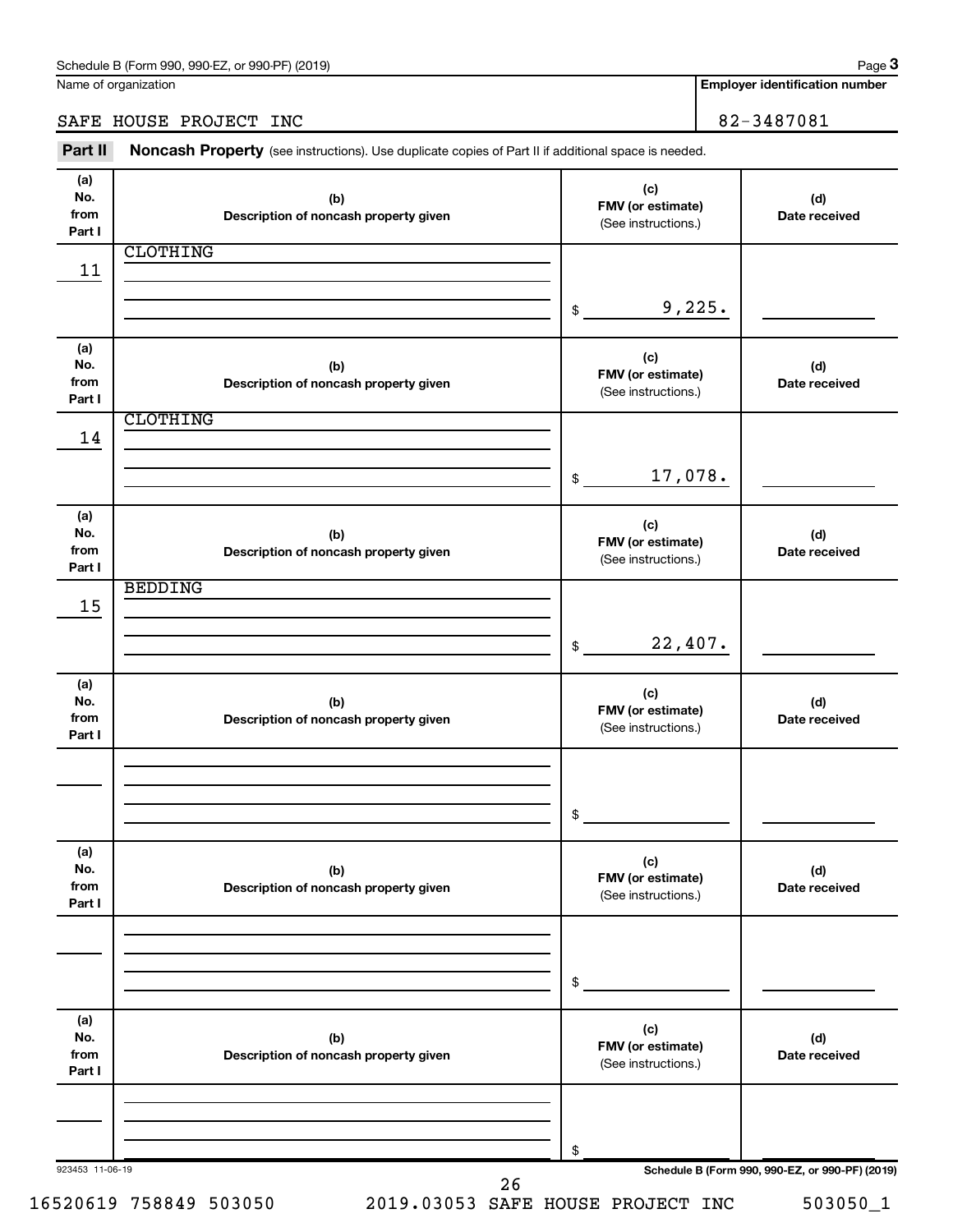**4**

|                            | Name of organization                                                                                                                                                                                                                                                                                                                                                                                                                                                                                        |                      |  | <b>Employer identification number</b>           |  |  |  |  |
|----------------------------|-------------------------------------------------------------------------------------------------------------------------------------------------------------------------------------------------------------------------------------------------------------------------------------------------------------------------------------------------------------------------------------------------------------------------------------------------------------------------------------------------------------|----------------------|--|-------------------------------------------------|--|--|--|--|
|                            | SAFE HOUSE PROJECT INC                                                                                                                                                                                                                                                                                                                                                                                                                                                                                      |                      |  | 82-3487081                                      |  |  |  |  |
| Part III                   | Exclusively religious, charitable, etc., contributions to organizations described in section 501(c)(7), (8), or (10) that total more than \$1,000 for the year<br>from any one contributor. Complete columns (a) through (e) and the following line entry. For organizations<br>completing Part III, enter the total of exclusively religious, charitable, etc., contributions of \$1,000 or less for the year. (Enter this info. once.)<br>Use duplicate copies of Part III if additional space is needed. |                      |  |                                                 |  |  |  |  |
| (a) No.<br>from<br>Part I  | (b) Purpose of gift                                                                                                                                                                                                                                                                                                                                                                                                                                                                                         | (c) Use of gift      |  | (d) Description of how gift is held             |  |  |  |  |
|                            |                                                                                                                                                                                                                                                                                                                                                                                                                                                                                                             |                      |  |                                                 |  |  |  |  |
|                            |                                                                                                                                                                                                                                                                                                                                                                                                                                                                                                             | (e) Transfer of gift |  |                                                 |  |  |  |  |
|                            | Transferee's name, address, and ZIP + 4                                                                                                                                                                                                                                                                                                                                                                                                                                                                     |                      |  | Relationship of transferor to transferee        |  |  |  |  |
|                            |                                                                                                                                                                                                                                                                                                                                                                                                                                                                                                             |                      |  |                                                 |  |  |  |  |
| (a) No.<br>`from<br>Part I | (b) Purpose of gift                                                                                                                                                                                                                                                                                                                                                                                                                                                                                         | (c) Use of gift      |  | (d) Description of how gift is held             |  |  |  |  |
|                            |                                                                                                                                                                                                                                                                                                                                                                                                                                                                                                             |                      |  |                                                 |  |  |  |  |
|                            |                                                                                                                                                                                                                                                                                                                                                                                                                                                                                                             | (e) Transfer of gift |  |                                                 |  |  |  |  |
|                            | Transferee's name, address, and ZIP + 4                                                                                                                                                                                                                                                                                                                                                                                                                                                                     |                      |  | Relationship of transferor to transferee        |  |  |  |  |
|                            |                                                                                                                                                                                                                                                                                                                                                                                                                                                                                                             |                      |  |                                                 |  |  |  |  |
| (a) No.<br>`from<br>Part I | (b) Purpose of gift                                                                                                                                                                                                                                                                                                                                                                                                                                                                                         | (c) Use of gift      |  | (d) Description of how gift is held             |  |  |  |  |
|                            |                                                                                                                                                                                                                                                                                                                                                                                                                                                                                                             |                      |  |                                                 |  |  |  |  |
|                            | (e) Transfer of gift                                                                                                                                                                                                                                                                                                                                                                                                                                                                                        |                      |  |                                                 |  |  |  |  |
|                            | Transferee's name, address, and ZIP + 4                                                                                                                                                                                                                                                                                                                                                                                                                                                                     |                      |  | Relationship of transferor to transferee        |  |  |  |  |
|                            |                                                                                                                                                                                                                                                                                                                                                                                                                                                                                                             |                      |  |                                                 |  |  |  |  |
| (a) No.<br>from<br>Part I  | (b) Purpose of gift                                                                                                                                                                                                                                                                                                                                                                                                                                                                                         | (c) Use of gift      |  | (d) Description of how gift is held             |  |  |  |  |
|                            |                                                                                                                                                                                                                                                                                                                                                                                                                                                                                                             |                      |  |                                                 |  |  |  |  |
|                            |                                                                                                                                                                                                                                                                                                                                                                                                                                                                                                             | (e) Transfer of gift |  |                                                 |  |  |  |  |
|                            | Transferee's name, address, and ZIP + 4                                                                                                                                                                                                                                                                                                                                                                                                                                                                     |                      |  | Relationship of transferor to transferee        |  |  |  |  |
|                            |                                                                                                                                                                                                                                                                                                                                                                                                                                                                                                             |                      |  |                                                 |  |  |  |  |
| 923454 11-06-19            |                                                                                                                                                                                                                                                                                                                                                                                                                                                                                                             | 27                   |  | Schedule B (Form 990, 990-EZ, or 990-PF) (2019) |  |  |  |  |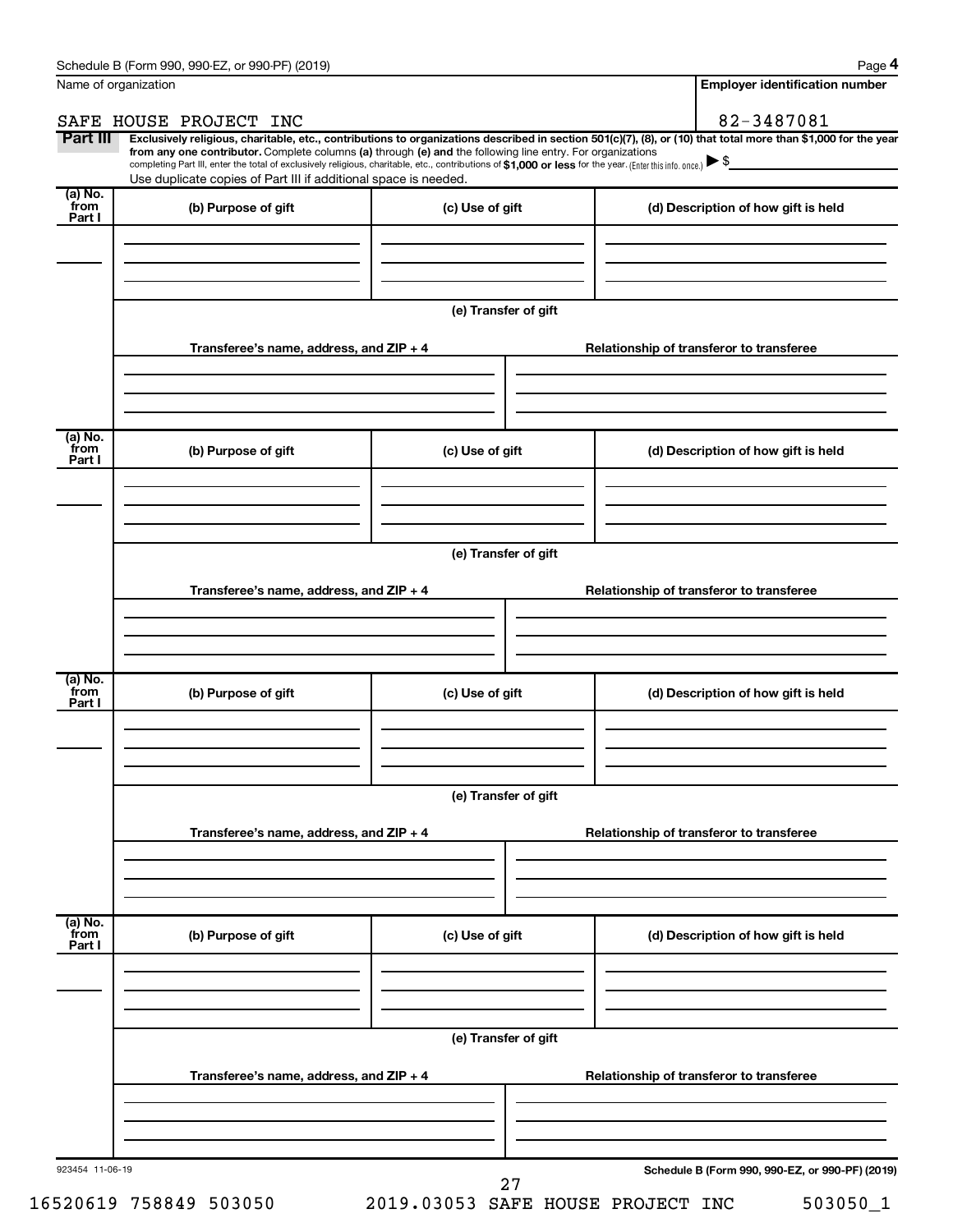| <b>SCHEDULE G</b>                                                                                                                                                          |                                                                                                                                                                     | <b>Supplemental Information Regarding Fundraising or Gaming Activities</b>                                                                                                                                                                                                                                                                                                                                                                                                                                                                       |                                                          |                |                                                                            |  |                                                                            | OMB No. 1545-0047                                       |
|----------------------------------------------------------------------------------------------------------------------------------------------------------------------------|---------------------------------------------------------------------------------------------------------------------------------------------------------------------|--------------------------------------------------------------------------------------------------------------------------------------------------------------------------------------------------------------------------------------------------------------------------------------------------------------------------------------------------------------------------------------------------------------------------------------------------------------------------------------------------------------------------------------------------|----------------------------------------------------------|----------------|----------------------------------------------------------------------------|--|----------------------------------------------------------------------------|---------------------------------------------------------|
| (Form 990 or 990-EZ)                                                                                                                                                       | Complete if the organization answered "Yes" on Form 990, Part IV, line 17, 18, or 19, or if the<br>organization entered more than \$15,000 on Form 990-EZ, line 6a. |                                                                                                                                                                                                                                                                                                                                                                                                                                                                                                                                                  |                                                          |                |                                                                            |  |                                                                            |                                                         |
| Department of the Treasury                                                                                                                                                 |                                                                                                                                                                     | Attach to Form 990 or Form 990-EZ.                                                                                                                                                                                                                                                                                                                                                                                                                                                                                                               |                                                          |                |                                                                            |  |                                                                            | <b>Open to Public</b>                                   |
| Internal Revenue Service<br>Name of the organization                                                                                                                       |                                                                                                                                                                     | Go to www.irs.gov/Form990 for instructions and the latest information.                                                                                                                                                                                                                                                                                                                                                                                                                                                                           |                                                          |                |                                                                            |  |                                                                            | Inspection<br><b>Employer identification number</b>     |
|                                                                                                                                                                            |                                                                                                                                                                     | SAFE HOUSE PROJECT INC                                                                                                                                                                                                                                                                                                                                                                                                                                                                                                                           |                                                          |                |                                                                            |  | 82-3487081                                                                 |                                                         |
| Part I<br>Fundraising Activities. Complete if the organization answered "Yes" on Form 990, Part IV, line 17. Form 990-EZ filers are not<br>required to complete this part. |                                                                                                                                                                     |                                                                                                                                                                                                                                                                                                                                                                                                                                                                                                                                                  |                                                          |                |                                                                            |  |                                                                            |                                                         |
| 1.<br>Mail solicitations<br>а<br>b<br>Phone solicitations<br>с<br>In-person solicitations<br>d<br>compensated at least \$5,000 by the organization.                        | Internet and email solicitations                                                                                                                                    | Indicate whether the organization raised funds through any of the following activities. Check all that apply.<br>е<br>f<br>Special fundraising events<br>g<br>2 a Did the organization have a written or oral agreement with any individual (including officers, directors, trustees, or<br>key employees listed in Form 990, Part VII) or entity in connection with professional fundraising services?<br>b If "Yes," list the 10 highest paid individuals or entities (fundraisers) pursuant to agreements under which the fundraiser is to be |                                                          |                | Solicitation of non-government grants<br>Solicitation of government grants |  | Yes                                                                        | <b>No</b>                                               |
| (i) Name and address of individual<br>or entity (fundraiser)                                                                                                               |                                                                                                                                                                     | (ii) Activity                                                                                                                                                                                                                                                                                                                                                                                                                                                                                                                                    | (iii) Did<br>fundraiser<br>have custody<br>or control of | contributions? | (iv) Gross receipts<br>from activity                                       |  | (v) Amount paid<br>to (or retained by)<br>fundraiser<br>listed in col. (i) | (vi) Amount paid<br>to (or retained by)<br>organization |
|                                                                                                                                                                            |                                                                                                                                                                     |                                                                                                                                                                                                                                                                                                                                                                                                                                                                                                                                                  | Yes                                                      | No.            |                                                                            |  |                                                                            |                                                         |
|                                                                                                                                                                            |                                                                                                                                                                     |                                                                                                                                                                                                                                                                                                                                                                                                                                                                                                                                                  |                                                          |                |                                                                            |  |                                                                            |                                                         |
|                                                                                                                                                                            |                                                                                                                                                                     |                                                                                                                                                                                                                                                                                                                                                                                                                                                                                                                                                  |                                                          |                |                                                                            |  |                                                                            |                                                         |
|                                                                                                                                                                            |                                                                                                                                                                     |                                                                                                                                                                                                                                                                                                                                                                                                                                                                                                                                                  |                                                          |                |                                                                            |  |                                                                            |                                                         |
|                                                                                                                                                                            |                                                                                                                                                                     |                                                                                                                                                                                                                                                                                                                                                                                                                                                                                                                                                  |                                                          |                |                                                                            |  |                                                                            |                                                         |
|                                                                                                                                                                            |                                                                                                                                                                     |                                                                                                                                                                                                                                                                                                                                                                                                                                                                                                                                                  |                                                          |                |                                                                            |  |                                                                            |                                                         |
|                                                                                                                                                                            |                                                                                                                                                                     |                                                                                                                                                                                                                                                                                                                                                                                                                                                                                                                                                  |                                                          |                |                                                                            |  |                                                                            |                                                         |
|                                                                                                                                                                            |                                                                                                                                                                     |                                                                                                                                                                                                                                                                                                                                                                                                                                                                                                                                                  |                                                          |                |                                                                            |  |                                                                            |                                                         |
|                                                                                                                                                                            |                                                                                                                                                                     |                                                                                                                                                                                                                                                                                                                                                                                                                                                                                                                                                  |                                                          |                |                                                                            |  |                                                                            |                                                         |
|                                                                                                                                                                            |                                                                                                                                                                     |                                                                                                                                                                                                                                                                                                                                                                                                                                                                                                                                                  |                                                          |                |                                                                            |  |                                                                            |                                                         |
| Total                                                                                                                                                                      |                                                                                                                                                                     |                                                                                                                                                                                                                                                                                                                                                                                                                                                                                                                                                  |                                                          |                |                                                                            |  |                                                                            |                                                         |
| or licensing.                                                                                                                                                              |                                                                                                                                                                     | 3 List all states in which the organization is registered or licensed to solicit contributions or has been notified it is exempt from registration                                                                                                                                                                                                                                                                                                                                                                                               |                                                          |                |                                                                            |  |                                                                            |                                                         |
|                                                                                                                                                                            |                                                                                                                                                                     |                                                                                                                                                                                                                                                                                                                                                                                                                                                                                                                                                  |                                                          |                |                                                                            |  |                                                                            |                                                         |
|                                                                                                                                                                            |                                                                                                                                                                     |                                                                                                                                                                                                                                                                                                                                                                                                                                                                                                                                                  |                                                          |                |                                                                            |  |                                                                            |                                                         |
|                                                                                                                                                                            |                                                                                                                                                                     |                                                                                                                                                                                                                                                                                                                                                                                                                                                                                                                                                  |                                                          |                |                                                                            |  |                                                                            |                                                         |
|                                                                                                                                                                            |                                                                                                                                                                     |                                                                                                                                                                                                                                                                                                                                                                                                                                                                                                                                                  |                                                          |                |                                                                            |  |                                                                            |                                                         |
|                                                                                                                                                                            |                                                                                                                                                                     |                                                                                                                                                                                                                                                                                                                                                                                                                                                                                                                                                  |                                                          |                |                                                                            |  |                                                                            |                                                         |
|                                                                                                                                                                            |                                                                                                                                                                     |                                                                                                                                                                                                                                                                                                                                                                                                                                                                                                                                                  |                                                          |                |                                                                            |  |                                                                            |                                                         |
|                                                                                                                                                                            |                                                                                                                                                                     |                                                                                                                                                                                                                                                                                                                                                                                                                                                                                                                                                  |                                                          |                |                                                                            |  |                                                                            |                                                         |
|                                                                                                                                                                            |                                                                                                                                                                     |                                                                                                                                                                                                                                                                                                                                                                                                                                                                                                                                                  |                                                          |                |                                                                            |  |                                                                            |                                                         |

**For Paperwork Reduction Act Notice, see the Instructions for Form 990 or 990-EZ. Schedule G (Form 990 or 990-EZ) 2019** LHA

932081 09-11-19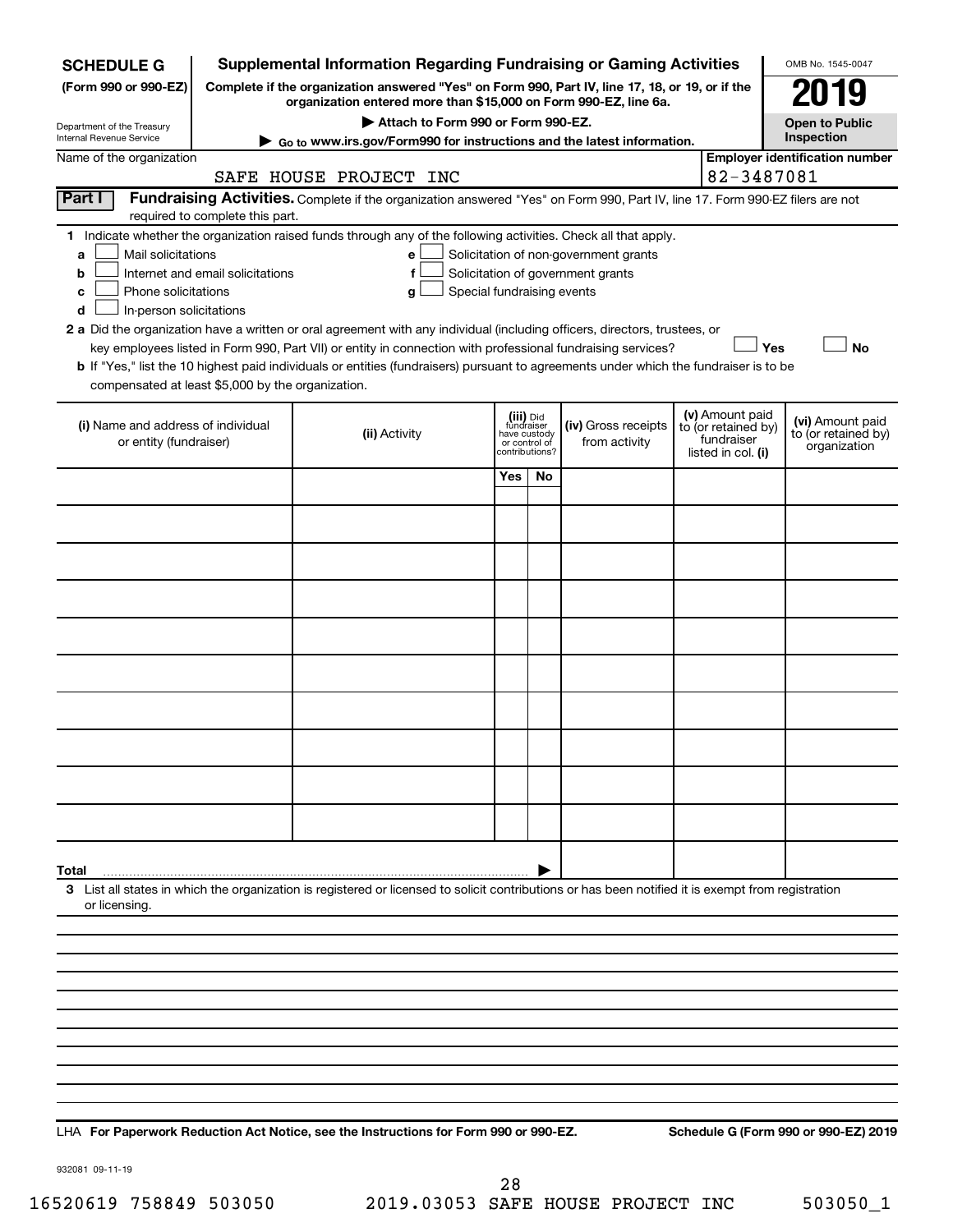## Schedule G (Form 990 or 990-EZ) 2019  $\mathtt{SAFE}$  HOUSE PROJECT INC  $82\text{--}3487081$  Page

Part II | Fundraising Events. Complete if the organization answered "Yes" on Form 990, Part IV, line 18, or reported more than \$15,000

|                 |    | of fundraising event contributions and gross income on Form 990-EZ, lines 1 and 6b. List events with gross receipts greater than \$5,000.      |                         |                                                            |                       |                                                     |
|-----------------|----|------------------------------------------------------------------------------------------------------------------------------------------------|-------------------------|------------------------------------------------------------|-----------------------|-----------------------------------------------------|
|                 |    |                                                                                                                                                | (a) Event #1            | $(b)$ Event #2                                             | (c) Other events      | (d) Total events                                    |
|                 |    |                                                                                                                                                | GALAS                   | <b>RACES</b>                                               | $\mathbf{1}$          | (add col. (a) through                               |
|                 |    |                                                                                                                                                | (event type)            | (event type)                                               | (total number)        | col. (c)                                            |
| Revenue         |    |                                                                                                                                                |                         |                                                            |                       |                                                     |
|                 | 1. |                                                                                                                                                | 220,256.                | 52,944.                                                    | 17,698.               | 290,898.                                            |
|                 |    |                                                                                                                                                | 114,400.                | 28,580.                                                    | 13,907.               | 156,887.                                            |
|                 | 3  | Gross income (line 1 minus line 2)                                                                                                             | 105,856.                | 24,364.                                                    | 3,791.                | 134,011.                                            |
|                 |    |                                                                                                                                                |                         |                                                            |                       |                                                     |
|                 | 5  |                                                                                                                                                |                         |                                                            |                       |                                                     |
| Direct Expenses | 6  |                                                                                                                                                | 41,105.                 | 12,652.                                                    |                       | 53,757.                                             |
|                 | 7  |                                                                                                                                                | 8,522.                  | 1,747.                                                     |                       | 10, 269.                                            |
|                 | 8  |                                                                                                                                                |                         |                                                            | 44.                   |                                                     |
|                 | 9  |                                                                                                                                                | $\frac{5,204.}{5,385.}$ | 4,276.                                                     | 13, 152.              | $\frac{5,248}{22,813}$                              |
|                 | 10 | Direct expense summary. Add lines 4 through 9 in column (d)                                                                                    |                         |                                                            |                       | 92,087.                                             |
|                 |    | 11 Net income summary. Subtract line 10 from line 3, column (d)                                                                                |                         |                                                            |                       | 41,924.                                             |
| Part III        |    | Gaming. Complete if the organization answered "Yes" on Form 990, Part IV, line 19, or reported more than<br>\$15,000 on Form 990-EZ, line 6a.  |                         |                                                            |                       |                                                     |
|                 |    |                                                                                                                                                | (a) Bingo               | (b) Pull tabs/instant<br>bingo/progressive bingo           | (c) Other gaming      | (d) Total gaming (add<br>col. (a) through col. (c)) |
| Revenue         |    |                                                                                                                                                |                         |                                                            |                       |                                                     |
|                 |    |                                                                                                                                                |                         |                                                            |                       |                                                     |
|                 |    |                                                                                                                                                |                         |                                                            |                       |                                                     |
| Direct Expenses | 3  |                                                                                                                                                |                         |                                                            |                       |                                                     |
|                 | 4  |                                                                                                                                                |                         |                                                            |                       |                                                     |
|                 | 5  | Other direct expenses                                                                                                                          |                         |                                                            |                       |                                                     |
|                 | 6  |                                                                                                                                                | %<br>Yes<br>No          | %<br>Yes<br>No                                             | <b>Yes</b><br>%<br>No |                                                     |
|                 | 7  | Direct expense summary. Add lines 2 through 5 in column (d)                                                                                    |                         |                                                            |                       |                                                     |
|                 | 8  |                                                                                                                                                |                         |                                                            |                       |                                                     |
|                 |    |                                                                                                                                                |                         |                                                            |                       |                                                     |
| 9               |    | Enter the state(s) in which the organization conducts gaming activities:                                                                       |                         | <u> 1989 - Johann Stein, mars an de Brasilia (b. 1989)</u> |                       |                                                     |
|                 |    |                                                                                                                                                |                         |                                                            |                       | Yes<br>No                                           |
|                 |    | <b>b</b> If "No," explain:<br>and the control of the control of the control of the control of the control of the control of the control of the |                         |                                                            |                       |                                                     |
|                 |    |                                                                                                                                                |                         |                                                            |                       |                                                     |
|                 |    |                                                                                                                                                |                         |                                                            |                       | Yes<br>No                                           |
|                 |    |                                                                                                                                                |                         |                                                            |                       |                                                     |
|                 |    |                                                                                                                                                |                         |                                                            |                       |                                                     |
|                 |    | 932082 09-11-19                                                                                                                                |                         |                                                            |                       | Schedule G (Form 990 or 990-EZ) 2019                |
|                 |    |                                                                                                                                                |                         |                                                            |                       |                                                     |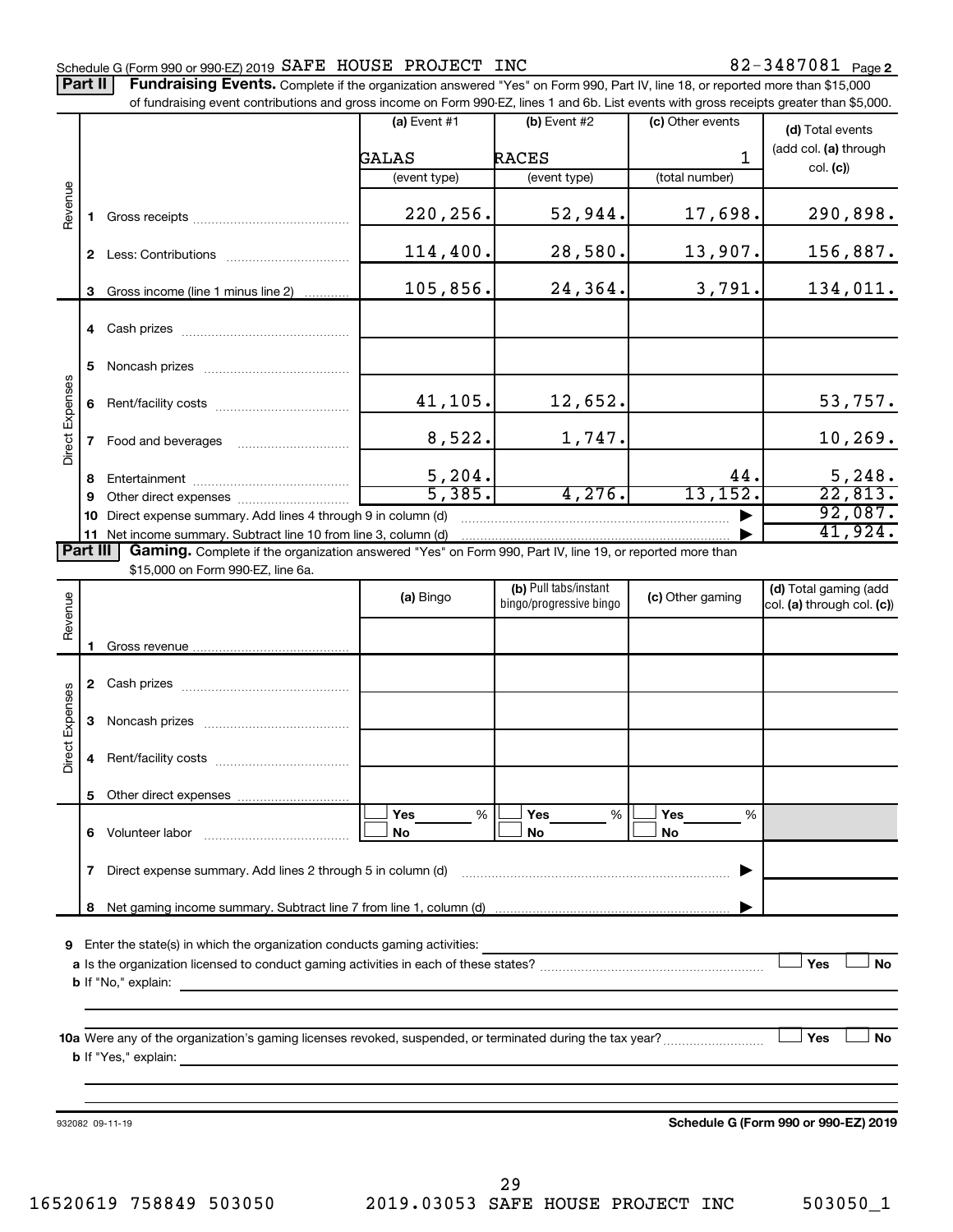|    | Schedule G (Form 990 or 990-EZ) 2019 SAFE HOUSE PROJECT INC                                                                                              |                 | 82-3487081 Page 3                    |
|----|----------------------------------------------------------------------------------------------------------------------------------------------------------|-----------------|--------------------------------------|
|    |                                                                                                                                                          | Yes             | <b>No</b>                            |
|    | 12 Is the organization a grantor, beneficiary or trustee of a trust, or a member of a partnership or other entity formed                                 |                 |                                      |
|    |                                                                                                                                                          | Yes             | <b>No</b>                            |
|    | 13 Indicate the percentage of gaming activity conducted in:                                                                                              |                 |                                      |
|    |                                                                                                                                                          | 13а             | %                                    |
|    | <b>b</b> An outside facility <i>www.communicality.communicality.communicality www.communicality.communicality.communicality</i>                          | 13 <sub>b</sub> | %                                    |
|    | 14 Enter the name and address of the person who prepares the organization's gaming/special events books and records:                                     |                 |                                      |
|    | Name $\blacktriangleright$<br><u> 1989 - Johann Barn, fransk politik formuler (d. 1989)</u>                                                              |                 |                                      |
|    |                                                                                                                                                          |                 |                                      |
|    |                                                                                                                                                          |                 | <b>No</b>                            |
|    |                                                                                                                                                          |                 |                                      |
|    |                                                                                                                                                          |                 |                                      |
|    | c If "Yes," enter name and address of the third party:                                                                                                   |                 |                                      |
|    | <u>and the control of the control of the control of the control of the control of the control of the control of</u><br>Name $\blacktriangleright$        |                 |                                      |
|    |                                                                                                                                                          |                 |                                      |
| 16 | Gaming manager information:                                                                                                                              |                 |                                      |
|    |                                                                                                                                                          |                 |                                      |
|    | <u> 1989 - Johann Barbara, martin da basar a shekara 1989 - An tsara 1989 - An tsara 1989 - An tsara 1989 - An tsa</u><br>Name $\blacktriangleright$     |                 |                                      |
|    | Gaming manager compensation > \$                                                                                                                         |                 |                                      |
|    |                                                                                                                                                          |                 |                                      |
|    |                                                                                                                                                          |                 |                                      |
|    |                                                                                                                                                          |                 |                                      |
|    | Director/officer<br><b>Employee</b><br>Independent contractor                                                                                            |                 |                                      |
|    |                                                                                                                                                          |                 |                                      |
|    | <b>17</b> Mandatory distributions:                                                                                                                       |                 |                                      |
|    | a Is the organization required under state law to make charitable distributions from the gaming proceeds to                                              |                 |                                      |
|    |                                                                                                                                                          |                 | $\Box$ Yes $\Box$ No                 |
|    | <b>b</b> Enter the amount of distributions required under state law to be distributed to other exempt organizations or spent in the                      |                 |                                      |
|    | organization's own exempt activities during the tax year $\triangleright$ \$                                                                             |                 |                                      |
|    | <b>Part IV</b><br>Supplemental Information. Provide the explanations required by Part I, line 2b, columns (iii) and (v); and Part III, lines 9, 9b, 10b, |                 |                                      |
|    | 15b, 15c, 16, and 17b, as applicable. Also provide any additional information. See instructions.                                                         |                 |                                      |
|    |                                                                                                                                                          |                 |                                      |
|    |                                                                                                                                                          |                 |                                      |
|    |                                                                                                                                                          |                 |                                      |
|    |                                                                                                                                                          |                 |                                      |
|    |                                                                                                                                                          |                 |                                      |
|    |                                                                                                                                                          |                 |                                      |
|    |                                                                                                                                                          |                 |                                      |
|    |                                                                                                                                                          |                 |                                      |
|    |                                                                                                                                                          |                 |                                      |
|    |                                                                                                                                                          |                 |                                      |
|    |                                                                                                                                                          |                 |                                      |
|    |                                                                                                                                                          |                 |                                      |
|    |                                                                                                                                                          |                 |                                      |
|    |                                                                                                                                                          |                 |                                      |
|    |                                                                                                                                                          |                 |                                      |
|    | 932083 09-11-19                                                                                                                                          |                 | Schedule G (Form 990 or 990-EZ) 2019 |
|    | 30                                                                                                                                                       |                 |                                      |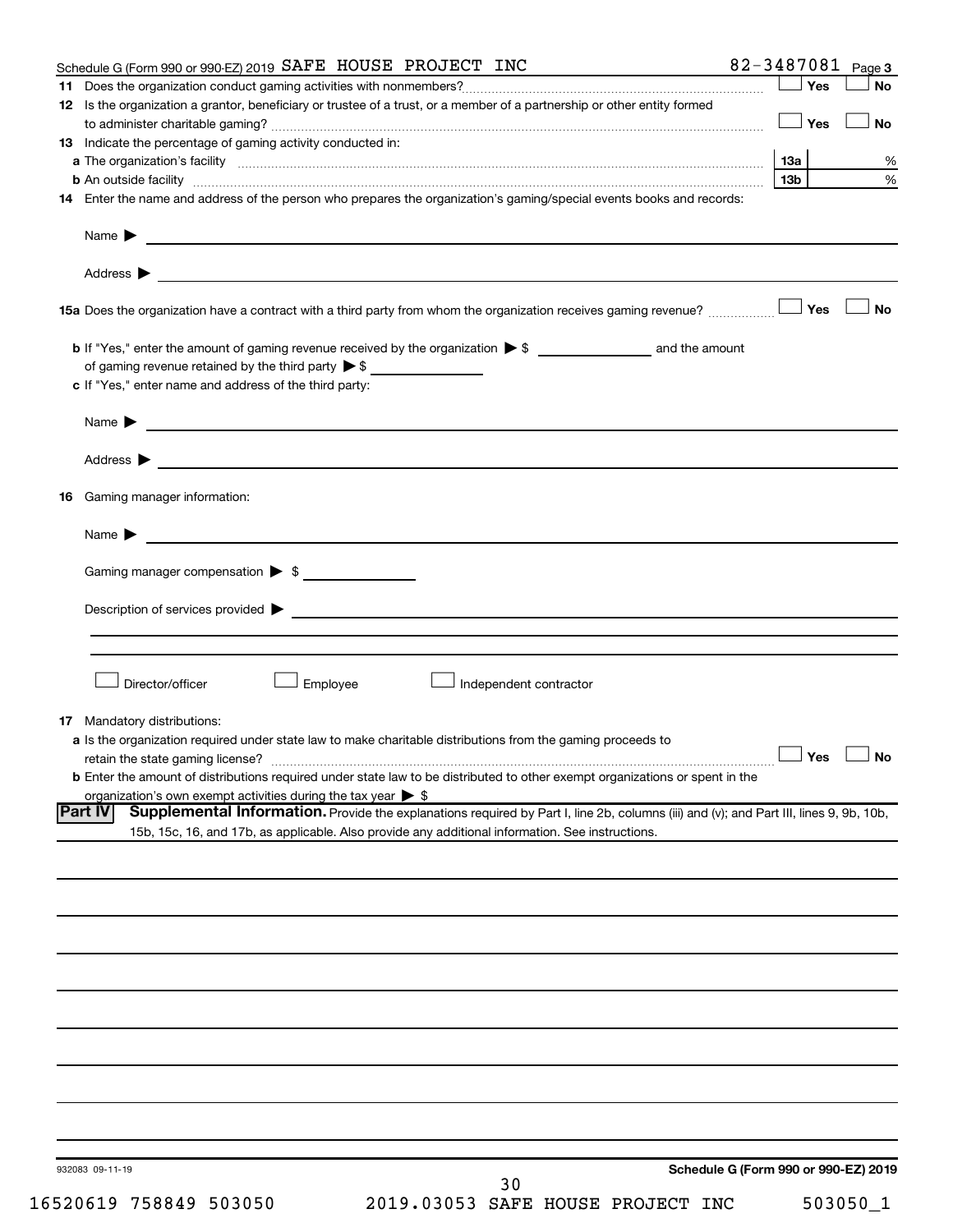|                 |    | Schedule G (Form 990 or 990-EZ) |
|-----------------|----|---------------------------------|
| 932084 04-01-19 | 31 |                                 |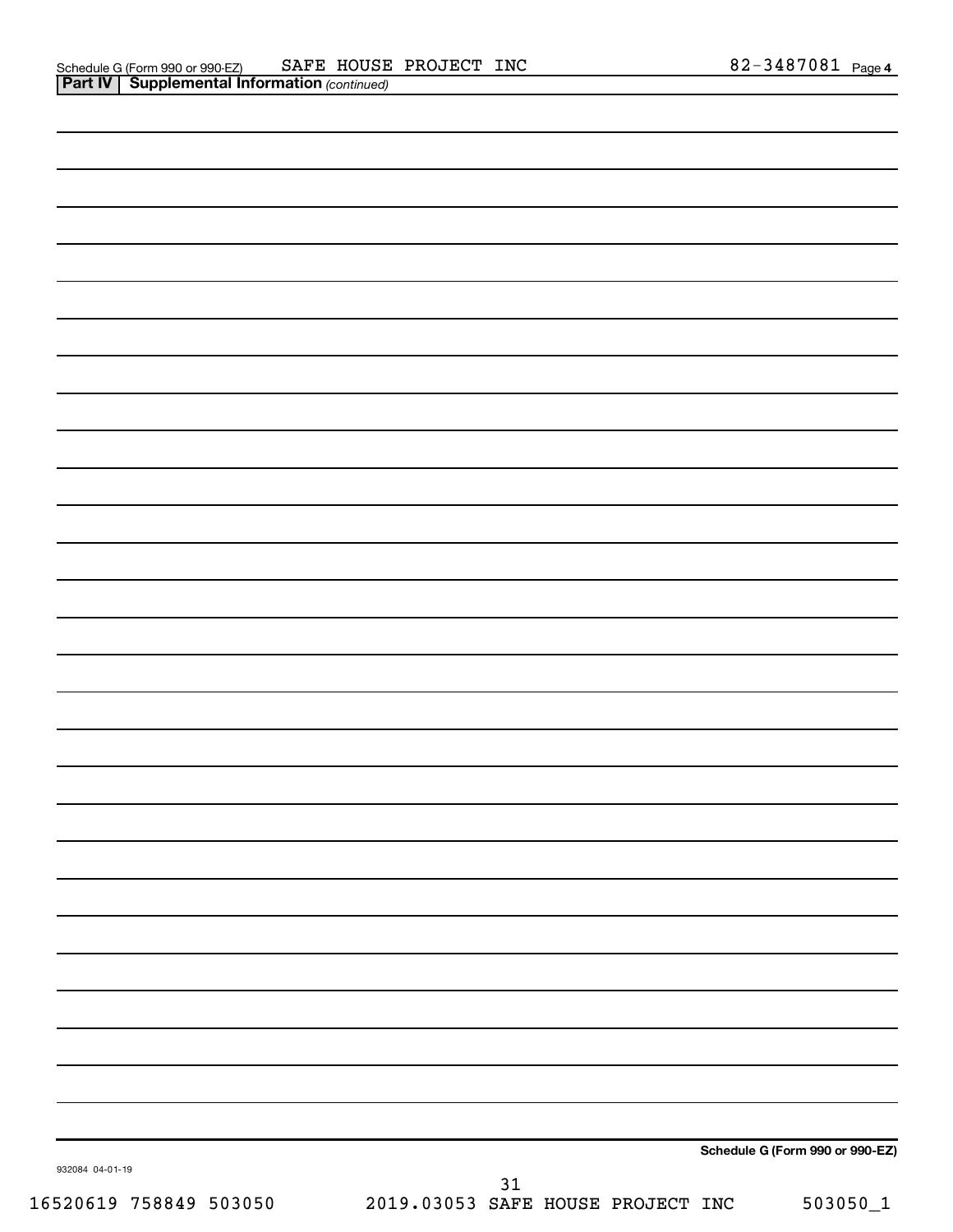| <b>SCHEDULE I</b><br>(Form 990)<br>Department of the Treasury<br>Internal Revenue Service                                                                                               |                        | <b>Grants and Other Assistance to Organizations,</b><br>Governments, and Individuals in the United States<br>Complete if the organization answered "Yes" on Form 990, Part IV, line 21 or 22. | Attach to Form 990.<br>Go to www.irs.gov/Form990 for the latest information. |                                         |                                                                |                                          | OMB No. 1545-0047<br>2019<br><b>Open to Public</b><br>Inspection |
|-----------------------------------------------------------------------------------------------------------------------------------------------------------------------------------------|------------------------|-----------------------------------------------------------------------------------------------------------------------------------------------------------------------------------------------|------------------------------------------------------------------------------|-----------------------------------------|----------------------------------------------------------------|------------------------------------------|------------------------------------------------------------------|
| Name of the organization                                                                                                                                                                |                        |                                                                                                                                                                                               |                                                                              |                                         |                                                                |                                          | <b>Employer identification number</b>                            |
|                                                                                                                                                                                         | SAFE HOUSE PROJECT INC |                                                                                                                                                                                               |                                                                              |                                         |                                                                |                                          | 82-3487081                                                       |
| Part I<br><b>General Information on Grants and Assistance</b>                                                                                                                           |                        |                                                                                                                                                                                               |                                                                              |                                         |                                                                |                                          |                                                                  |
| Does the organization maintain records to substantiate the amount of the grants or assistance, the grantees' eligibility for the grants or assistance, and the selection<br>$\mathbf 1$ |                        |                                                                                                                                                                                               |                                                                              |                                         |                                                                |                                          | $\boxed{\text{X}}$ Yes<br>No                                     |
| Describe in Part IV the organization's procedures for monitoring the use of grant funds in the United States.<br>$\mathbf{2}$                                                           |                        |                                                                                                                                                                                               |                                                                              |                                         |                                                                |                                          |                                                                  |
| Part II<br>Grants and Other Assistance to Domestic Organizations and Domestic Governments. Complete if the organization answered "Yes" on Form 990, Part IV, line 21, for any           |                        |                                                                                                                                                                                               |                                                                              |                                         |                                                                |                                          |                                                                  |
| recipient that received more than \$5,000. Part II can be duplicated if additional space is needed                                                                                      |                        |                                                                                                                                                                                               |                                                                              |                                         |                                                                |                                          |                                                                  |
| 1 (a) Name and address of organization<br>or government                                                                                                                                 | $(b)$ EIN              | (c) IRC section<br>(if applicable)                                                                                                                                                            | (d) Amount of<br>cash grant                                                  | (e) Amount of<br>non-cash<br>assistance | (f) Method of<br>valuation (book,<br>FMV, appraisal,<br>other) | (g) Description of<br>noncash assistance | (h) Purpose of grant<br>or assistance                            |
| THE SECRET PLACE                                                                                                                                                                        |                        |                                                                                                                                                                                               |                                                                              |                                         |                                                                |                                          |                                                                  |
| 2221 S BLUE ANGEL PARKWAY                                                                                                                                                               |                        |                                                                                                                                                                                               |                                                                              |                                         |                                                                |                                          |                                                                  |
| PENSACOLA, FL 32506                                                                                                                                                                     | 83-0573255             |                                                                                                                                                                                               | 12,000.                                                                      | 0.                                      |                                                                |                                          | <b>SAFE HOUSE FUNDING</b>                                        |
| <b>JUSTICE MINISTRIES</b><br>PO BOX 11154<br>CHARLOTTE, NC 28229                                                                                                                        | 80-0624687             |                                                                                                                                                                                               | 9,000                                                                        | 0.                                      |                                                                |                                          | <b>SAFE HOUSE FUNDING</b>                                        |
| NATIONAL CHRISTIAN FOUNDATION<br>11625 RAINWATER DRIVE, SUITE 500<br>ALPHARETTA, GA 30009                                                                                               | 58-1493949             |                                                                                                                                                                                               | 30,000                                                                       | $\mathbf 0$                             |                                                                |                                          | <b>SAFE HOUSE FUNDING</b>                                        |
| REAL ESCAPE FROM THE SEX TRADE<br>4215 RAINIER AVE SOUTH, SUITE B<br>SEATTLE, WA 98118                                                                                                  | 45-3531020             |                                                                                                                                                                                               | 5,000                                                                        | $\mathbf 0$                             |                                                                |                                          | <b>SAFE HOUSE FUNDING</b>                                        |
| THE NEW HORIZONS FOUNDATION, INC.<br>5550 TECH CENTER DRIVE, SUITE 303<br>COLORADO SPRINGS, CO 80919                                                                                    | 84-1123082             |                                                                                                                                                                                               | 14,000                                                                       | $\mathbf 0$                             |                                                                |                                          | <b>SAFE HOUSE FUNDING</b>                                        |
| <b>SAFE HARBOR</b><br>PO BOX 17996<br>RICHMOND, VA 23226<br>$\mathbf{2}$                                                                                                                | 54-1950038             |                                                                                                                                                                                               | 5,000.                                                                       | $\mathbf 0$                             |                                                                |                                          | <b>SAFE HOUSE FUNDING</b>                                        |
| 3                                                                                                                                                                                       |                        |                                                                                                                                                                                               |                                                                              |                                         |                                                                |                                          |                                                                  |

**For Paperwork Reduction Act Notice, see the Instructions for Form 990. Schedule I (Form 990) (2019)** LHA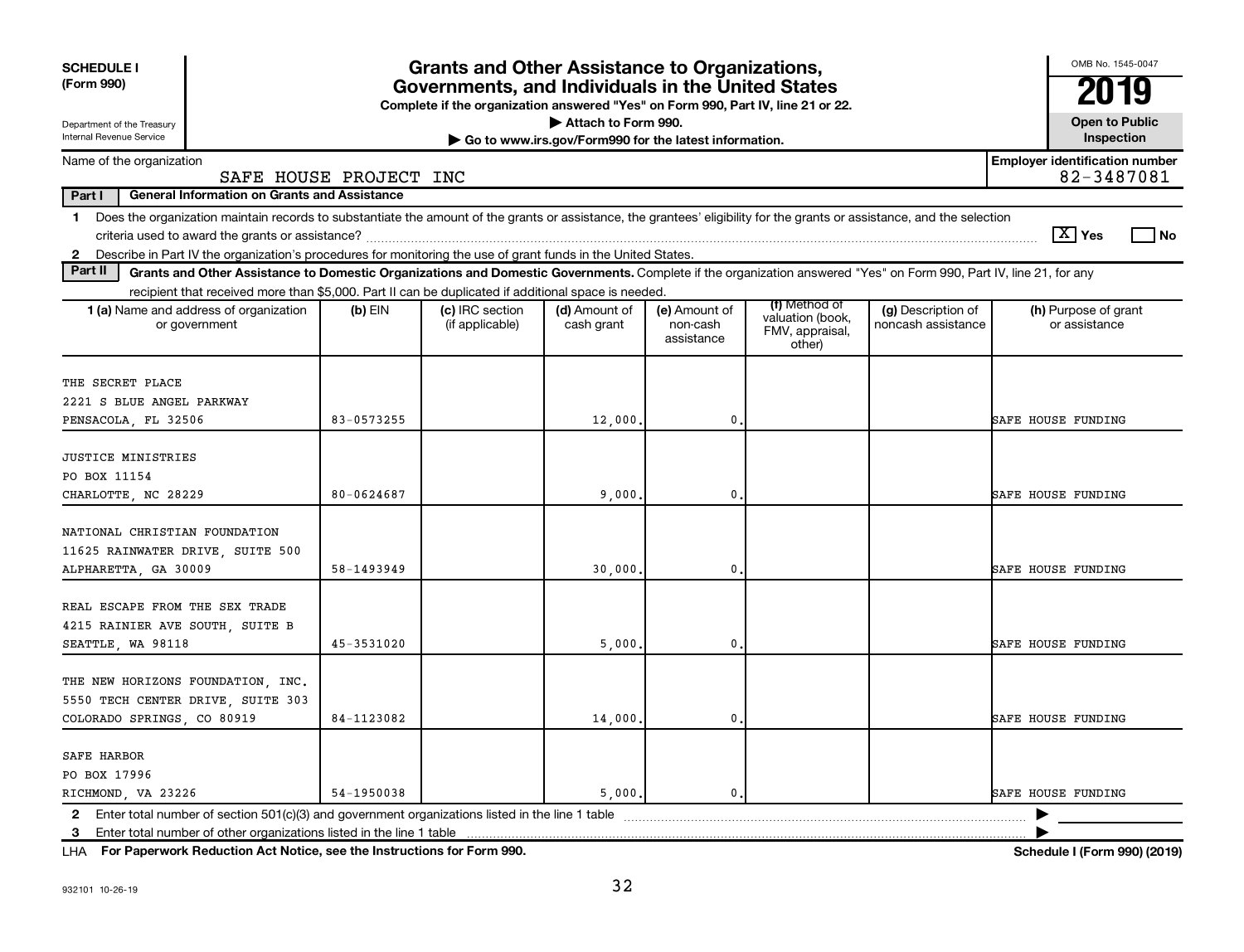**2**

Part III | Grants and Other Assistance to Domestic Individuals. Complete if the organization answered "Yes" on Form 990, Part IV, line 22. Part III can be duplicated if additional space is needed.

| (a) Type of grant or assistance | (b) Number of<br>recipients                                                                                                               | (c) Amount of<br>cash grant | (d) Amount of non-<br>cash assistance | (e) Method of valuation<br>(book, FMV, appraisal, other) | (f) Description of noncash assistance |  |  |  |  |  |
|---------------------------------|-------------------------------------------------------------------------------------------------------------------------------------------|-----------------------------|---------------------------------------|----------------------------------------------------------|---------------------------------------|--|--|--|--|--|
|                                 |                                                                                                                                           |                             |                                       |                                                          |                                       |  |  |  |  |  |
|                                 |                                                                                                                                           |                             |                                       |                                                          |                                       |  |  |  |  |  |
|                                 |                                                                                                                                           |                             |                                       |                                                          |                                       |  |  |  |  |  |
|                                 |                                                                                                                                           |                             |                                       |                                                          |                                       |  |  |  |  |  |
|                                 |                                                                                                                                           |                             |                                       |                                                          |                                       |  |  |  |  |  |
|                                 |                                                                                                                                           |                             |                                       |                                                          |                                       |  |  |  |  |  |
|                                 |                                                                                                                                           |                             |                                       |                                                          |                                       |  |  |  |  |  |
|                                 |                                                                                                                                           |                             |                                       |                                                          |                                       |  |  |  |  |  |
|                                 |                                                                                                                                           |                             |                                       |                                                          |                                       |  |  |  |  |  |
|                                 |                                                                                                                                           |                             |                                       |                                                          |                                       |  |  |  |  |  |
| Part IV                         | Supplemental Information. Provide the information required in Part I, line 2; Part III, column (b); and any other additional information. |                             |                                       |                                                          |                                       |  |  |  |  |  |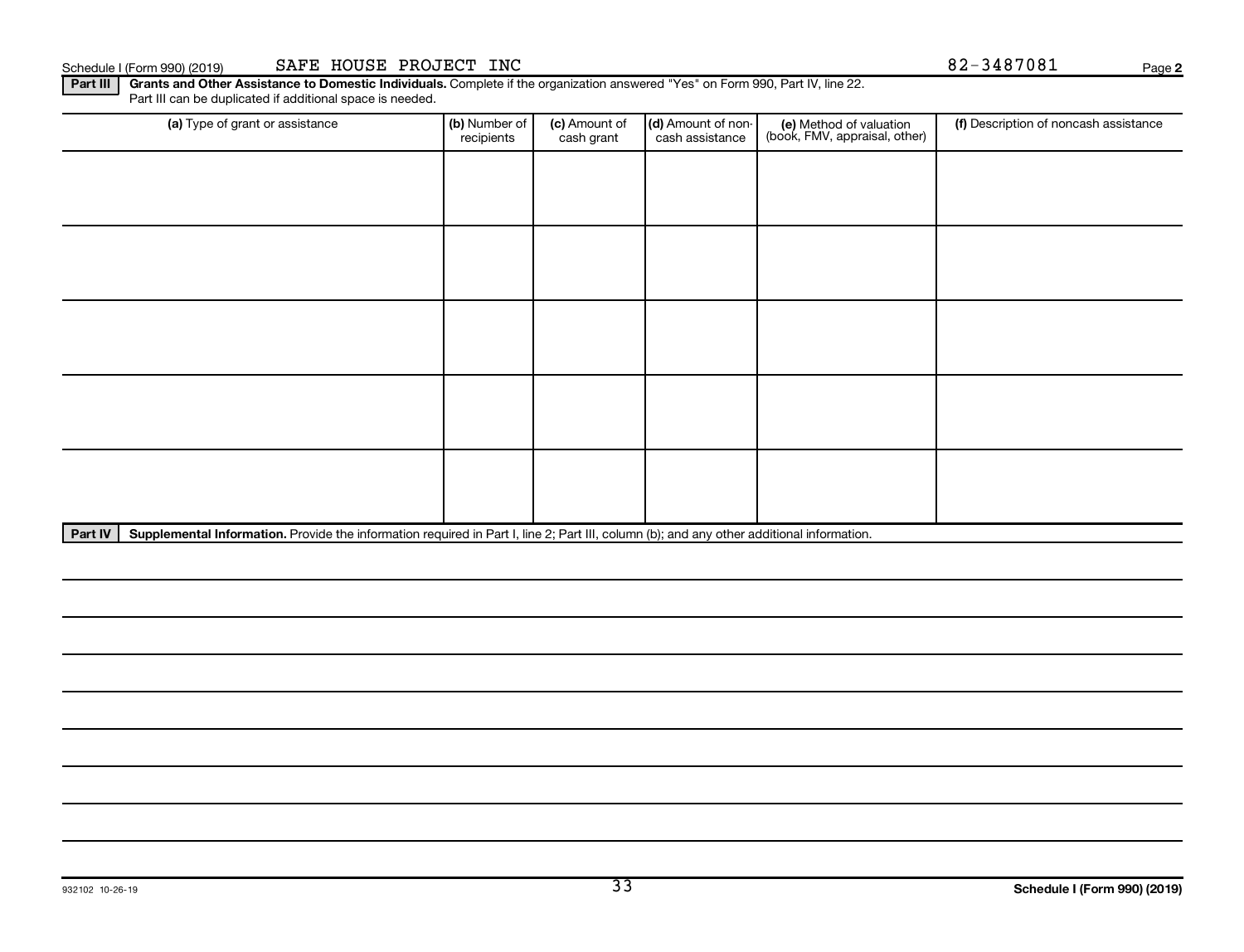# **SCHEDULE M (Form 990)**

# **Noncash Contributions**

OMB No. 1545-0047

| Department of the Treasury |  |
|----------------------------|--|
| Internal Revenue Service   |  |

◆ Complete if the organizations answered "Yes" on Form 990, Part IV, lines 29 or 30.<br>▶ Complete if the organizations answered "Yes" on Form 990, Part IV, lines 29 or 30. **Attach to Form 990.**  $\blacktriangleright$ 

**Open to Public Inspection**

|  | Name of the organization |  |
|--|--------------------------|--|
|--|--------------------------|--|

 **Go to www.irs.gov/Form990 for instructions and the latest information.** J

|               | Name of the organization                                                                                                       |                               |                                                                                        |                                                    |            | <b>Employer identification number</b>                 |            |     |    |
|---------------|--------------------------------------------------------------------------------------------------------------------------------|-------------------------------|----------------------------------------------------------------------------------------|----------------------------------------------------|------------|-------------------------------------------------------|------------|-----|----|
|               | SAFE HOUSE PROJECT INC                                                                                                         |                               |                                                                                        |                                                    |            |                                                       | 82-3487081 |     |    |
| <b>Part I</b> | <b>Types of Property</b>                                                                                                       |                               |                                                                                        |                                                    |            |                                                       |            |     |    |
|               |                                                                                                                                | (a)<br>Check if<br>applicable | (b)<br>Number of<br>contributions or<br>items contributed Form 990, Part VIII, line 1g | (c)<br>Noncash contribution<br>amounts reported on |            | Method of determining<br>noncash contribution amounts | (d)        |     |    |
| 1.            |                                                                                                                                |                               |                                                                                        |                                                    |            |                                                       |            |     |    |
| 2             |                                                                                                                                |                               |                                                                                        |                                                    |            |                                                       |            |     |    |
| з             |                                                                                                                                |                               |                                                                                        |                                                    |            |                                                       |            |     |    |
| 4             |                                                                                                                                |                               |                                                                                        |                                                    |            |                                                       |            |     |    |
| 5             | Clothing and household goods                                                                                                   | $\overline{\text{x}}$         |                                                                                        |                                                    | 48,710.FMV |                                                       |            |     |    |
| 6             |                                                                                                                                |                               |                                                                                        |                                                    |            |                                                       |            |     |    |
| 7             |                                                                                                                                |                               |                                                                                        |                                                    |            |                                                       |            |     |    |
| 8             |                                                                                                                                |                               |                                                                                        |                                                    |            |                                                       |            |     |    |
| 9             | Securities - Publicly traded                                                                                                   |                               |                                                                                        |                                                    |            |                                                       |            |     |    |
| 10            | Securities - Closely held stock                                                                                                |                               |                                                                                        |                                                    |            |                                                       |            |     |    |
| 11            | Securities - Partnership, LLC, or                                                                                              |                               |                                                                                        |                                                    |            |                                                       |            |     |    |
|               |                                                                                                                                |                               |                                                                                        |                                                    |            |                                                       |            |     |    |
| 12            |                                                                                                                                |                               |                                                                                        |                                                    |            |                                                       |            |     |    |
| 13            | Qualified conservation contribution -                                                                                          |                               |                                                                                        |                                                    |            |                                                       |            |     |    |
|               |                                                                                                                                |                               |                                                                                        |                                                    |            |                                                       |            |     |    |
| 14            | Qualified conservation contribution - Other                                                                                    |                               |                                                                                        |                                                    |            |                                                       |            |     |    |
| 15            | Real estate - Residential                                                                                                      |                               |                                                                                        |                                                    |            |                                                       |            |     |    |
| 16            |                                                                                                                                |                               |                                                                                        |                                                    |            |                                                       |            |     |    |
| 17            |                                                                                                                                |                               |                                                                                        |                                                    |            |                                                       |            |     |    |
| 18            |                                                                                                                                |                               |                                                                                        |                                                    |            |                                                       |            |     |    |
| 19            |                                                                                                                                |                               |                                                                                        |                                                    |            |                                                       |            |     |    |
| 20            | Drugs and medical supplies                                                                                                     |                               |                                                                                        |                                                    |            |                                                       |            |     |    |
| 21            |                                                                                                                                |                               |                                                                                        |                                                    |            |                                                       |            |     |    |
| 22            |                                                                                                                                |                               |                                                                                        |                                                    |            |                                                       |            |     |    |
| 23            |                                                                                                                                |                               |                                                                                        |                                                    |            |                                                       |            |     |    |
| 24            |                                                                                                                                |                               |                                                                                        |                                                    |            |                                                       |            |     |    |
| 25            | Other $\blacktriangleright$<br>$\left(\begin{array}{ccc}\n&\quad&\quad&\quad\end{array}\right)$                                |                               |                                                                                        |                                                    |            |                                                       |            |     |    |
| 26            | Other $\blacktriangleright$<br>$($ $)$                                                                                         |                               |                                                                                        |                                                    |            |                                                       |            |     |    |
| 27            | Other $\blacktriangleright$                                                                                                    |                               |                                                                                        |                                                    |            |                                                       |            |     |    |
| 28            | Other<br>▶                                                                                                                     |                               |                                                                                        |                                                    |            |                                                       |            |     |    |
| 29            | Number of Forms 8283 received by the organization during the tax year for contributions                                        |                               |                                                                                        |                                                    |            |                                                       |            |     |    |
|               | for which the organization completed Form 8283, Part IV, Donee Acknowledgement  29                                             |                               |                                                                                        |                                                    |            |                                                       |            |     |    |
|               |                                                                                                                                |                               |                                                                                        |                                                    |            |                                                       |            | Yes | No |
|               | 30a During the year, did the organization receive by contribution any property reported in Part I, lines 1 through 28, that it |                               |                                                                                        |                                                    |            |                                                       |            |     |    |
|               | must hold for at least three years from the date of the initial contribution, and which isn't required to be used for          |                               |                                                                                        |                                                    |            |                                                       |            |     |    |
|               |                                                                                                                                |                               |                                                                                        |                                                    |            |                                                       | 30a        |     | х  |
|               | <b>b</b> If "Yes," describe the arrangement in Part II.                                                                        |                               |                                                                                        |                                                    |            |                                                       |            |     |    |
| 31            | Does the organization have a gift acceptance policy that requires the review of any nonstandard contributions?                 |                               |                                                                                        |                                                    |            |                                                       | 31         |     | х  |
|               | 32a Does the organization hire or use third parties or related organizations to solicit, process, or sell noncash              |                               |                                                                                        |                                                    |            |                                                       |            |     |    |
|               | contributions?                                                                                                                 |                               |                                                                                        |                                                    |            |                                                       | 32a        |     | х  |
|               | <b>b</b> If "Yes," describe in Part II.                                                                                        |                               |                                                                                        |                                                    |            |                                                       |            |     |    |
| 33            | If the organization didn't report an amount in column (c) for a type of property for which column (a) is checked,              |                               |                                                                                        |                                                    |            |                                                       |            |     |    |
|               | describe in Part II.                                                                                                           |                               |                                                                                        |                                                    |            |                                                       |            |     |    |
|               |                                                                                                                                |                               |                                                                                        |                                                    |            |                                                       |            |     |    |

**For Paperwork Reduction Act Notice, see the Instructions for Form 990. Schedule M (Form 990) 2019** LHA

932141 09-27-19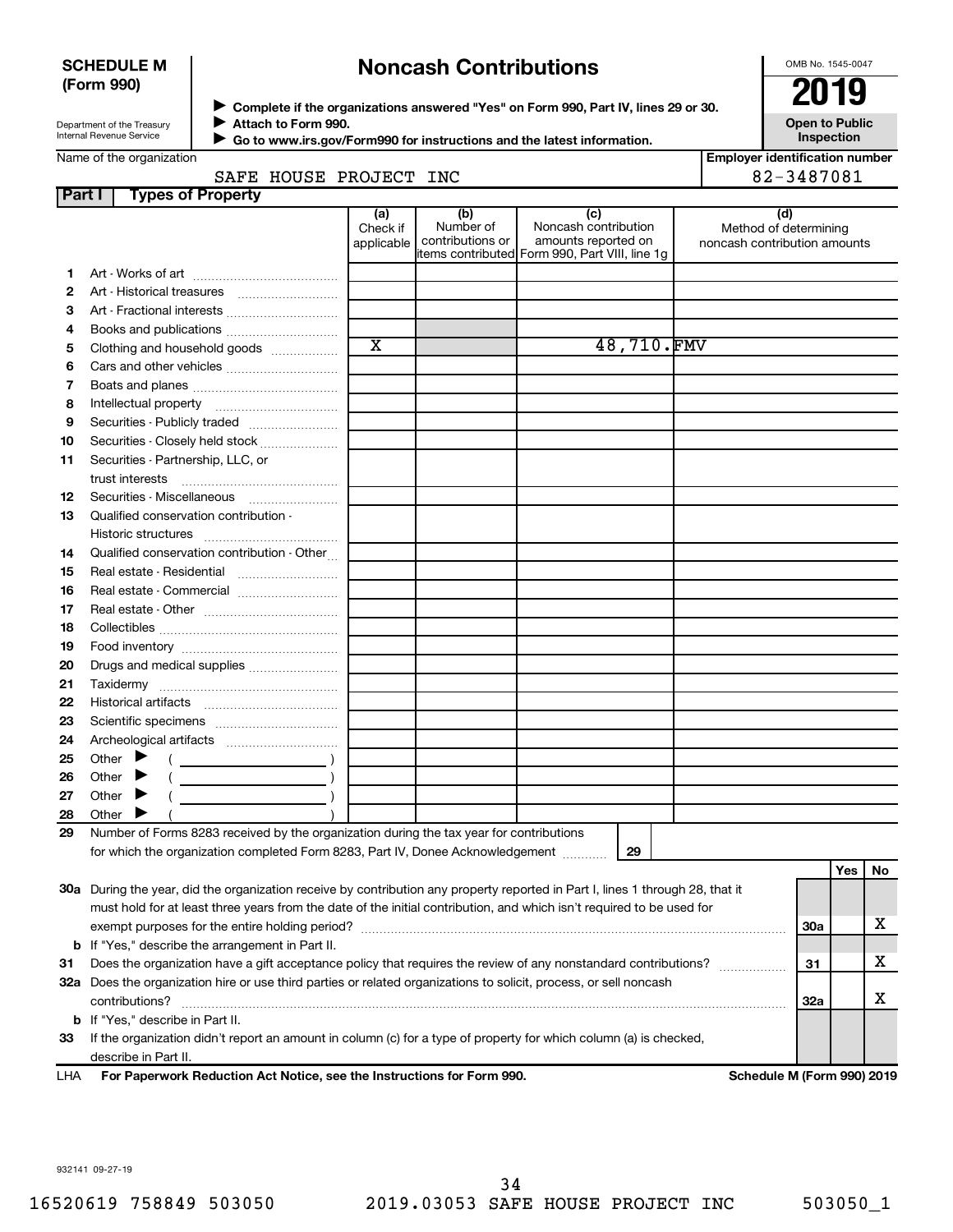Provide the information required by Part I, lines 30b, 32b, and 33, and whether the organization is reporting in Part I, column (b), the number of contributions, the number of items received, or a combination of both. Also complete this part for any additional information. **Part II Supplemental Information.** 

| 932142 09-27-19      |       |                                       |                    | Schedule M (Form 990) 2019 |
|----------------------|-------|---------------------------------------|--------------------|----------------------------|
| ESACIA PESAIA ESSAEA | 0.010 | $35\,$<br>$0.2052$ $0.2777$ $10.7777$ | DDQTQm<br>$T^*T^*$ | $F$ $0.20F$ $0.4$          |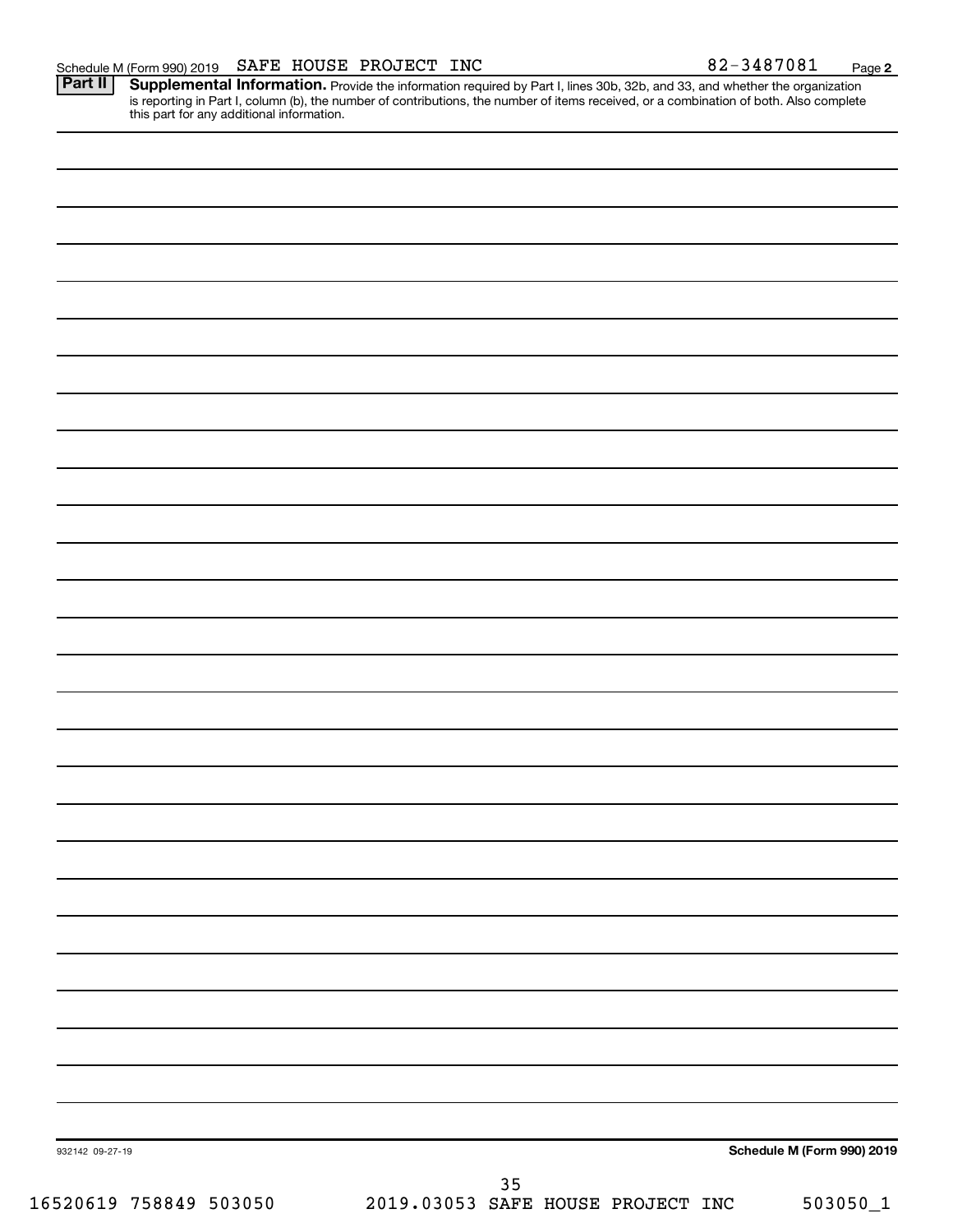**(Form 990 or 990-EZ)**

Department of the Treasury Internal Revenue Service

**Complete to provide information for responses to specific questions on Form 990 or 990-EZ or to provide any additional information. | Attach to Form 990 or 990-EZ. SCHEDULE O Supplemental Information to Form 990 or 990-EZ 2019** 

**| Go to www.irs.gov/Form990 for the latest information.**

**Open to Public Inspection Employer identification number**

OMB No. 1545-0047

Name of the organization

SAFE HOUSE PROJECT INC **82-3487081** 

FORM 990, PART I, LINE 1, DESCRIPTION OF ORGANIZATION MISSION:

CULTIVATING RESTORATIVE HEALING.

FORM 990, PART III, LINE 2, NEW PROGRAM SERVICES:

THE ORGANIZATION FORMALLY CREATED FOUR NEW PROGRAMS, EACH OF WHICH IS

DESCRIBED IN THE LARGEST PROGRAM SERVICE ACCOMPLISHMENTS.

FORM 990, PART III, LINE 4D, OTHER PROGRAM SERVICES:

EMPOWER SURVIVOR'S PATH TO FREEDOM - SAFE HOUSE PROJECT WORKS WITH

CORPORATIONS TO HELP CREATE TRAUMA INFORMED WORK PLACEMENTS FOR

SURVIVORS, FOSTER CARE PROGRAMS TO HELP INFORM ON THERAUPEUTIC FOSTER

CARE MODELS, TRANSITION IN PLACE PROGRAMS FOR SURVIVORS, AND OTHER

SOLUTIONS THAT HELP BRIDGE THE GAP FOR PARTICIPANTS UPON LEAVING A

12-18 MONTH RESTORATIVE CARE HOME.

EXPENSES \$ 15,173. INCLUDING GRANTS OF \$ 0. REVENUE \$ 0.

FORM 990, PART VI, SECTION A, LINE 2:

KRISTI WELLS, CEO IS THE DAUGHTER OF BOARD MEMBERS KEN WALKER AND VICKIE

WALKER. BRITTANY DUNN, CDO IS THE NIECE OF BOARD MEMBER LYNDA CAMPBELL.

FORM 990, PART VI, SECTION B, LINE 11B:

THE BOARD OF DIRECTORS REVIEWS AND APPROVES FORM 990 PRIOR TO IT'S FILING.

FORM 990, PART VI, SECTION B, LINE 12C:

THE CHAIRMAN OF THE BOARD AND THE CEO REVIEWS COMPLIANCE WITH THE CONFLICT

OF INTEREST POLICY ON AN ANNUAL BASIS AND WHEN NEW BOARD MEMBERS ARE

932211 09-06-19 LHA For Paperwork Reduction Act Notice, see the Instructions for Form 990 or 990-EZ. Schedule O (Form 990 or 990-EZ) (2019) 36